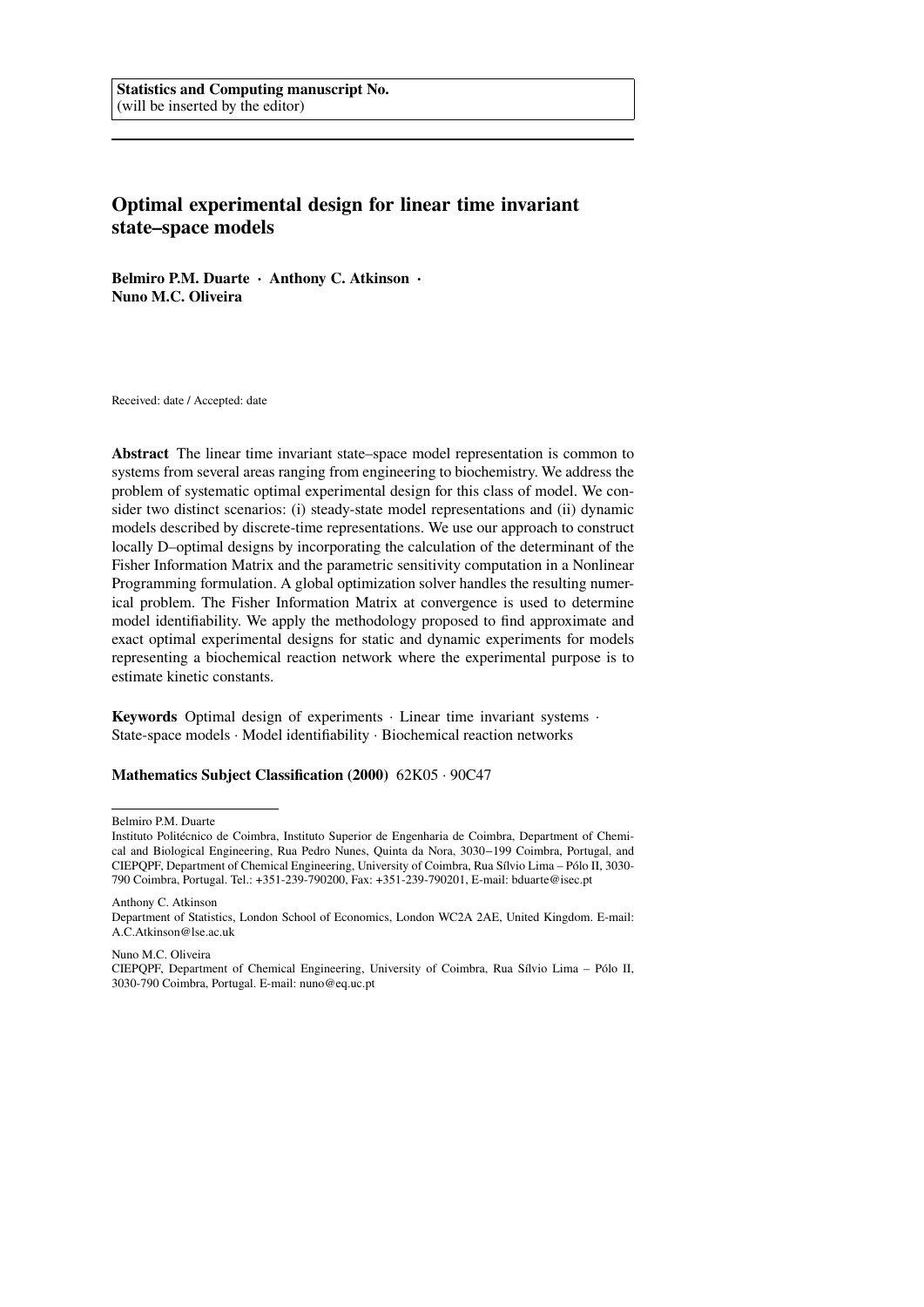# <span id="page-1-0"></span><sup>1</sup> **1 Motivation**

<sup>2</sup> As a motivating example we consider a (bio-) chemical reaction network modeled by <sup>3</sup> a Linear-Time Invariant (LTI) state–space model, which also provides the basis for <sup>4</sup> our numerical exploration of the calculation and properties of optimum experimental <sup>5</sup> designs. For a recent review of (bio-) chemical reaction networks the reader is referred <sup>6</sup> to [Loskot et al.](#page-30-0) [\(2019\)](#page-30-0). The reaction kinetic model describing the convective-based <sup>7</sup> transfer network of a given component will only have linear kinetics. Specifically, the <sup>8</sup> inflow and outflow terms are represented using zero order kinetics with the interme-diate transitions being of first order [\(Hangos et al.,](#page-30-1) [2013\)](#page-30-1). The  $n$  chemical species 10 (metabolites) of a reaction network are denoted as  $\chi_1, \cdots, \chi_n$ , the concentrations of 11 which are respectively  $x_1, \dots, x_n$ , forming the vector **x** of state variables. A network can be represented by a stoichiometric matrix  $T \in \mathbb{R}^{n_x \times n_r}$  where each entry  $T_{i,j}$ 13 represents the production or consumption of metabolite  $i \in \{1, \dots, n_x\}$  in reaction <sup>14</sup>  $j \in \{1, \dots, n_r\}$ . The  $T_{i,j}$  are +1 if the metabolite is produced,  $-1$  if it is consumed <sup>15</sup> and 0 otherwise;  $n_r$  is the number of reactions in the network. <sup>16</sup> In modern biological research, it is very common to collect detailed information <sup>17</sup> on time dependent chemical concentration data for large networks of biochemical <sup>18</sup> reactions [\(Crampin et al.,](#page-28-0) [2004\)](#page-28-0). One technique uses the differential uptake of isotopes <sup>19</sup> of carbon. Tracers containing an increased amount of Carbon-13 can be introduced <sup>20</sup> into the network to aid the identification of molecules. Examples, with a discussion  $_{21}$  of experimental design, include [Bouvin et al.](#page-28-1) [\(2015\)](#page-28-1) and [Wiechert et al.](#page-32-0) [\(2001\)](#page-32-0). A <sup>22</sup> first step in design is to ensure that proposed measurements lead to identification of <sup>23</sup> potential models. The main purpose in the chemical networks with which this paper is <sup>24</sup> concerned is then to identify the exact structure of the network of chemical reactions <sup>25</sup> and to provide efficient estimates of the respective rate constants. We consider model <sup>26</sup> identifiability and parameter estimation problems for both steady-state and dynamic <sup>27</sup> models. <sup>28</sup> This paper addresses the D–optimal design of experiments for parameterizing LTI <sup>29</sup> state–space models, handling both *static* and *dynamic* kinds of experiments. *Static* <sup>30</sup> *experiments* are those where inputs are initially chosen and kept constant over time 31 until the system reaches a steady state, and the underlying model is the steady-state <sup>32</sup> LTI state–space model. Here, the experimenter will run the experiments several times, <sup>33</sup> with a different constant input **u** at each trial, and the response **y** will be observed after <sup>34</sup> the system has converged to a new steady-state. In *dynamic experiments* the inputs

<sup>35</sup> can vary during the experiment at a previously defined grid of time instants of the <sup>36</sup> experimental horizon. These experiments are to be run a single time, and the inputs

<sup>37</sup> remain constant during the time slots forming the discretized grid, but are allowed to

<sup>38</sup> change at their bounds. The process is also sampled at a previously set grid of times,

<sup>39</sup> that may (or may not) coincide with the grid used to manipulate the inputs.

#### <sup>40</sup> 1.1 Models and related literature

- <sup>41</sup> Here, we introduce the formalism of LTI space-state models. In this paper we employ
- the nomenclature commonly used in systems theory. Specifically,  $\mathbf{x} \in \mathbf{X} \subset \mathbb{R}^{n_x}$ 42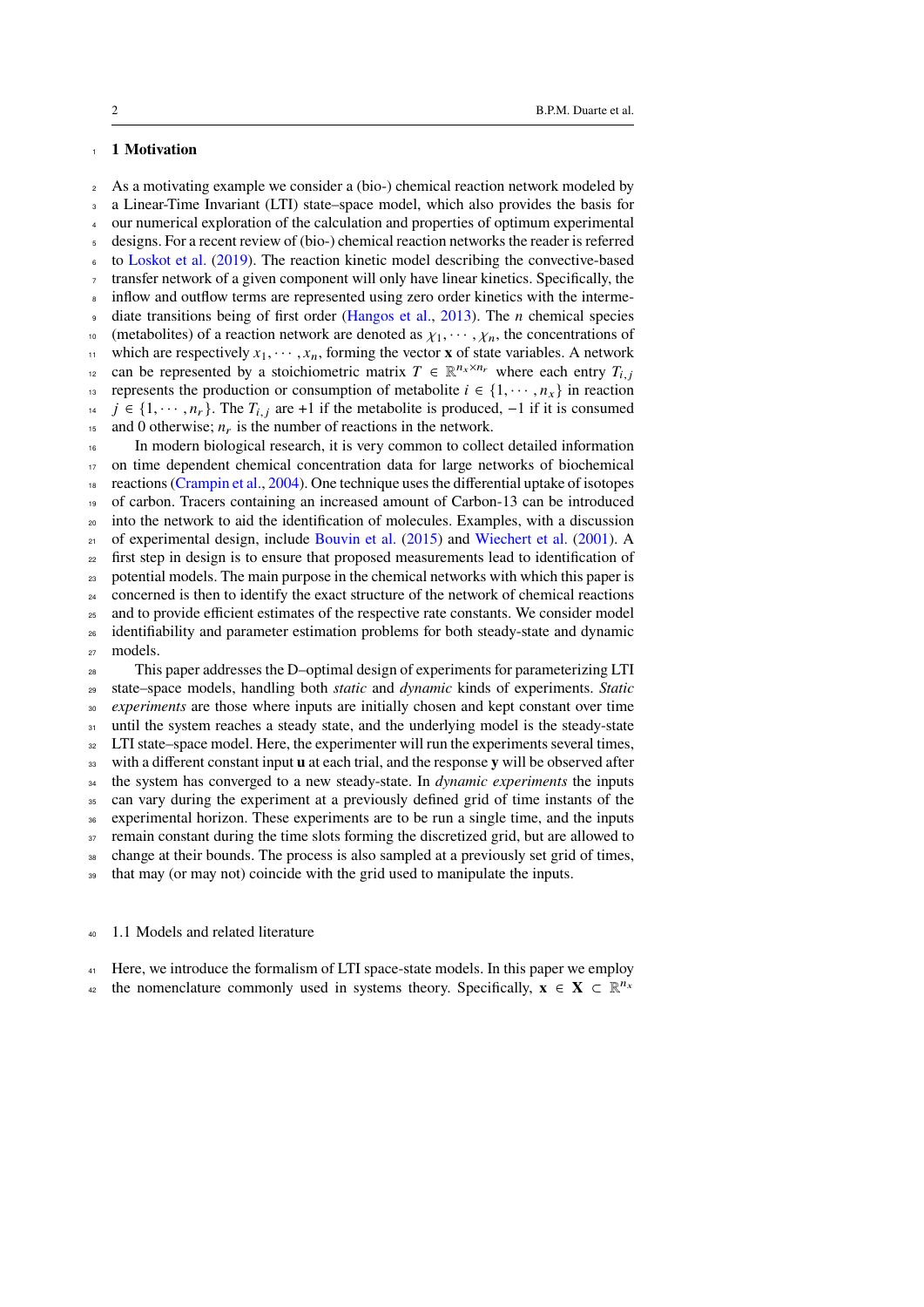<sup>43</sup> denotes the vector of *state variables* that fully characterize the state of the system, **u** ∈ **U** ⊂  $\mathbb{R}^{n_u}$  is the vector of *control variables*, known without error, and used

<sup>45</sup> as *control factors* in the experiments, **y** is the vector of variables measured in the

experiment, called *responses*, i.e.  $y \in Y \subset \mathbb{R}^{n_y} \subseteq \mathbb{R}^{n_x}$  where  $n_y \leq n_x$ ) is the number

47 of response variables, and  $\theta \in \Theta \subset \mathbb{R}^{n_\theta}$  the vector of parameters to be estimated.

- <sup>48</sup> Here, **U**, **X**, **Y** andΘ are compact domains of factors, states, responses and parameters,
- respectively;  $\mathbf{\Theta} = \bigotimes_{j=1}^{n_{\Theta}} [\theta_j^{\text{LO}}, \theta_j^{\text{UP}}]$  is a compact set in the domain of the parameters,
- <sup>50</sup>  $\theta_j$  represents a local value of parameter *j* and  $\theta_i^{\text{LO}}$  and  $\theta_j^{\text{UP}}$  are the lower and upper
- $_{51}$  values admissible for  $\theta_j$ . The LTI state–space model relates control variables, states
- <sup>52</sup> and responses as follows

<span id="page-2-2"></span>
$$
\frac{d\mathbf{x}}{dt} = A(\boldsymbol{\theta}) \mathbf{x} + B \mathbf{u}(t)
$$
 (1a)

<span id="page-2-1"></span><span id="page-2-0"></span>
$$
y = C x + \epsilon, \tag{1b}
$$

s where  $A(\theta) \in \mathbb{R}^{n_x \times n_x}$  is a time-invariant (i.e., independent of time) matrix,  $B \in$  $\mathbb{R}^{n_x \times n_u}$  is the matrix of constants relating the state variables to the inputs, and  $C \in$  $\mathbb{R}^{n_y \times n_x}$  is the matrix of coefficients relating the responses to the state variables. 56 Equation [\(1a\)](#page-2-0) is the state equation;  $A(\theta)$  can be sparse with many entries 0. The time  $t \in [0, H]$  is bounded by H, the horizon to be considered in the simulation  $58$  (or experiment). B and C are also time invariant and known. Equation [\(1b\)](#page-2-1) is the measurement equation. Let  $\epsilon \in \mathbb{R}^{n_y}$  be the vector of observational errors; each or component  $\epsilon_i$  is described by an i.i.d. Gaussian probability distribution  $N(0, \sigma_i)$  with  $\epsilon$  mean 0 and standard error  $\sigma_i$ ,  $i \in \{1, \cdots, n_v\}$ . The dynamic behavior of process <sup>62</sup> states (and responses) can be adjusted by manipulating the control factors. Thus, the 63 dynamic model includes the time dependence of **u**, i.e.  $\mathbf{u}(t)$ . A steady-state version  $64$  of the model [\(1\)](#page-2-2) is

<span id="page-2-5"></span><span id="page-2-3"></span>
$$
\mathbf{x} = -A(\boldsymbol{\theta})^{-1} \; B \; \mathbf{u} \tag{2a}
$$

<span id="page-2-4"></span>
$$
y = C x + \epsilon. \tag{2b}
$$

<sup>65</sup> Here, none of the states, responses and control factors are dependent on time as <sup>66</sup> they refer to a time instant where the accumulation term  $\frac{d\mathbf{x}}{dt}$  is null and we  $\epsilon_7$  omit the dependence of **u** on t.  $A(\theta)$  is assumed invertible to avoid underdetermined <sup>68</sup> parametrization.

 More generally, state–space models are mathematical representations of the dy- namics of general systems relating input, state and output variables. They are for- malized as first order differential equations and allow a convenient algebrization and compactness. Fundamental theoretical results for establishing the properties of state– space models and constructing optimal input signals for system identification can [b](#page-30-3)e found in a vast range of references [\(Goodwin and Payne,](#page-30-2) [1977;](#page-30-2) [Kalaba and Sp-](#page-30-3) [ingarn,](#page-30-3) [1982;](#page-30-3) [Ljung,](#page-30-4) [1999;](#page-30-4) [Titterington,](#page-32-1) [1980\)](#page-32-1). The optimal design of experiments in the time domain and in the frequency domain has been considered for the esti- $\pi$  mation of correctly parameterized models. The problem in the time domain reduces to a nonlinear optimal control problem; the complexity was one of the reasons that motivated researchers to find input designs in the frequency domain. The problem <sup>80</sup> in the frequency domain aims at finding a set of finitely parametrized inputs that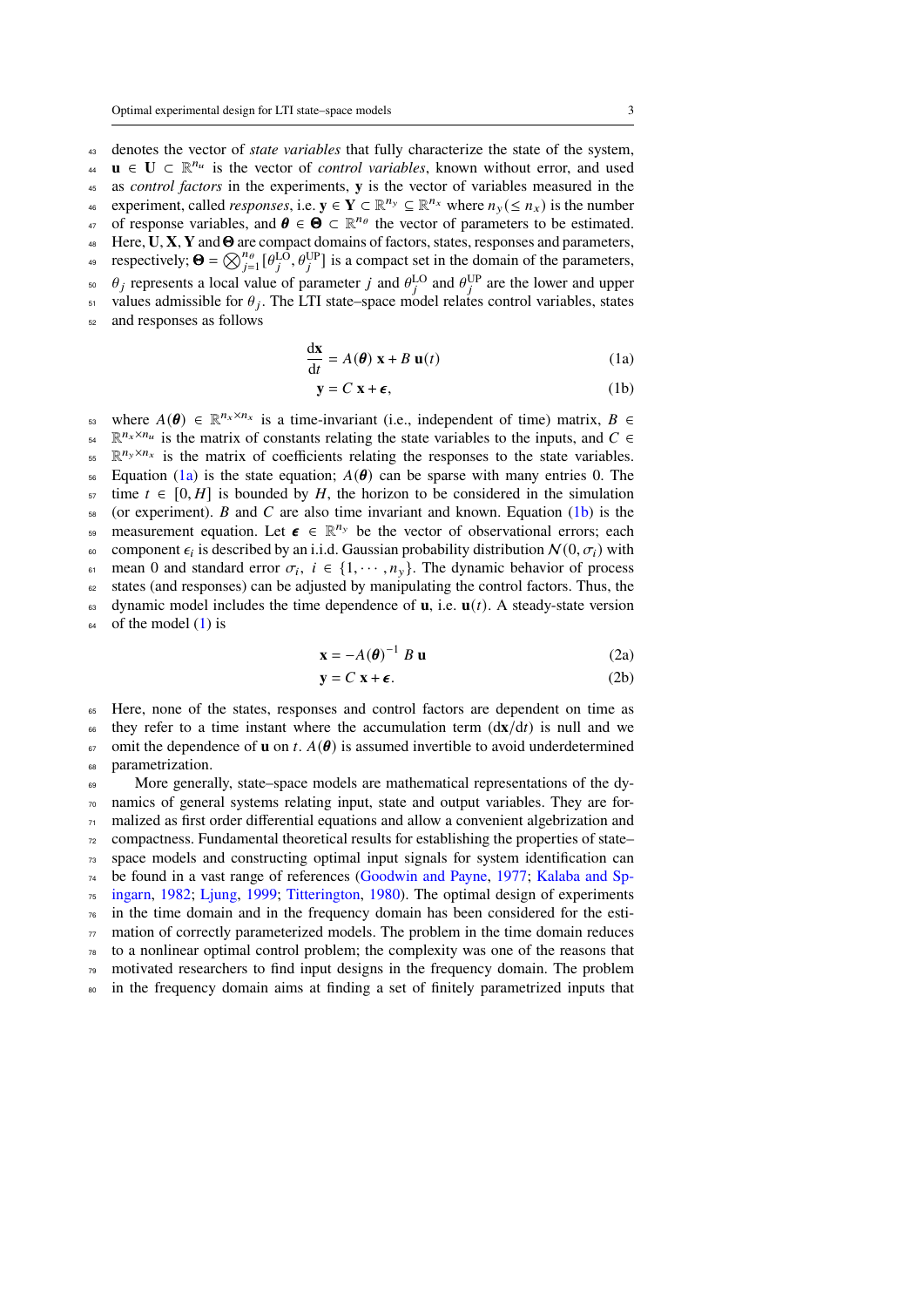81 parametrizes all achievable information matrices [\(Goodwin and Payne,](#page-30-2) [1977;](#page-30-2) [Mehra,](#page-31-0) [1974;](#page-31-0) [Zarrop,](#page-32-2) [1979\)](#page-32-2). One of the problems of frequency domain based methods is <sup>83</sup> their inability to take time domain constraints into consideration. Here, we address <sup>84</sup> the problem in the time domain. An early reference to ODoE for time discrete model <sup>85</sup> identification is [Goodwin and Payne](#page-30-2) [\(1977,](#page-30-2) Chap. 6) where an adjoint state approach was considered for the solution [\(Kalaba and Spingarn,](#page-30-5) [1973\)](#page-30-5). Additional results can be found in [Zarrop](#page-32-2) [\(1979,](#page-32-2) Chap. 2). The formalization of the problem as an optimal 88 control problem appeared in [Asprey and Macchietto](#page-28-2) [\(2000\)](#page-28-2); [Espie and Macchietto](#page-29-0) [\(1989\)](#page-29-0); [Körkel et al.](#page-30-6) [\(2004\)](#page-30-6); [Rudolph and Herrendörfer](#page-31-1) [\(1995\)](#page-31-1) among others. The time domain is discretized and the decision variables and control actions parametrized  $_{91}$  in each interval so that the number of decision variables is finite [\(Bryson,](#page-28-3) [1999\)](#page-28-3). This approach is known as *dynamic optimization*; the original problem is approximated by an algebraic representation and may be cast as a NLP solved with convenient algo- rithms. Herein, we use a dynamic optimization-based approach to handle the optimal 95 ODoE problem for time discrete models. The representation of (bio)- chemical reaction networks is an area of chemical and [b](#page-28-4)iological engineering where state–space models find extensive application [\(Anderson](#page-28-4) [et al.,](#page-28-4) [2011\)](#page-28-4). Very often the parametrization and identification of reaction networks require experimental work, and the application of the fundamentals of optimal design of experiments (ODoE) may rationalize and reduce the amount of work needed. Here, we use the customary parametrization of (bio)- chemical reaction networks as the motivating example for proposing general formulations for optimal design of static 103 and dynamic experiments for systems represented by Linear-Time Invariant state– space models. The steady and time discrete LTI state–space models find direct application in NMR spectroscopy, network traffic flow, signal processing, control theory and reaction network modeling among others. The optimal design of experiments considered in this paper aims at determining conditions that provide measurements so that the 109 parameters  $\theta$  in  $A(\theta)$  are estimated with minimum confidence region. This, in turn, requires maximizing a measure of the Fisher Information Matrix (FIM). The choice of optimal sampling strategies for system identification was considered by [Mehra](#page-31-0) [\(1974\)](#page-31-0)

and [Ng and Goodwin](#page-31-2) [\(1976\)](#page-31-2), among others. The construction of optimal input signals

113 for biological systems identification was considered by [Cobelli and Thomaseth](#page-28-5) [\(1985\)](#page-28-5),

and the identifiability of the state–space model was analyzed by [Walter](#page-32-3) [\(2013\)](#page-32-3).

 The applications of dynamic experimentation aim at finding the optimal sequence of actions on input variables and/or time instants at which sampling is required so [t](#page-28-2)hat the information obtained from experiments is maximized [\(Asprey and Macchi-](#page-28-2) [etto,](#page-28-2) [2000;](#page-28-2) [Espie and Macchietto,](#page-29-0) [1989\)](#page-29-0). The problem is formulated as an optimal control problem [\(Pronzato,](#page-31-3) [2008;](#page-31-3) [Zarrop,](#page-32-2) [1979\)](#page-32-2), handled numerically with dynamic optimization techniques [\(Hoang et al.,](#page-30-7) [2013;](#page-30-7) [Körkel et al.,](#page-30-6) [2004\)](#page-30-6). Recent applications include systems with continuous measurement [\(Galvanin et al.,](#page-30-8) [2011\)](#page-30-8), online redesign <sup>122</sup> of experiments considering the amount of information gathered previously and model inaccuracy [\(Galvanin et al.,](#page-29-1) [2012\)](#page-29-1), the design of robust experiments taking into ac- count the uncertainty of the model and violation of the constraints [\(Telen et al.,](#page-32-4) [2018\)](#page-32-4) and an application to a real case study where local identifiability is simultaneously

monitored and used to transform the problem into a well-conditioned equivalent form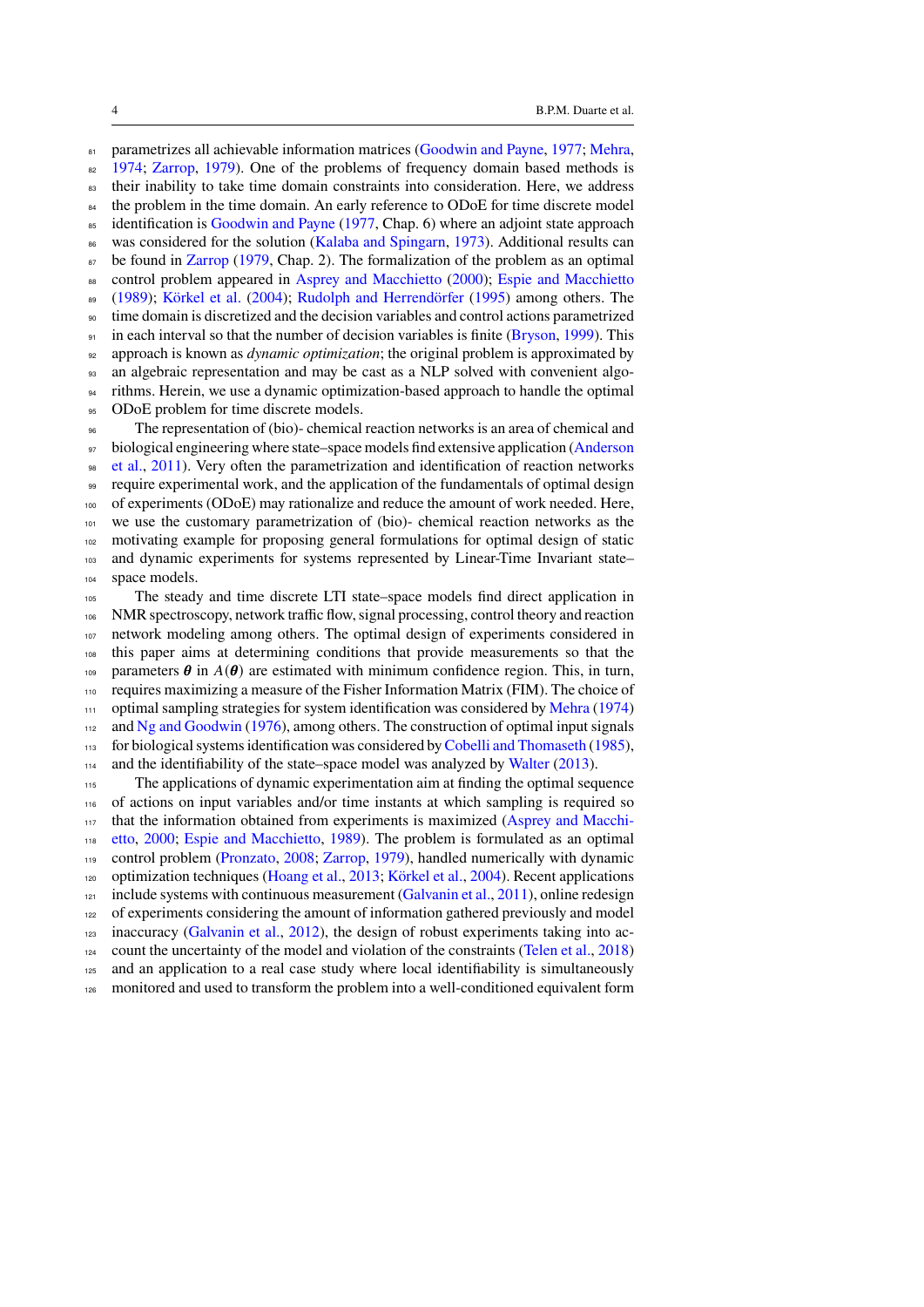[\(Barz et al.,](#page-28-6) [2013\)](#page-28-6). These applications focus on the optimal design of experiments for

dynamic models, and address locally optimal designs for general nonlinear state–space

models; but they disregard the static experimentation that can be considered for some

- processes. The LTI state–space model has specificities that broaden its application to
- 131 a large range of systems, namely a structure that:
- i. allows improving the numerical efficiency of the formulations for computing 133 optimal experimental designs through taking advantage of the sparsity of  $A(\theta)$ ; and
- ii. generalizes to the use of both static and dynamic experiments for parameter estimation.

137 The ODoE for LTI models represented by state–space models has not been ad-138 dressed consistently although there is a recognized interest in the optimization of the experimental work for estimating the parameters and checking whether or not the  $_{140}$  model is identifiable. The problem was addressed by [Brown et al.](#page-28-7) [\(2008\)](#page-28-7) for mea<[s](#page-30-9)up>141</sup> surement selection in Chemical Reaction Network (CRN) characterization; [Maidens](#page-30-9) [and Arcak](#page-30-9) [\(2016\)](#page-30-9) considered the problem of finding the optimal substrate injection to characterize metabolic networks using magnetic resonance imaging. Their proposed solution used a Semidefinite Programming formulation; another context where ODoE <sup>145</sup> was applied to LTI systems is in inference about traffic flow networks [\(Sagnol,](#page-31-4) [2010;](#page-31-4) [Singhal and Michailidis,](#page-32-5) [2010\)](#page-32-5) and optimal design of Kalman filters [\(Sagnol and](#page-31-5) [Harman,](#page-31-5) [2015b\)](#page-31-5). The application of nonlinear state–space models to CRN inference was considered, among others, by [Chis et al.](#page-28-8) [\(2016\)](#page-28-8); [Eisenberg and Hayashi](#page-29-2) [\(2014\)](#page-29-2); [Telen et al.](#page-32-6) [\(2014\)](#page-32-6); [Villaverde](#page-32-7) [\(2019\)](#page-32-7). We observe that there is a lack of systematic methods for finding optimal experimental designs specifically for LTI state–space models which simultaneously take advantage of the topology of the model represen- tation and of the accuracy and efficiency of the optimization algorithms currently available. Further, a strategy that can adapt to find optimal experimental designs for both steady-state and dynamic LTI state–space models is certainly a research topic worth pursuing. Finally, since the optimal design of experiments can be viewed as maximizing a (quantitative) measure of model identifiability, where the usual practice is to maximize some functional of the FIM [\(Walter and Pronzato,](#page-32-8) [1985,](#page-32-8) [1988\)](#page-32-9), one can use the FIM at convergence of the ODoE problem as a local check of model identifiability.

1.2 The LTI state–space model representation of CRNs

Now we recall the CRN reaction rate estimation problem conceptualized in [§1](#page-1-0) and

 demonstrate that under certain conditions it can be represented by an LTI state–space model of form  $(1)$ . We note the formulations developed are general and can be applied 164 to models of different areas with the CRN parametrization being one of them.

Let **v**  $\in \mathbb{R}_{>0}^{n_r}$ <sup>165</sup> Let  $\mathbf{v} \in \mathbb{R}_{\geq 0}^{n_r}$  be the vector of fluxes (or reaction rates) expressed in units of quantity

of matter consumed (or produced) per time. When the network only involves first order

 $\text{167}$  kinetics,  $\mathbf{v} = L(\theta) \mathbf{x}$ , and the model representing the species concentration network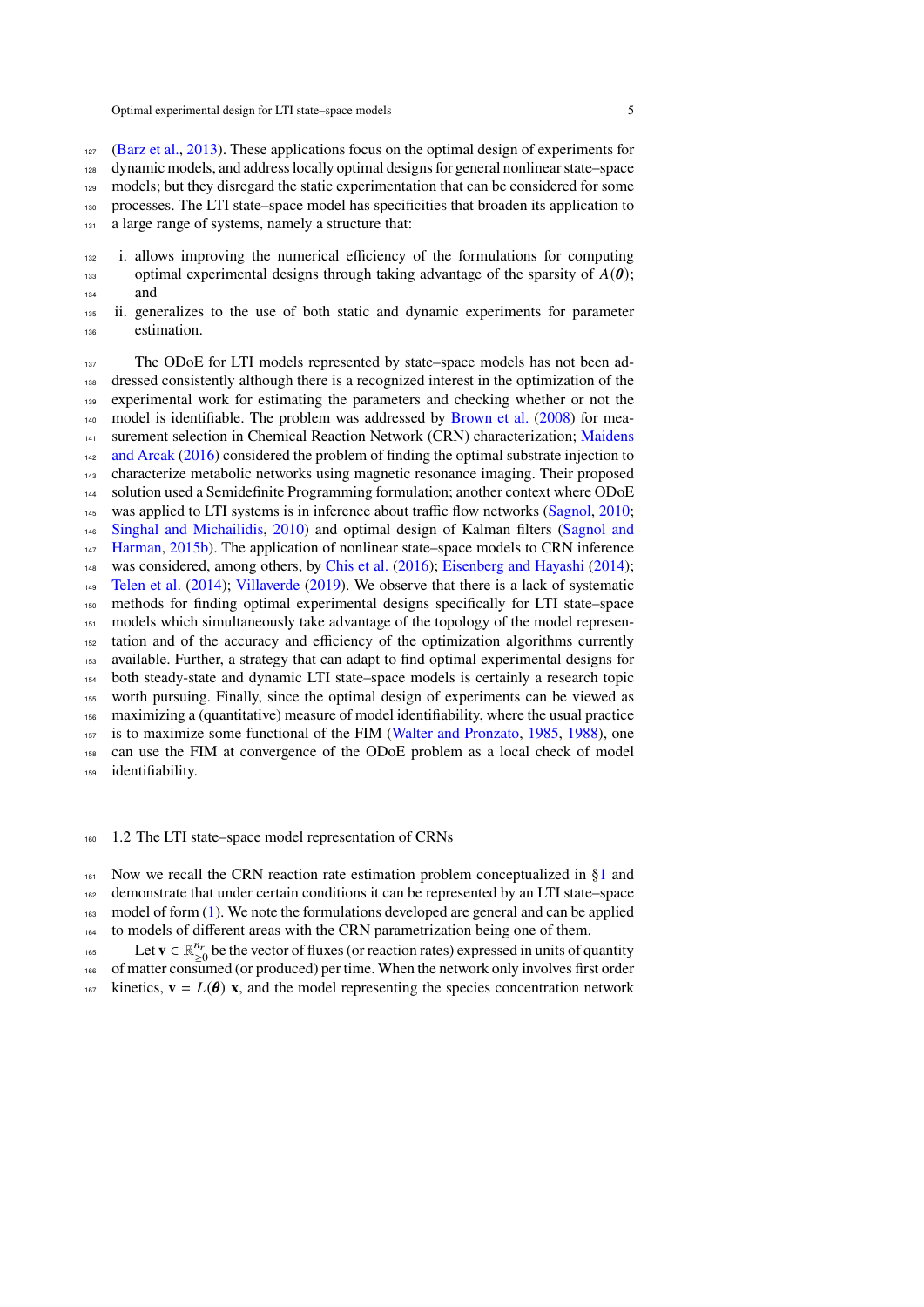**becomes** 

$$
\frac{d\mathbf{x}}{dt} = S \mathbf{v} = S L(\boldsymbol{\theta}) \mathbf{x} = A(\boldsymbol{\theta}) \mathbf{x} + B \mathbf{u}(t),
$$
 (3)

<sup>169</sup> where S is the constant stoichiometric matrix [\(Varma and Palsson,](#page-32-10) [1994\)](#page-32-10) and  $L(\theta)$  contains all the kinetic parameters, even those referring to the conceptual zero-order 171 reactions converting inflow terms into intermediate metabolites. Matrix  $L(\theta)$  can be decoupled into matrices  $A(\theta)$ , which includes all the kinetic rates used for representing first order kinetics, and B assumed to be known. In this context **u** is the vector of inflow terms and refers to reactant species entering the network (with zero-order kinetics). The rates of the conceptual zero-order reactions give the desired values of **u**. That is, choosing  $u_i$  is choosing the conceptual rate of the zero-order (or saturated) reactions 177 modeling inflows. When  $u_i = 0$ , the flux is deactivated, otherwise, when  $u_i > 0$ , the flux is activated. In the optimal design of experiments, the vector of support points **u** is chosen to maximize a given information criterion of the network parametrization. This optimal choice ensures the local identifiability of the model parameters (when this is possible) and the most precise estimation of the model parameters, in the sense of a scalar function of their asymptotic covariances being minimal. In turn, the vector of measurements corresponds to the set of states that are measured, and Equation [\(1b\)](#page-2-1) is used for forecasting the responses.

<sup>185</sup> As an example, consider the kinetic network formed by 6 state variables ( $n_x$  = 186 6) with 3 input variables ( $n_u = 3$ ) and 10 parameters to be estimated ( $n_\theta = 10$ ) <sup>187</sup> represented by matrices [\(Frøysa et al.,](#page-29-3) [2020\)](#page-29-3)

$$
A(\theta) = \begin{pmatrix} -\theta_1 - \theta_2 - \theta_3 & 0 & 0 & 0 & 0 & 0 \\ \theta_1 & -\theta_4 - \theta_5 & 0 & 0 & 0 & 0 \\ 0 & \theta_4 & -\theta_6 - \theta_9 & 0 & 0 & 0 \\ \theta_2 & 0 & 0 & -\theta_7 & 0 & 0 \\ \theta_3 & \theta_5 & 0 & \theta_7 & -\theta_8 & 0 \\ 0 & 0 & \theta_6 & 0 & \theta_8 & -\theta_{10} \end{pmatrix}, \quad B = \begin{pmatrix} 1 & 0 & 0 \\ 0 & 1 & 0 \\ 0 & 0 & 0 \\ 0 & 0 & 0 \\ 0 & 0 & 0 \end{pmatrix},
$$

«  $^{\prime}$ «  $^{\prime}$ <sup>188</sup> and graphically represented in Figure [1.](#page-6-0) Here, we consider that all process states are <sup>189</sup> measured from the experiments, i.e., the experimental response variables correspond 190 to the states affected by observational error. It means that the matrix  $C$  in [\(2b\)](#page-2-3) is the <sup>191</sup> identity matrix of size 6.

 Briefly, the ODoE aims at finding the set of combinations of **u** that assure max- imization of a given measure of the information content. The example introduced above of the identification of CRN is used for demonstration, since the characteri- zation of chemical reaction networks is currently of appreciable interest, playing an important role in systems biology, (bio-) chemical engineering, and the emerging field of synthetic biology [\(Loskot et al.,](#page-30-0) [2019;](#page-30-0) [van der Schaft et al.,](#page-32-11) [2016\)](#page-32-11). The problem considered by [Frøysa et al.](#page-29-3) [\(2020\)](#page-29-3) offered a motivating example and we use their results for comparison. Their strategy to find the optimal design of experiments in- volves (i) generating a set of potential control action vectors using the vertex of the <sub>201</sub> design space; and (ii) find the optimal combination. This approach does not consider explicitly the time in the dynamics (or the time discretization interval  $\Delta t$  at which the system is sampled and actions implemented), only finds the set of actions that lead to information maximization. Practically, it is comparable to our framework to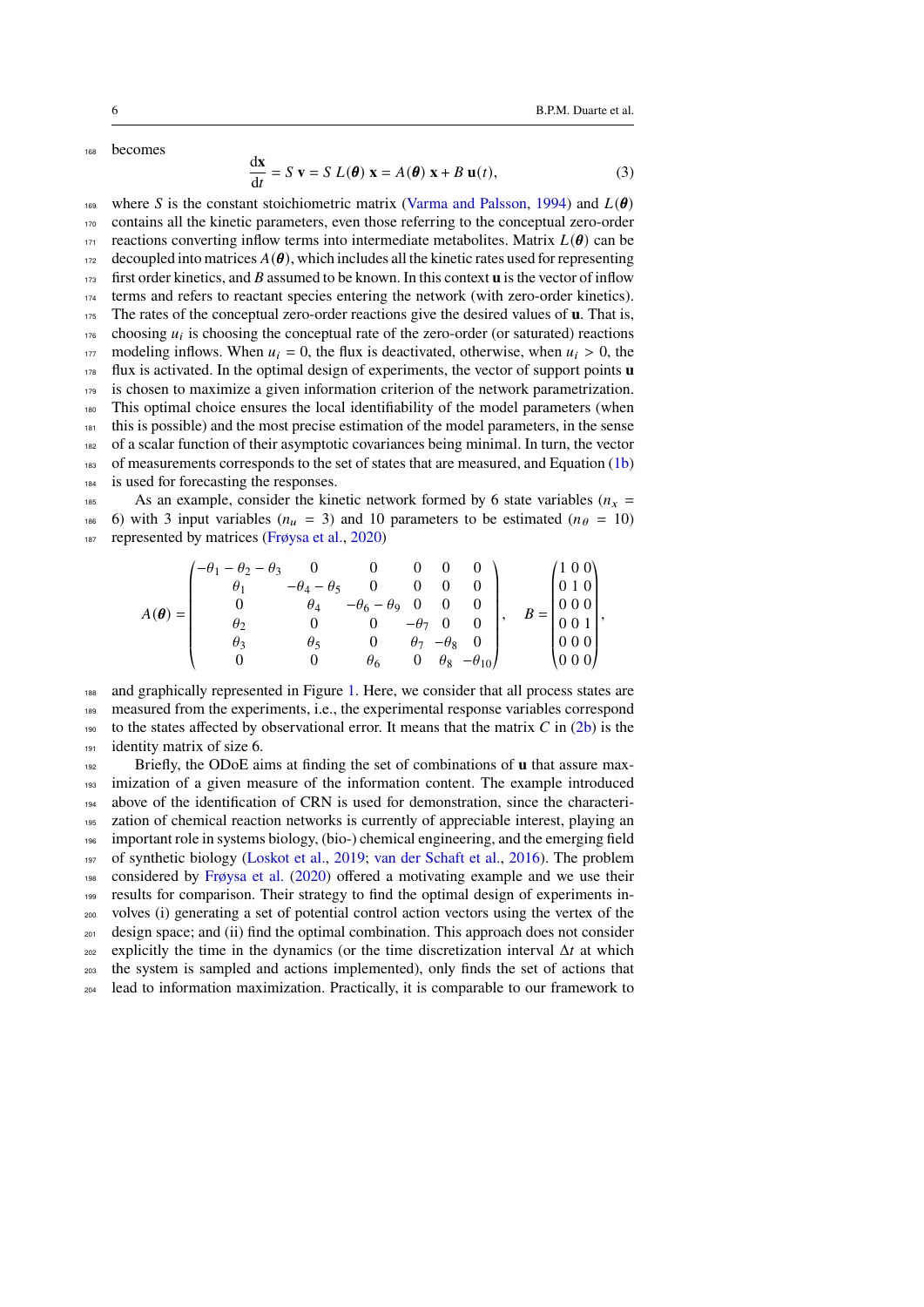

<span id="page-6-0"></span>**Figure 1** Example of kinetic metabolic network.

<sup>205</sup> determine optimal static experiments. We extend the results in their paper and include

<sup>206</sup> the time explicitly in the model. Thus, we find the optimal vectors of actions (which

 $207$  can be similar) and the optimal sequence having into account the system dynamics;

<sup>208</sup> this sequence can not be interchanged without loosing information. Practically, our

<sup>209</sup> formulation for dynamic experimentation relies on the representation of the prob-

<sup>210</sup> lem as an optimal control problem, and we use a dynamic optimization approach to

 $_{211}$  handle the problem numerically which requires discretizing the horizon of the exper-

<sup>212</sup> iment. Next, the NLP problem is solved using a simultaneous approach exploiting the

- <sup>213</sup> representation of dynamic profiles by parametric approximations.
- <sup>214</sup> 1.3 Novelty and organization
- <sup>215</sup> This paper contains five elements of novelty:

 i. the development of general Nonlinear Programming (NLP) formulations to find continuous and exact locally D–optimal experimental designs to estimate the 218 parameters in matrix  $A(\theta)$  in steady-state LTI state–space models employing static experiments;

ii. the development of general NLP formulations to find locally D–optimal exper-<sub>221</sub> imental designs for time discrete LTI state–space models employing dynamic experimentation where the control actions are optimized so that they assure the <sup>223</sup> maximization of the information gathered in the experiment and the dynamics <sup>224</sup> of the system is explicitly considered. The resulting optimal control problem is <sup>225</sup> cast as a dynamic optimization problem after discretizing the time domain and parametrizing the variables profiles at the grid; the problem is then solved with a <sup>227</sup> simultaneous-based technique;

- <sup>228</sup> iii. to avoid the effect of inaccuracy in the estimation of variables on the amount of <sup>229</sup> information, we use a dual time grid, where a tighten grid is used for updating <sup>230</sup> the state and response variables and a coarser grid used to sample the process and <sup>231</sup> actuate;
- <sup>232</sup> iv. the diagnostic of model identifiability using the results of the ODoE, specifically <sup>233</sup> the FIM at convergence; and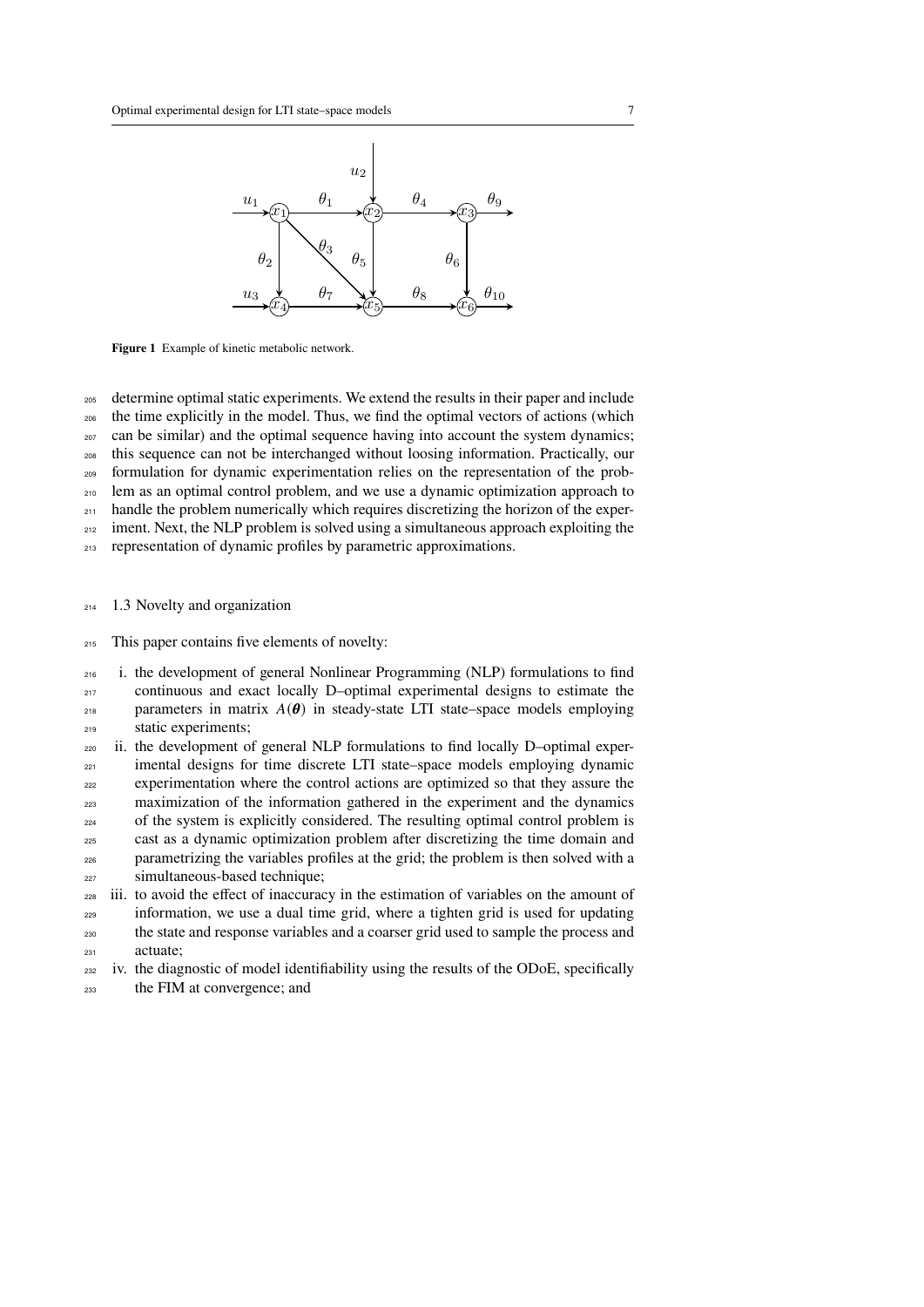v. demonstrating the application of the formulations proposed to the identification of biochemical reaction networks.

 The paper is organized as follows. Section [2](#page-7-0) introduces the background and the notation used to formulate the problem as well as the fundamentals of nonlinear programming and the time discrete LTI model. Section [3](#page-13-0) presents the mathematical programming formulation for finding D–optimal designs for steady-state and dynamic state–space models. Details of the construction of the FIM are given, which in turn  $241$  $241$  requires the calculation of the sensitivity coefficients. Section 4 applies the previous formulations to finding optimal designs. Comparisons involving uniform and non- uniform optimal designs for steady-state models are provided and compared to ODoE for dynamic models. After solving the ODoE problem, model identifiability is ana-<sup>24[5](#page-27-0)</sup> lyzed. Finally, Section 5 reviews the formulation and offers a summary of the results obtained.

### <span id="page-7-0"></span>**2 Notation and background**

 This section establishes the nomenclature used in the representation of the models. In [§2.1](#page-7-1) we present the experimental design problems outlined above and in [§2.2](#page-10-0) we address the dynamic solution of the LTI model considering a time-discrete represen- tation as well as the construction of the FIM. Then,  $\S2.3$  overviews the fundamentals  $_{252}$  of NLP.

# <span id="page-7-1"></span>2.1 Optimal experimental design

Bold face lowercase letters represent vectors, bold face capital letters continuous do-

mains, blackboard bold capital letters discrete domains and capital letters are for ma-

256 trices. Finite sets containing *t* elements are compactly represented by  $[[t]] \equiv \{1, \dots, t\}$ .<br>
257 The transpose operation of a matrix/vector is represented by "<sup>T</sup>".  $_{257}$  The transpose operation of a matrix/vector is represented by " $\overline{1}$ ".

 To introduce the theoretical background to formalize the ODoE problem we con- sider static experimentation. Accordingly, the steady-state model [\(2\)](#page-2-4) is used for de- scribing the process, and **u** is independent of time. We consider continuous designs with K support points at  $\mathbf{u}_1, \mathbf{u}_2, \ldots, \mathbf{u}_K$  where each vector  $\mathbf{u}_i, i \in [\![K]\!]$ , corresponds  $\cdots$  to a combination of control factors (constants) used in each trial; the process is ob to a combination of control factors (constants) used in each trial; the process is ob- served after reaching the steady-state. The weights representing the relative effort at 264 these points are, respectively,  $w_1, w_2, \ldots, w_k$  where K is chosen by the user so that  $K \times n_v \geq n_\theta$ . Let be the total number of experiments of the experimental plan. *Continuous*

 $\text{267}$  *designs* are used to represent experimental setups where  $N \rightarrow +\infty$ ; consequently the weights vary continuously on [0, 1]. To implement continuous designs we take <sup>269</sup> roughly  $N \times w_k$  experiments at  $\mathbf{u}_k, k \in [K]$ , subject to  $N \times w_1 + \cdots + N \times w_K = N$ ,<br><sup>270</sup> and each summand is an integer. For models with *n*<sub>*u*</sub> control factors, we denote the and each summand is an integer. For models with  $n<sub>u</sub>$  control factors, we denote the  $k^{\text{th}}$  support point by  $\mathbf{u}_k^{\text{T}}$ <sup>271</sup>  $k^{\text{th}}$  support point by  $\mathbf{u}_k^{\dagger} = (u_{k,1}, \dots, u_{k,n_u})$  and represent the design  $\xi$  by K rows  $(\mathbf{u}_k^{\mathsf{T}})$  $\mathbf{u}_k^T, w_k$ ,  $k \in [\![K]\!]$  with  $\sum_{k=1}^K w_k = 1$ . In what is to follow, we let  $\Xi \equiv \mathbf{U}^K \times \Sigma$  be the <sup>273</sup> space of feasible K-point designs over **U** where  $\Sigma$  is the  $K - 1$ -simplex in the domain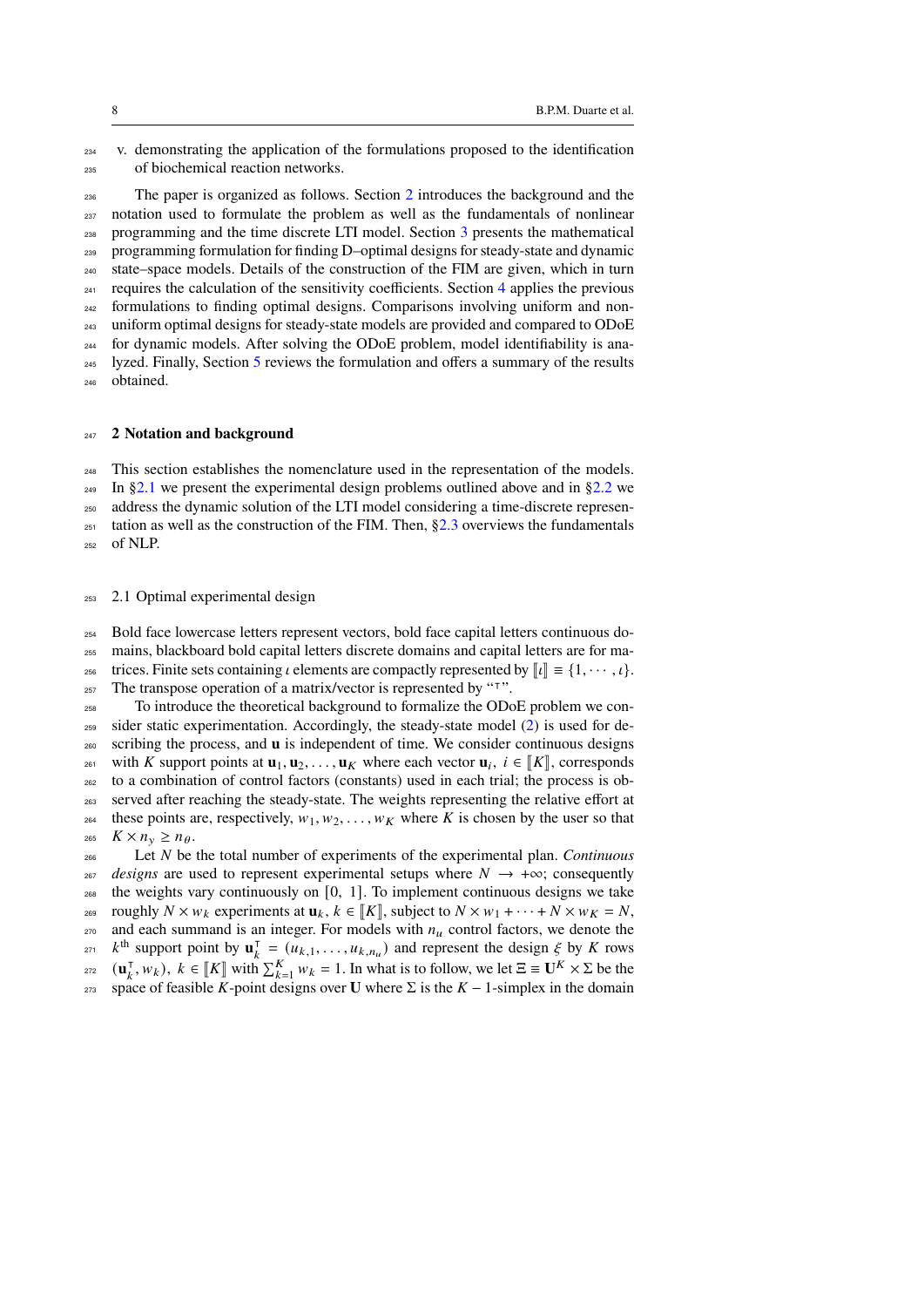<sup>274</sup> of weights, i.e.  $\Sigma = \{w_k : w_k \ge 0, \forall k \in [K], \sum_{k=1}^K w_k = 1\}$ . We notice that uniform  $_{275}$  designs have  $w_i = 1/K$ . In finding continuous optimal designs the weights are not <sup>276</sup> restricted and these designs are usually non-uniform, that is some of the weights are <sub>277</sub> larger than others.

 $Exact$  *Exact designs* are experimental plans where the weights  $w_k$  are ratios  $n_k/N$ 279 satisfying the conditions: (i) all  $n_k$ 's are integer (or null); and (ii) sum to N. In practice, <sup>280</sup> exact designs are obtained from continuous designs considering an experimental plan  $_{281}$  with N experiments and using a rounding procedure [\(Pukelsheim and Rieder,](#page-31-6) [1992\)](#page-31-6) or <sup>282</sup> Mixed Integer Nonlinear Programming formulations [\(Duarte et al.,](#page-29-4) [2020\)](#page-29-4) to allocate <sup>283</sup> them to support points.

<sup>284</sup> The log-likelihood function for the parameter estimation problem after the exper-<sup>285</sup> imental data are available reduces to the least squares problem

$$
\mathcal{L}(\mathbf{y}, \boldsymbol{\theta}) = \sum_{i=1}^{n_y} \sum_{j=1}^{n_e} (\eta_{i,j}^{\text{obs}} - \eta_{i,j}) V^{-1} (\eta_{i,j}^{\text{obs}} - \eta_{i,j})^{\top}.
$$
 (4)

See, for example, [\(Fedorov and Leonov,](#page-29-5) [2014,](#page-29-5) Chap. 1). Here,  $V$  is the (constant)

<sup>287</sup> variance-covariance matrix,  $\eta_{i,i}^{\text{obs}}$  refers to measurements of  $y_i$  from the j<sup>th</sup> experiment,

<sup>288</sup>  $\eta_{i,j}$  stands for predictions constructed using model [\(1\)](#page-2-2), and  $n_e$  is the number of

experiments. Consequently, the corresponding global FIM at a singleton point  $p \in \Theta$ 

290 for continuous optimal design  $\xi$  is

<span id="page-8-1"></span>
$$
\mathcal{M}(\xi | \mathbf{u}, \boldsymbol{\theta}) = -\mathbb{E}\left[\frac{\partial}{\partial \boldsymbol{\theta}} \left(\frac{\partial \mathcal{L}(\xi | \mathbf{p})}{\partial \boldsymbol{\theta}^{\top}}\right)\right] = \sum_{j=1}^{K} w_j \, M(\mathbf{u}_j | \mathbf{p}) =
$$

$$
= \sum_{j=1}^{K} w_j \, F(\mathbf{u}_j | \mathbf{p})^{\top} \, V^{-1} \, F(\mathbf{u}_j | \mathbf{p}), \tag{5}
$$

<sup>291</sup> where **w** is the vector of weights of the support points in the design (or experiments if  $292$  a static experimental setup is adopted), K is the number of support points, previously set by the user,  $M(\mathbf{u}_i|\mathbf{p})$  is the elemental FIM at  $\mathbf{u}_i$ . Further, we assume V is a  $n_v \times n_v$  $_{294}$  identity matrix as in [Draper and Hunter](#page-29-6) [\(1966\)](#page-29-6), i.e. the measurement error of each of 295 the responses is independent of the others and their standard error is equal;  $\mathbb{E}[\bullet]$  stands <sup>296</sup> for expectation. Let  $F(\mathbf{u}_i|\mathbf{p})$  be the sensitivity of the measurements with respect to the parameters at support point j, i.e.,  $F(\mathbf{u}_j|\mathbf{p}) = C \frac{\partial \mathbf{x}}{\partial \mathbf{\theta}}|_{\mathbf{u}_j, \mathbf{p}}$ .

<sup>298</sup> To derive the sensitivity matrix consider the steady-state LTI state–space model [\(2\)](#page-2-4). Let  $A(\theta) = \sum_{i=1}^{n_{\theta}} \theta_i E_i$  where  $E_i$  is a  $n_{\theta} \times n_{\theta}$  matrix populated with elements "+1", "0" and "-1" such that  $E_i = \frac{\partial A(\theta)}{\partial \theta_i}$ <sup>300</sup> "+1", "0" and "-1" such that  $E_i = \frac{\partial A(\boldsymbol{\theta})}{\partial \theta_i}$ . Using [\(2a\)](#page-2-5), chain-rule differentiation leads <sup>301</sup> to

<span id="page-8-0"></span>
$$
F(\mathbf{u}|\boldsymbol{\theta}) = \frac{\partial \mathbb{E}(\mathbf{y})}{\partial \boldsymbol{\theta}} = \oplus_{i=1}^{n_{\theta}} C A(\boldsymbol{\theta})^{-1} E_i A(\boldsymbol{\theta})^{-1} B \mathbf{u}.
$$
 (6)

<sup>302</sup> where the symbol ⊕ is used to represent the concatenation of columns into a matrix, and  $F(\mathbf{u}|\boldsymbol{\theta})$  is an  $(n_v \times n_{\theta})$ -matrix, whose i<sup>th</sup> column is  $C A(\boldsymbol{\theta})^{-1} E_i A(\boldsymbol{\theta})^{-1} B \mathbf{u}$ .

Despite the linearity of  $A(\theta)$  its inversion leads to nonlinear dependence of **y** on  $\theta$ .

<sup>305</sup> Thus, we focus on locally optimal designs, as they do ensure optimality for a vector,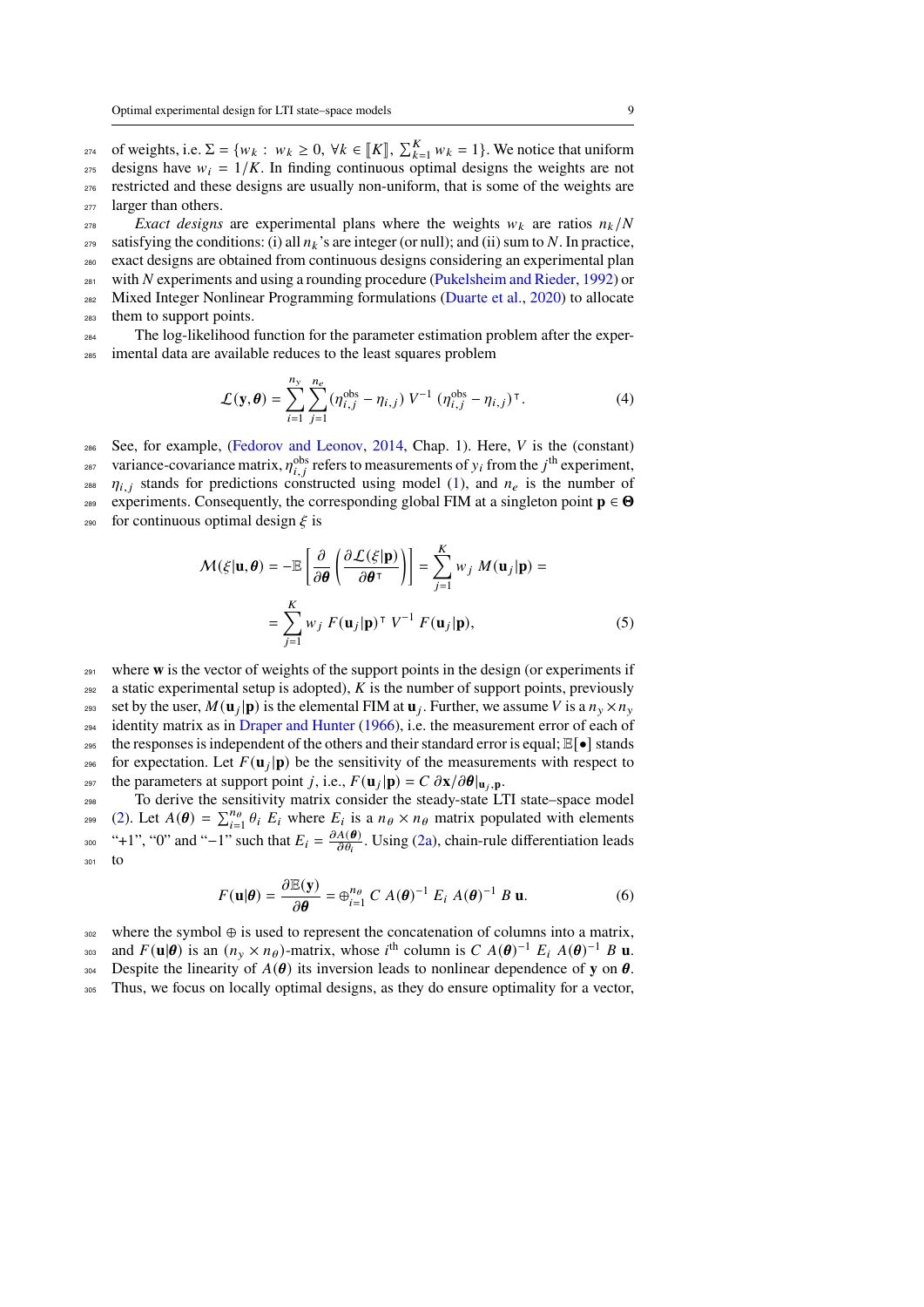i.e.  $\theta \equiv \mathbf{p}$ . Similar approaches for calculating sensitivities are discussed in [Perry et al.](#page-31-7)  $307 (2006)$  $307 (2006)$ .

<sup>308</sup> Herein, we focus on the class of design criteria proposed by [Kiefer](#page-30-10) [\(1974\)](#page-30-10) where 309 each member in the class, indexed by a parameter  $\delta$ , is positively homogeneous and 310 defined on the set of symmetric  $n_\theta \times n_\theta$  semi-positive definite matrices given by

$$
\Phi_{\delta}[\mathcal{M}(\xi|\mathbf{u},\boldsymbol{\theta})] = \left[\frac{1}{n_{\theta}} \operatorname{tr}(\mathcal{M}(\xi|\mathbf{u},\boldsymbol{\theta})^{\delta})\right]^{1/\delta}.
$$
 (7)

The maximization of  $\Phi_{\delta}$  for  $\delta \neq 0$  is equivalent to minimizing tr( $M(\xi | \mathbf{u}, \boldsymbol{\theta})^{\delta}$ ) <sup>312</sup> when  $\delta$  < 0. Practically,  $\Phi_{\delta}$  becomes  $[\text{tr}(\mathcal{M}(\xi|\mathbf{u}, \boldsymbol{\theta})^{-1})]^{-1}$  for  $\delta = -1$ , which is 313 A–optimality, and  $[\det[\mathcal{M}(\xi|\mathbf{u}, \theta)]]^{1/n_\theta}$  when  $\delta \to 0$ , which is D–optimality. These 314 design criteria are suitable for estimating model parameters as they maximize the FIM 315 in various ways. For the D-optimality criterion the volume of the confidence region <sup>316</sup> of **θ** is proportional to det[ $\mathcal{M}^{-1/2}(\xi | \mathbf{u}, \boldsymbol{\theta})$ ]. Then, maximizing the determinant of the  $317$  FIM leads to the smallest possible volume. Consequently, the ODoE problem can be <sup>318</sup> cast as an optimization problem. For example, when **p** is fixed, the locally D–optimal 319 design is defined by

<span id="page-9-0"></span>
$$
\xi_D = \arg \max_{\xi \in \Xi} \log \{ \det[\mathcal{M}(\xi | \mathbf{u}, \mathbf{p})] \},\tag{8}
$$

320 where the criterion [\(8\)](#page-9-0) is  $+\infty$  for designs with singular FIM. Herein we limit our analysis to D–optimal designs since these are the most commonly used in practical applications. Without loss of generality, the formulations proposed in the following sections can easily be extended to other criteria of the Kiefer's class as well as V– and I–optimality when interest is in prediction rather than parameter estimation.

When the design criterion is convex (which is the case for the D–optimality criteria originally formulated), the global optimality of a design  $\xi$  in **U** can be verified using <sup>327</sup> an equivalence theorem based on the consideration of the directional derivative of <sup>328</sup> the objective function [\(Fedorov,](#page-29-7) [1972;](#page-29-7) [Kiefer,](#page-30-10) [1974;](#page-30-10) [Kiefer and Wolfowitz,](#page-30-11) [1960;](#page-30-11) 329 [Pukelsheim,](#page-31-8) [1993;](#page-31-8) [Silvey,](#page-32-12) [1980;](#page-32-12) [Whittle,](#page-32-13) [1973\)](#page-32-13). For instance, if we let  $\delta_u$  be the 330 degenerate design putting weight one at the point  $\mathbf{u} \in \mathbf{U}$ , the equivalence theorem for 331 D–optimality is as follows:  $\xi_D$  is D–optimal if and only if

<span id="page-9-2"></span>
$$
\text{tr}\left\{ \left[ \mathcal{M}(\xi_D | \mathbf{u}, \boldsymbol{\theta}) \right]^{-1} \mathcal{M}(\boldsymbol{\delta}_u) \right\} - n_{\boldsymbol{\theta}} \le 0, \quad \forall \mathbf{u} \in \mathbf{U}.
$$
 (9)

<sup>332</sup> Herein, for convenience we reformulate of the D–optimality criterion as a maxi-<sup>333</sup> mization problem where the objective function is concave [\(Whittle,](#page-32-13) [1973\)](#page-32-13). To compare <sup>334</sup> the information content obtained from two different designs, say  $\xi_D$  and  $\xi_D^{\text{ref}}$ , where 335 the latter one is the reference, we use the D–optimality efficiency [\(Atkinson et al.,](#page-28-9)  $336$  [2007,](#page-28-9) Chap. 11)

<span id="page-9-1"></span>
$$
\text{Eff}_D = \left\{ \frac{\det[\mathcal{M}(\xi_D|\mathbf{u}, \boldsymbol{\theta})]}{\det[\mathcal{M}(\xi_D^{\text{ref}}|\mathbf{u}, \boldsymbol{\theta})]} \right\}^{1/n_{\theta}}.
$$
 (10)

<sup>337</sup> In determining model identifiability we use the FIM at convergence and deter-338 mine the eigenvalues. The smallest eigenvalue,  $\lambda_{\text{min}}[\mathcal{M}(\xi_D | \mathbf{u}, \boldsymbol{\theta})]$ , is subsequently 339 compared with the tolerance employed to solve the NLP problem.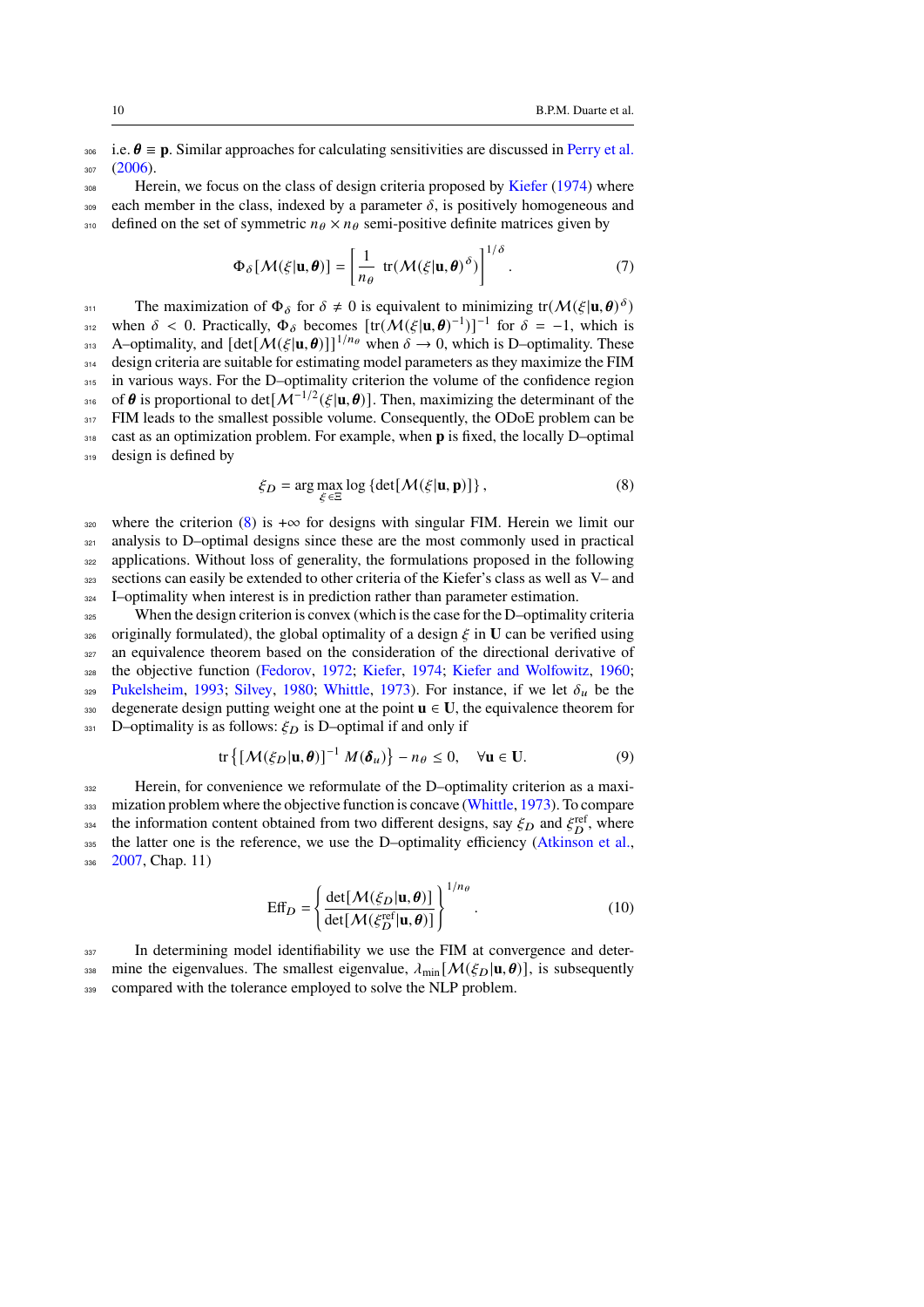340 Mathematical programming algorithms can currently solve complex, high-<sup>341</sup> dimensional optimization problems, especially when they are convex and a self- concordant barrier is available for the constraints. Among the mathematical pro- gramming methods two strategies are commonly followed: (i) the design domain is discretized, when the optimal design problem reduces to weight optimization where convex programming can be used; and (ii) the optimal design problem involves op- timizing the weights and location of the support points simultaneously where the <sup>347</sup> design domain is continuous. The latter approaches require nonlinear programming based methods. Examples of applications of convex programming based algorithms <sup>349</sup> for finding continuous optimal designs are Linear Programming (LP) [\(Gaivoronski,](#page-29-8) [1986;](#page-29-8) [Harman and Jurík,](#page-30-12) [2008\)](#page-30-12), Second Order Conic Programming (SOCP) [\(Sagnol,](#page-31-9) [2011;](#page-31-9) [Sagnol and Harman,](#page-31-10) [2015a\)](#page-31-10), and Semidefinite Programming (SDP) [\(Duarte](#page-29-9) [and Wong,](#page-29-9) [2015;](#page-29-9) [Papp,](#page-31-11) [2012;](#page-31-11) [Vandenberghe and Boyd,](#page-32-14) [1999\)](#page-32-14). Examples of applica<sup>353</sup> [t](#page-29-10)ions requiring nonlinear solvers include: Semi Infinite Programming (SIP) [\(Duarte](#page-29-10) [and Wong,](#page-29-10) [2014;](#page-29-10) [Duarte et al.,](#page-29-11) [2015\)](#page-29-11), Nonlinear Programming (NLP) [\(Chaloner and](#page-28-10) [Larntz,](#page-28-10) [1989;](#page-28-10) [Molchanov and Zuyev,](#page-31-12) [2002\)](#page-31-12), and Global optimization [\(Boer and Hen-](#page-28-11) [drix,](#page-28-11) [2000;](#page-28-11) [Duarte et al.,](#page-29-12) [2016\)](#page-29-12). [Yang et al.](#page-32-15) [\(2013\)](#page-32-15) and [Pronzato and Zhigljavsky](#page-31-13) [\(2014\)](#page-31-13) consider the joint problem of weight optimization and choice of support points in a compact (continuous) set and propose specific methods with guaranteed con- vergence to the optimum. Applications based on optimization procedures relying on metaheuristic algorithms are also reported in the literature. See, among others, [Heredia-Langner et al.](#page-30-13) [\(2004\)](#page-30-13) for Genetic Algorithms, [Woods](#page-32-16) [\(2010\)](#page-32-16) for Simulated Annealing, [Chen et al.](#page-28-12) [\(2015\)](#page-28-12) for Particle Swarm Optimization and [Masoudi et al.](#page-31-14) [\(2019\)](#page-31-14) for the Imperialist Competitive Algorithm. <sup>364</sup> The proposed approach for solving the design problem [\(8\)](#page-9-0) relies on nonlinear programming algorithms as we determine the weights and the support points (control actions) simultaneously. Our formulation leads to an optimization problem of the NLP class; since the problem may have multiple local optima, a global optimizer is used. The equations representing the model and the sensitivity construction are embedded in the optimal design problem as additional constraints. The same holds for matrix algebra operations required for computing D–optimality criteria. This strategy allows us to find optimal designs that satisfy the model equations and guarantees that all

the solutions in the convergence process are feasible. For a detailed analysis of the

<sup>373</sup> formulation that allows the automation of determinant computation the reader is

374 referred to [Duarte et al.](#page-29-4) [\(2020\)](#page-29-4).

#### <span id="page-10-0"></span>2.2 Time-discrete state–space models

 In this section we consider the solution of the model [\(1\)](#page-2-2). We solve the model at a grid 377 with intervals  $\Delta t$ . The sampling (and actuation) interval,  $\Delta \tau$ , is an integer multiple of  $\Delta t$ . In general the instants at which the system is sampled and control actions are 379 applied form a coarser grid, the points of which coincide with some of the instants at which the variables are recalculated, see Figure [2](#page-11-0) where a discretization scheme with  $\Delta \tau = 2 \Delta t$  is exemplified.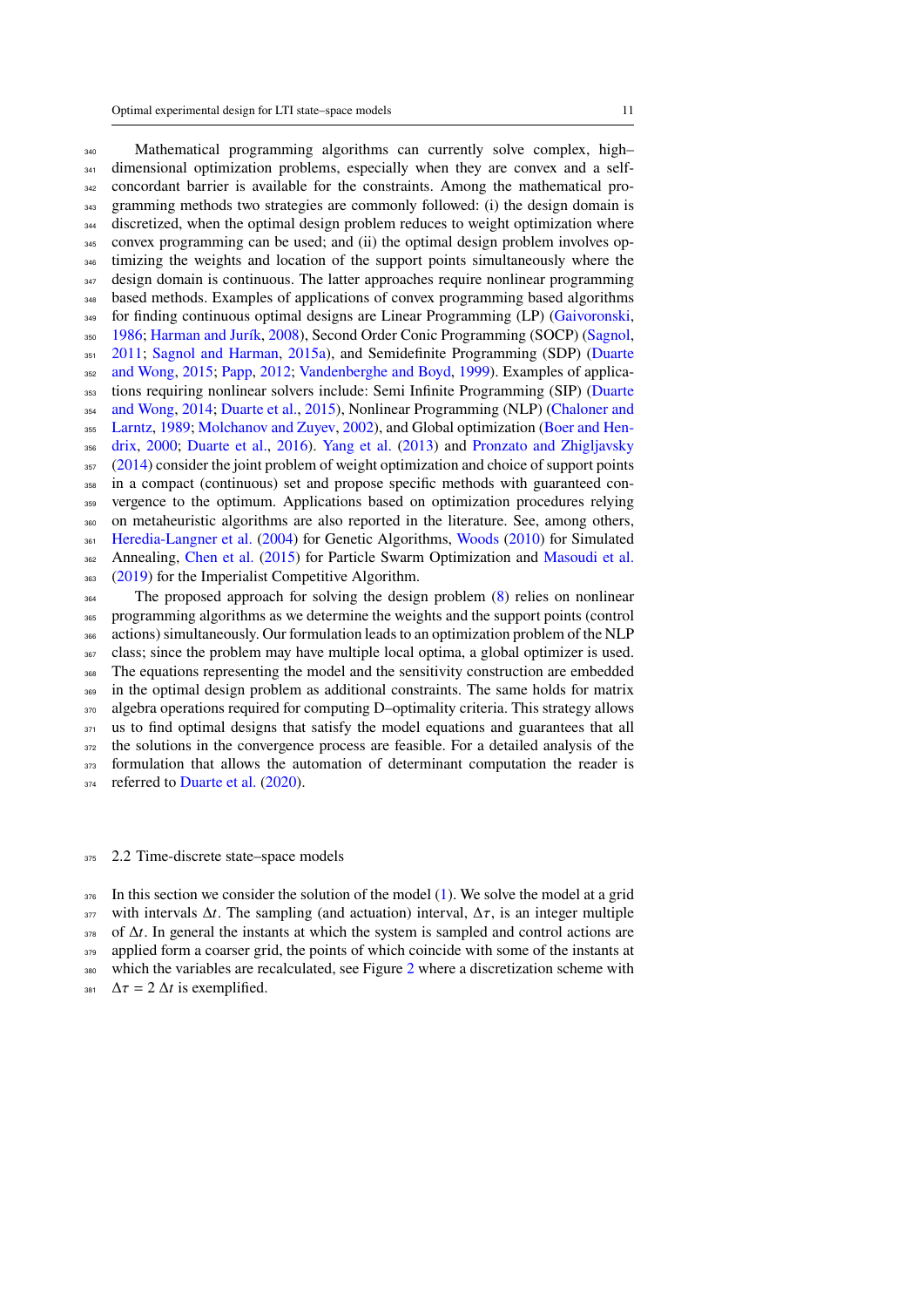

<span id="page-11-0"></span>**Figure 2** Discretization scheme for a sampling and actuation interval twice that of solution interval.

<sup>382</sup> The solution considering a discrete time representation and successive step dis-<sup>383</sup> turbances at control variables **u** is [\(Bay,](#page-28-13) [1999\)](#page-28-13):

$$
\mathbf{x}_{\ell+1} = \exp[A(\boldsymbol{\theta}) \; \Delta t] \; \mathbf{x}_{\ell} + A(\boldsymbol{\theta})^{-1} \; \left\{ \exp[A(\boldsymbol{\theta}) \; \Delta t] - I_{n_x} \right\} \; B \; \mathbf{u}_{\ell}, \qquad (11a)
$$

<span id="page-11-1"></span>
$$
\mathbf{y}_{\ell} = C \mathbf{x}_{\ell} + \boldsymbol{\epsilon},\tag{11b}
$$

<span id="page-11-2"></span>
$$
\mathbf{x}_0 = \mathbf{x}_{\text{in}},\tag{11c}
$$

where  $\ell \in \{0, \dots, \ell^{\max} - 1\}$  is the counter of discrete time instants at which the sss system is to be updated,  $\ell^{\max} - 1$  is its maximum number, which is previously given; 386 the discretization time instants at intervals  $\Delta t$  are denoted by  $t_{\ell}$  where  $t_{\ell+1} = t_{\ell} + t_{\ell}$ 387  $\Delta t$ . Here,  $\mathbf{x}_{\ell}$  is the vector of states and  $\mathbf{y}_{\ell}$  the vector of measurement variables boserved at  $t_{\ell}$ ,  $I_{n_x}$  is the identity matrix of size  $n_x$  and  $\mathbf{x}_{in}$  the initial state of the sse system. The grid of sampling points  $\kappa \in \{0, \dots, \kappa^{\max} - 1\}$  is formed by  $\tau_{\kappa} = \kappa \times$ 390  $\Delta \tau$  time instants at which the system is sampled and  $\mathbf{u}_{\kappa}$ , the vector of inputs, is <sup>391</sup> optimally chosen (and implemented) to maximize the amount of information gathered <sup>392</sup> from the complete experiment. In our conceptualization we distinguish between the <sup>393</sup> discretization grid and the sampling (and actuation) grid. The former controls the 394 accuracy of the predictions, and the latter is related to the amount of information 395 gathered. The accuracy of estimated variables increases as  $\Delta t \rightarrow 0$  and may have 396 impact on the amount of information gathered. If the prediction error becomes large the 397 discretization interval can be reduced without affecting the sampling grid. On the other <sup>398</sup> hand, since the ODoE problem is reformulated as a dynamic optimization problem, the <sup>399</sup> dual grid has the same purpose of using more nodes as when simultaneous approaches 400 relying on orthogonal collocation are used [\(Hoang et al.,](#page-30-7) [2013\)](#page-30-7). It also corresponds to <sup>401</sup> lower tolerances in error-based step adaptation techniques when sequential approaches <sup>402</sup> are considered [\(Banga et al.,](#page-28-14) [2002\)](#page-28-14).

<sup>403</sup> In this framework, the control actions are time dependent and can vary over <sup>404</sup> the horizon of the experiment. After discretization we consider they are constant 405 over discrete sampling intervals, changing only at their limits. Thus,  $\mathbf{u}_k$  designates 406 the vector of actions to be implemented in sampling interval  $(\kappa - 1)$ . Within the <sup>407</sup> dynamic experimental setup required by [\(11\)](#page-11-1), we take the input variables to be constant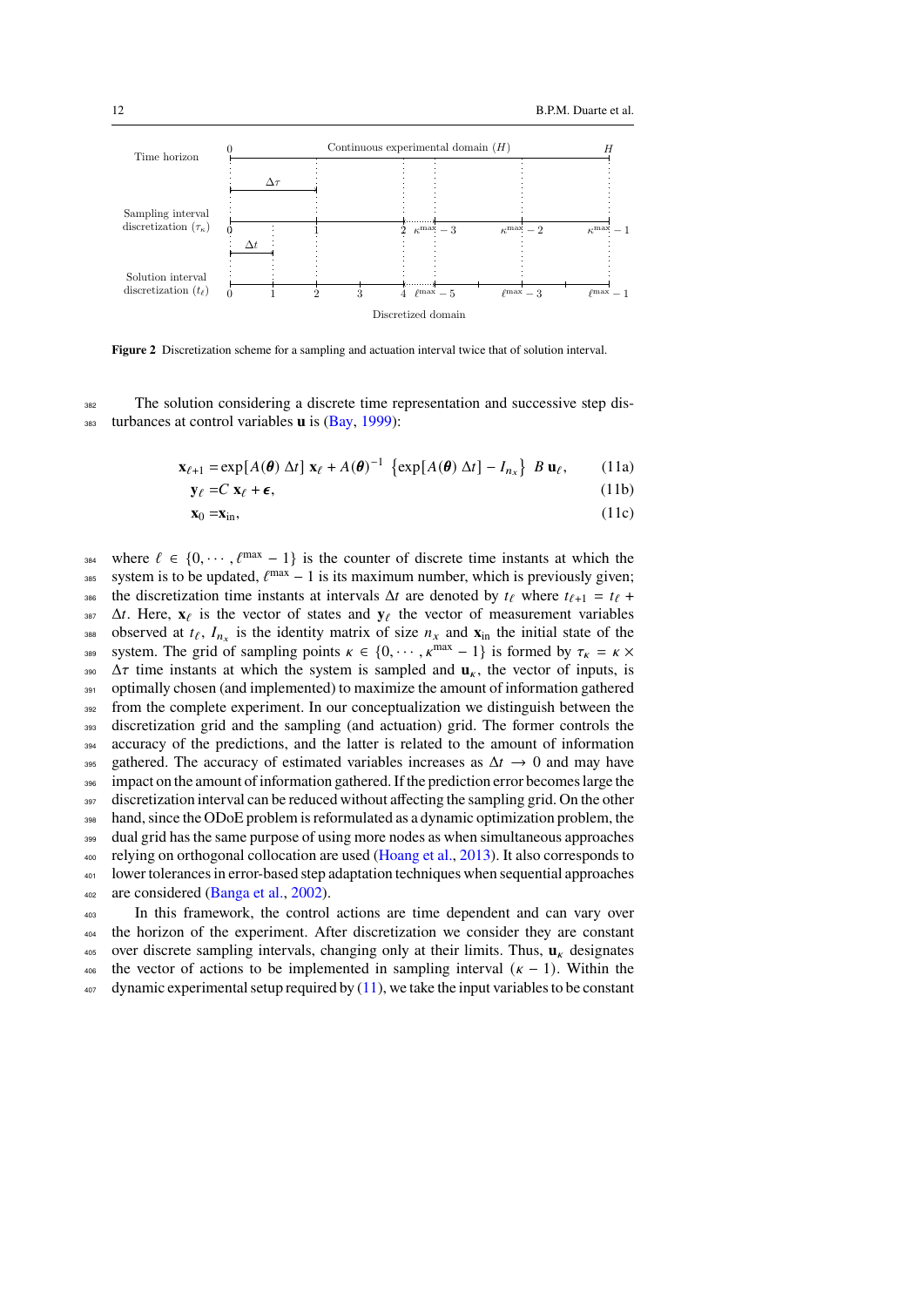piecewise functions, i.e.

$$
\mathbf{U} = \begin{cases} \mathbf{u}_0 & \text{if } t \in [\tau_0, \tau_1) \\ \dots & \dots \\ \mathbf{u}_k & \text{if } t \in [\tau_k, \tau_{k+1}) \\ \dots & \dots \\ \mathbf{u}_{k^{\max}-1} & \text{if } t \in [\tau_{k^{\max}-1}, \tau_{k^{\max}}), \end{cases}
$$

<sup>409</sup> with the steps occurring at the discrete time instants  $\tau_{\kappa}$ . Here, we consider only 410 single experiment setups and the optimal design is formed by  $\kappa$  tuples  $\mathbf{u}_{\kappa}$ ,  $\kappa \in$ 

 ${1}_{411} \quad \{0, \cdots, \kappa^{\max} - 1\},$ 

$$
\xi=\begin{pmatrix}\mathbf{u}_0^\intercal, & \cdots, & \mathbf{u}_\kappa^\intercal & \cdots, & \mathbf{u}_{\kappa^{\text{max}}-1}^\intercal\\ [\tau_0, \ \tau_1), & \cdots, & [\tau_\kappa, \ \tau_{\kappa+1}), & \cdots, & [\tau_{\kappa^{\text{max}}-1}, \ \tau_{\kappa^{\text{max}}}) \end{pmatrix}
$$

<sup>412</sup> The optimal design aims at finding the optimal sequence of input levels that maximizes

413 the information content of the complete experiment given a grid of sampling times. 414 The sensitivity matrix of the states with respect to  $\theta$  at time instant  $t_{\ell}$  is denoted <sup>415</sup> by  $S_{\ell}^{x,\theta} = \partial x_{\ell}/\partial \dot{\theta}$  with  $S_{\ell}^{x,\theta} \in \mathbb{R}^{n_x \times n_{\theta}}$ . Similarly, the sensitivity matrix of the mea-<sup>416</sup> surement variables with respect to the parameters is  $F(\mathbf{u}_{\ell}|\mathbf{p}) = C \frac{\partial \mathbf{x}}{\partial \theta} |_{\mathbf{u}_{\ell},\mathbf{p}}$ . After 417 algebraic manipulation they are:

$$
S_{\ell+1}^{\mathbf{x},\boldsymbol{\theta}} = \Delta t \exp[A(\boldsymbol{\theta}) \Delta t] \frac{\partial A(\boldsymbol{\theta})}{\partial \boldsymbol{\theta}} \mathbf{x}_{\ell} + \exp[A(\boldsymbol{\theta}) \Delta t] S_{\ell}^{\mathbf{x},\boldsymbol{\theta}} +
$$
  
+  $\Delta t A(\boldsymbol{\theta})^{-1} \exp[A(\boldsymbol{\theta}) \Delta t] \frac{\partial A(\boldsymbol{\theta})}{\partial \boldsymbol{\theta}} B \mathbf{u}_{\ell} -$   
-  $A(\boldsymbol{\theta})^{-1} \frac{\partial A(\boldsymbol{\theta})}{\partial \boldsymbol{\theta}} A(\boldsymbol{\theta})^{-1} {\exp[A(\boldsymbol{\theta}) \Delta t] - I_{n_{x}} B \mathbf{u}_{\ell}, \ell \ge 1, (12a)$ 

$$
F(\mathbf{u}_{\ell}|\boldsymbol{\theta}) = C \ S_{\ell}^{x,\boldsymbol{\theta}}, \ \ell \in \{0, \cdots, \ell^{\max} - 1\}
$$
 (12b)

$$
\mathbf{x}_0 = \mathbf{x}_{\text{in}},\tag{12c}
$$

$$
S_0^{\mathbf{x},\boldsymbol{\theta}} = 0_{n_x \times n_\theta}.
$$
 (12d)

Here  $S_0^{x, \theta}$ <sup>418</sup> Here  $S_0^{x,\theta}$  is the matrix of sensitivities at  $t_0$ , and the exponential matrix  $\exp[A(\theta) \Delta t]$ <sup>419</sup> is computed via eigendecomposition, i.e.  $exp[A(\theta) \Delta t] = V(\theta) exp[\Lambda(\theta) \Delta t] V(\theta)^{-1}$ ; <sup>420</sup>  $V(\theta)$  is the matrix of eigenvectors of  $A(\theta)$ ,  $V(\theta)^{-1}$  its inverse and  $\Lambda(\theta)$  the corre- $421$  sponding diagonal matrix containing the eigenvalues. Similarly to Equation [\(11a\)](#page-11-2), in  $u_{22}$  [\(12a\)](#page-12-1),  $\mathbf{u}_{\ell} = \mathbf{u}_{\kappa}$  for all points of the discretization grid,  $t_{\ell}$ ,  $\ell \in \{0, \cdots, \ell^{\max} - 1\}$ , falling <sup>423</sup> in the  $\kappa$ <sup>th</sup> interval of the sampling grid. The sensitivities  $F(\mathbf{u}_{\ell}|\boldsymbol{\theta})$  are updated at all discretization points, but only those obtained at sampling points  $\kappa \in \{0, \dots, \kappa^{\max} - 1\}$ 425 are used for constructing the FIM. The term  $\partial A(\theta)/\partial \theta$  produces a three-dimensional tensor where each slice contains the derivatives  $\partial A(\theta)/\partial \theta_i = E_i$ ,  $i \in [\![n_\theta]\!]$ .

# <span id="page-12-0"></span><sup>427</sup> 2.3 Nonlinear Programming

In this section we introduce the fundamentals of NLP which are used to solve the

<sup>429</sup> design problem [\(8\)](#page-9-0). Nonlinear Programming seeks to find the global optimum **x** of

<span id="page-12-2"></span><span id="page-12-1"></span>.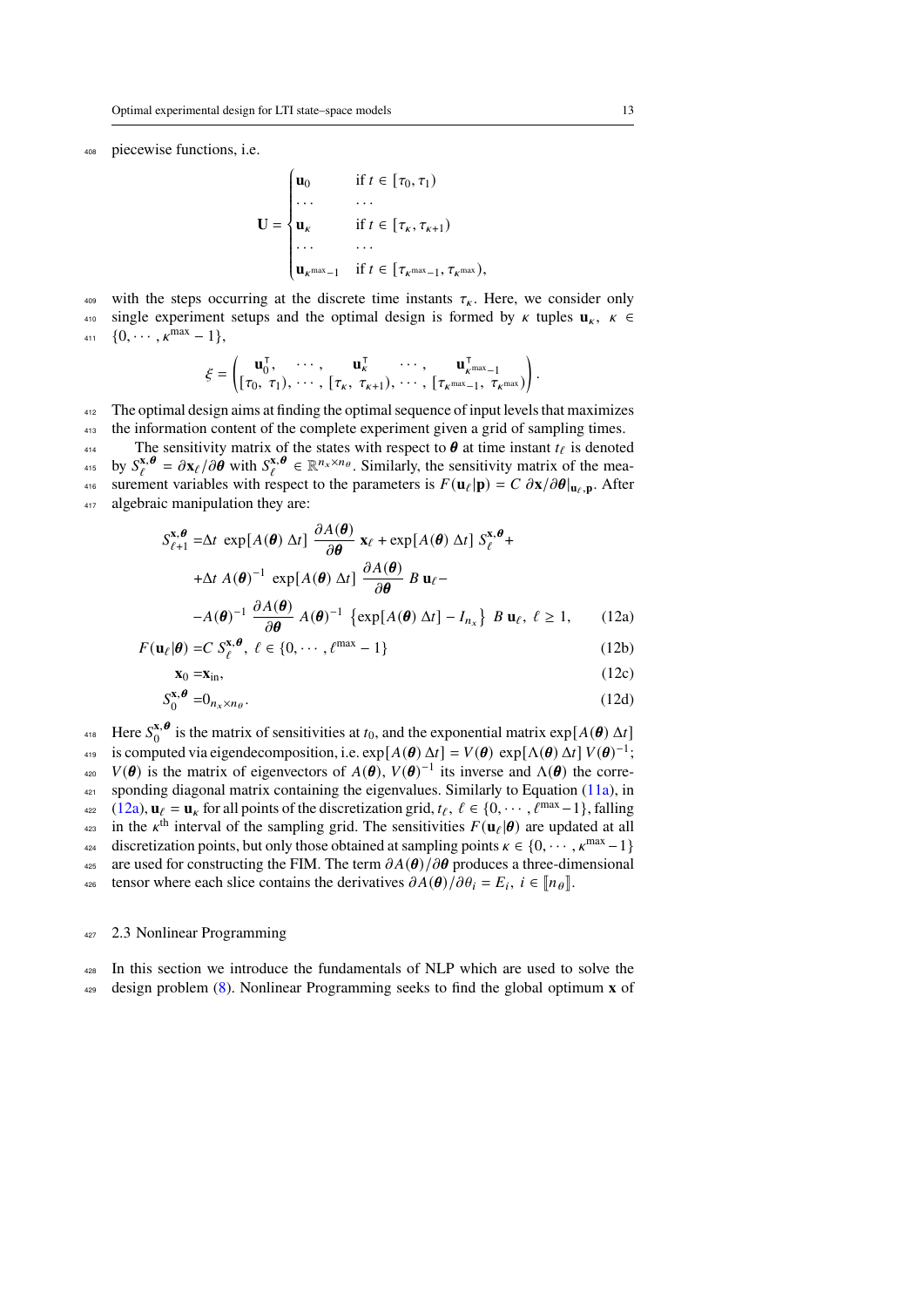430 a convex or nonconvex nonlinear function  $f : \mathbf{X} \mapsto \mathbb{R}$  in a compact domain **X** with <sup>431</sup> possibly nonlinear constraints. The general structure of NLP problems is:

> min **x**∈**X**  $f(\mathbf{x})$  (13a)

$$
\text{s.t. } \mathbf{g}(\mathbf{x}) \le \mathbf{0} \tag{13b}
$$

<span id="page-13-3"></span><span id="page-13-2"></span><span id="page-13-1"></span>
$$
\mathbf{h}(\mathbf{x}) = \mathbf{0},\tag{13c}
$$

where [\(13b\)](#page-13-1) represents a set of  $r_i$  inequalities, and [\(13c\)](#page-13-2) represents a set of  $r_e$  equality 433 constraints. The functions  $f(\mathbf{x})$ ,  $g(\mathbf{x})$  and  $h(\mathbf{x})$  are twice differentiable. In our context, 434 the variable  $x \in X$  includes the location of the support points as well as the weights <sup>435</sup> quantifying the relative effort required at each one. By construction **X** in [\(13a\)](#page-13-3) is <sup>436</sup> closed which is what we have for Ξ.

<sup>437</sup> Nested and gradient projection methods are commonly used to solve NLP prob-lems. Some examples are the General Reduced Gradient (GRG) [\(Drud,](#page-29-13) [1985,](#page-29-13) [1994\)](#page-29-14) <sup>439</sup> and the Trust-Region [\(Coleman and Li,](#page-28-15) [1994\)](#page-28-15) algorithms. Other common methods 440 are Sequential Quadratic Programming (SQP) [\(Gill et al.,](#page-30-14) [2005\)](#page-30-14) and the Interior-Point 441 (IP) [\(Byrd et al.,](#page-28-16) [1999\)](#page-28-16). [Ruszczyński](#page-31-15) [\(2006\)](#page-31-15) provides an overview of NLP algorithms.

#### <span id="page-13-0"></span><sup>442</sup> **3 Finding D-optimal designs**

<sup>443</sup> In this section we describe the numerical procedure for finding D–optimal experi-

444 mental designs for estimation of the parameters  $\theta$  involved in  $A(\theta)$ . First, in [§3.1](#page-13-4) we 445 consider the steady-state model  $(2)$ , and subsequently, in [§3.2](#page-15-0) the time-discrete state–

 $446$  space model [\(11\)](#page-11-1) is addressed. Section [3.3](#page-16-0) overviews the implementation details. For

447 clarification, the first model is to be designated as the SS-LTI model, and the second

<sup>448</sup> as the TD-LTI model.

# <span id="page-13-4"></span><sup>449</sup> 3.1 Locally D–optimal design for SS-LTI model

 Here, we consider the locally D–optimal continuous design problem for the SS-LTI 451 model for a given vector  $p \in \Theta$ . Let us recall that the design problem consists of finding the combination of inputs **u** and weights **w** maximizing a given criterion of 453 the information extracted from a set of  $K$  experiments in the feasibility domain  $\Xi$ . The optimization problem for finding uniform (exact) D–optimal designs is similar to that used for continuous designs except for the weights which are set equal to  $1/K$ and fixed.

 Practically, this setup can be seen as a static experimental plan where the complete set of experiments is planned at one time, and the results at the end of the experiments characterizing the steady-states of the system serve to estimate the parameters. The experimental design is represented by

$$
\xi_{SS-LTI} = \begin{pmatrix} \mathbf{u}_1^\top, & \cdots, & \mathbf{u}_K^\top \\ w_1, & \cdots, & w_K \end{pmatrix} \in \Xi,
$$
 (14)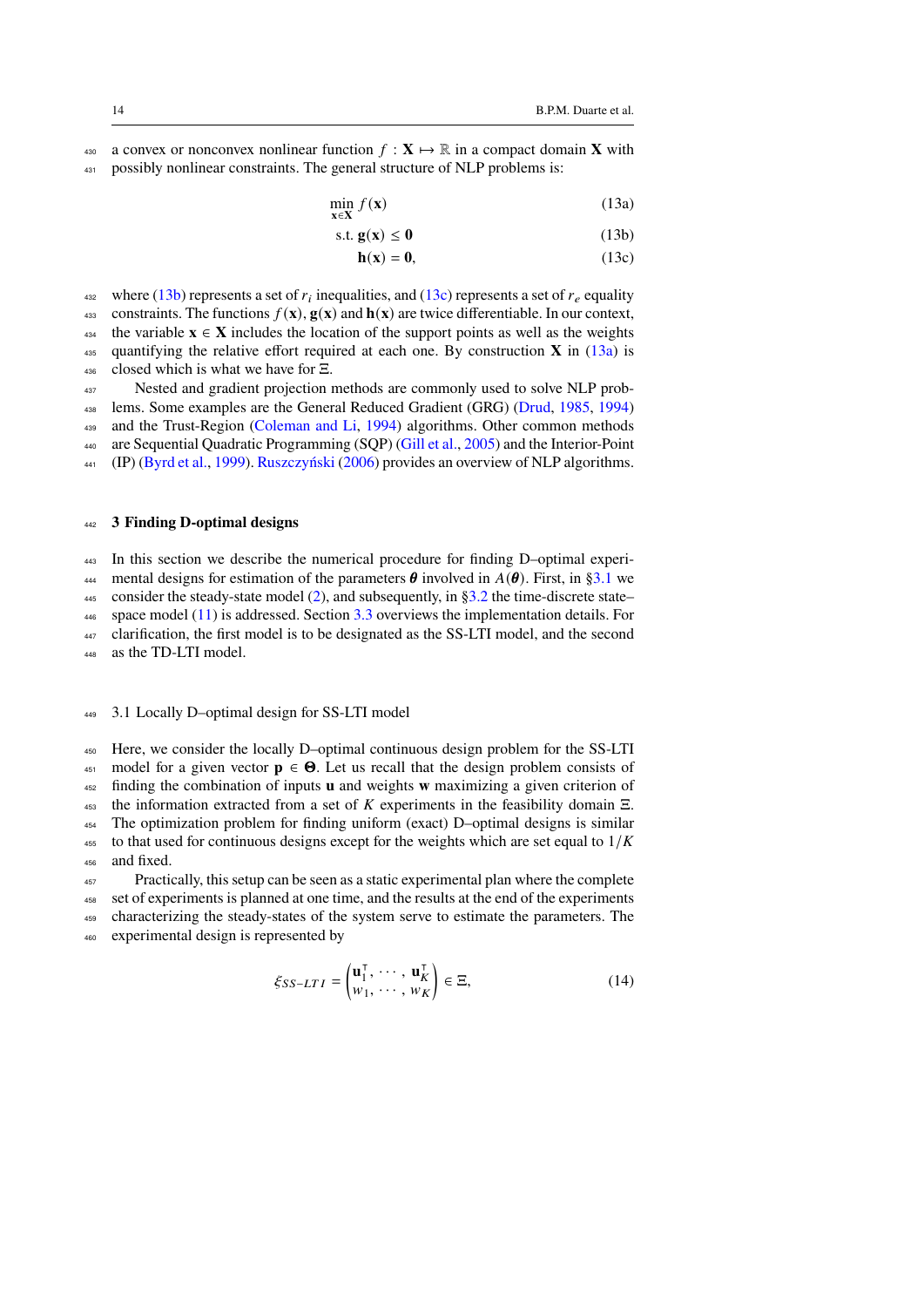# 461 where  $\Xi = \mathbf{U}^K \times \Sigma$  and solves

<span id="page-14-7"></span> $\max_{\xi \in \Xi} \log \{ \det[M(\xi | \mathbf{u}, \mathbf{p})] \}$  (15a)

$$
s.t. Model (2) \tag{15b}
$$

Sensitivity Equations 
$$
(6)
$$
  $(15c)$ 

$$
\sum_{i=1}^{K} w_i = 1.
$$
 (15d)

Let each element of  $\mathcal{M}(\xi | \mathbf{u}, \mathbf{p})$  be designated as  $m_{i,j}$ ,  $i, j \in [\![n_\theta]\!]$ , and let  $\mathcal{M}(\xi | \mathbf{u}, \mathbf{n})$  aggregate the information of all the response variables at all the sun- $M(\xi | \mathbf{u}, \mathbf{p})$  aggregate the information of all the response variables at all the sup-<sup>464</sup> port points. Each element of the FIM is determined from [\(5\)](#page-8-1) using the sensitivity 465 matrices generated at the support points, see [Fedorov](#page-29-15) [\(1971\)](#page-29-15).

 $\text{Maximizing } \log \{ \det \left[ \mathcal{M}(\xi | \mathbf{u}, \mathbf{p}) \right] \}$  is equivalent to maximizing det $\left[ \mathcal{M}(\xi | \mathbf{u}, \mathbf{p}) \right]$ <sup>467</sup> which is a concave function of the FIM. The determinant of the FIM is calculated applying the Cholesky decomposition. Let  $\log {\det [\mathcal{M}(\xi | \mathbf{u}, \mathbf{p})]} = 2 \sum_{i=1}^{n_{\theta}} \log(q_{i,i}),$ where  $q_{i,i}$ ,  $i \in [\![n_\theta]\!]$  are the diagonal element of the lower triangular matrix that results of the decomposition of the FIM denoted by  $O(E|\mathbf{u}| \mathbf{n})$ . Then maximizing results of the decomposition of the FIM denoted by  $Q(\xi | \mathbf{u}, \mathbf{p})$ . Then, maximizing  $471$  det $[M(\xi|\mathbf{u}, \mathbf{p})]$  is equivalent to maximizing the sum of the logarithms of the diagonal  $472$  elements of  $Q(\xi | \mathbf{u}, \mathbf{p})$ . The NLP formulation used for determining locally D–optimal <sup>473</sup> designs for the SS-LTI model is

<span id="page-14-8"></span>
$$
\max_{\xi \in \Xi} 2 \sum_{i=1}^{n_{\theta}} \log(q_{i,i})
$$
 (16a)

s.t. 
$$
F_k = C A(\mathbf{p})^{-1} \left. \frac{\partial A(\boldsymbol{\theta})}{\partial \boldsymbol{\theta}} \right|_{\mathbf{p}} A(\mathbf{p})^{-1} B \mathbf{u}_k, \quad k \in [K]
$$
 (16b)

<span id="page-14-1"></span><span id="page-14-0"></span>
$$
m_{i,j} = \sum_{k=1}^{K} w_k \ F_{k,i,j}^{\mathsf{T}} \ V^{-1} \ F_{k,i,j}, \quad i, j \in [\![n_{\theta}]\!]
$$
 (16c)

<span id="page-14-3"></span><span id="page-14-2"></span>
$$
m_{i,j} = \sum_{l=1}^{n_{\theta}} q_{i,l} q_{j,l}, \quad i, j \in [\![n_{\theta}]\!], i \le j \tag{16d}
$$

$$
q_{i,i} \ge \zeta, \quad i \in [\![n_\theta]\!]
$$
 (16e)

<span id="page-14-4"></span>
$$
q_{i,j} = 0, \quad i, j \in [\![n_\theta]\!], \; i < j,\tag{16f}
$$

<span id="page-14-5"></span>
$$
m_{i,i} \ge q_{i,j}^2 \quad i, j \in [n_\theta], \tag{16g}
$$

<span id="page-14-6"></span>
$$
\sum_{i=1}^{K} w_i = 1,\tag{16h}
$$

 $474$  where  $\zeta$  is a small positive constant to ensure the semi-positiveness of the FIM. In

<sup>475</sup> all examples presented in the following sections we set  $\zeta = 1 \times 10^{-5}$ . Equation [\(16b\)](#page-14-0)

476 generates the matrices of sensitivity of the response variables with respect to  $\theta$  at the

 $477$  support points (which are saved in three-dimensional matrices F of size  $K \times n_\theta \times n_\theta$ ).

 $478$  Equation [\(16c\)](#page-14-1) is to construct the FIM, [\(16d\)](#page-14-2) represents the Cholesky decomposition,

 $479$  [\(16e\)](#page-14-3) is to guarantee the positiveness of the diagonal elements of  $Q(\xi | \mathbf{u}, \mathbf{p})$ , and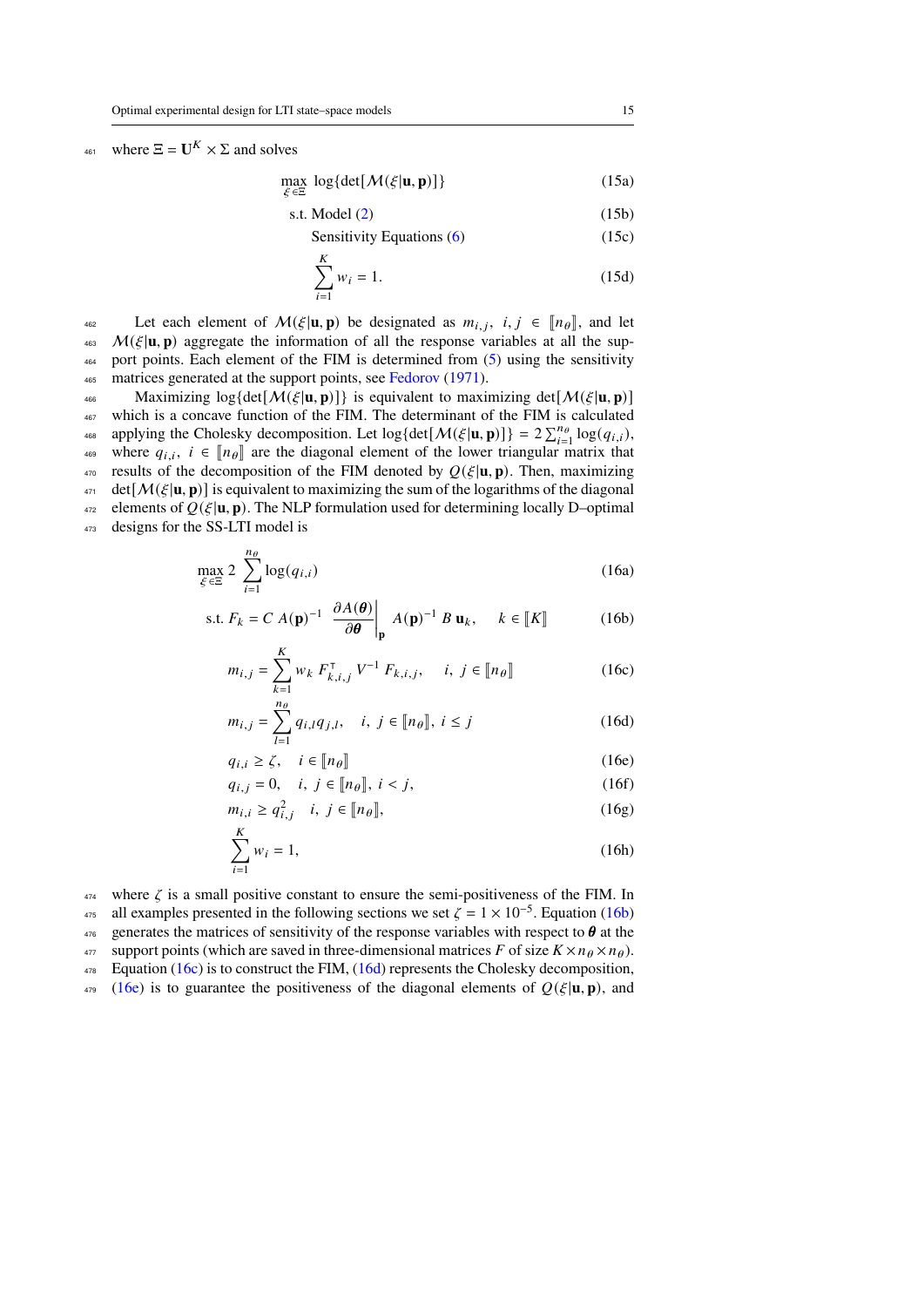480 [\(16f\)](#page-14-4) ensures that  $Q(\xi | \mathbf{u}, \mathbf{p})$  is upper diagonal. Equation [\(16g\)](#page-14-5) is a numerical stability

481 condition imposed on the Cholesky factorization of positive semidefinite matrices  $482$  [\(Golub and Van Loan,](#page-30-15) [2013,](#page-30-15) Theorem 4.2.8), and  $(16h)$  is to constrain the sum of

<sup>483</sup> weights.

It is noteworthy that the optimal design of static experiments (Problem  $15$ ) can be handled with convex techniques such as SOCP and SDP combined with adaptive strategies or cutting planes for refining the location of the support points. Typically, 487 these techniques iterate between the solution of the problem for finding the optimal weights for a previously defined (or updated) grid of candidate points, and the im- provement of the support points location using adaptive schemes as in [Duarte et al.](#page-29-16)  $490 \quad (2018)$  $490 \quad (2018)$  or cutting planes as in [Pronzato and Pázman](#page-31-16) [\(2013\)](#page-31-16). In both cases the con- vergence may require a large amount of CPU time, especially for models including several parameters. Instead, NLP can handle the optimal design problem at once and solve simultaneously for the weights and the locations of support points. The result-<sup>494</sup> ing optimization problem is NP-hard and may include several optima, thus requiring global optimizers that allow certifying the global optimality of the design. Since the optimal design problems are typically of small/medium scale, and the Jacobian and Hessian matrices can be generated analytically using automatic differentiation, NLP guarantees a good compromise between accuracy and numerical efficiency. Also,

 $499$  since the design of dynamic experiments (see [§3.2\)](#page-15-0) cannot be solved with convex

<sup>500</sup> techniques and we aim at formalizing a strategy that can easily adapt to static and <sup>501</sup> dynamic experiments, NLP was chosen so it allows this generalization.

# <span id="page-15-0"></span><sup>502</sup> 3.2 Locally D–optimal design for TD-LTI model

<sup>503</sup> Here, we present the formulation for finding D–optimal designs for time-discrete

<sup>504</sup> state–space LTI model [\(11\)](#page-11-1). The prescribed problem in the ODoE has the form of a

<sup>505</sup> *dynamic experiment* in which the input variables are changed along the horizon of <sup>506</sup> the experiment so that the information obtained is maximized. The optimal design

<sub>507</sub> consists of the optimal set of combinations of **u** in each interval  $\left[ \kappa \Delta t, \left( \kappa +1 \right) \Delta t \right)$ ,  $\kappa$  ∈

508  $\{0, \cdots, \kappa^{\max} - 1\}, \text{ i.e.,}$ 

<span id="page-15-1"></span>
$$
\xi_{TD-LTI} = \begin{pmatrix} \mathbf{u}_0^{\mathsf{T}}, & \cdots, & \mathbf{u}_{\kappa^{\max}-1}^{\mathsf{T}} \\ \left[t_0, t_1), & \cdots, & \left[t_{\kappa^{\max}-1}, t_{\kappa^{\max}}\right)\right] \in \mathbf{U}^{\kappa^{\max}}, \end{pmatrix}
$$

 $509$  where **u** is formed by successive step jumps,  $\kappa^{\text{max}}$  is the number of sampling instants <sup>510</sup> of the experiment,  $t_0 = 0$  and the time horizon of the experiment is  $H = \kappa^{\text{max}} \times \Delta t$ . <sup>511</sup> The last action implemented occurs at  $t = (k^{\text{max}} - 1) \times \Delta t$  but the system is monitored  $512$  during the horizon of the experiment, i.e., the responses are measured at  $\kappa^{\text{max}}$  time <sup>513</sup> instants and the FIM matrix is so scaled. We note that the number of observations  $_{514}$  produced by an experiment is  $\kappa^{\text{max}} \times n_{\text{y}}$ . The optimal design problem is as follows:

$$
\max_{\xi \in \mathbf{U}^k^{\max}, \mathbf{x} \in \mathbf{X}} 2 \sum_{i=1}^{n_{\theta}} \log(q_{i,i})
$$
\n
$$
\text{s.t. } \mathbf{x}_{\ell+1} = \exp[A(\mathbf{p}) \Delta t] \mathbf{x}_{\ell} + A(\mathbf{p})^{-1} \left\{ \exp[A(\mathbf{p}) \Delta t] - I_{n_x} \right\} B \mathbf{u}_{\ell},
$$
\n(17a)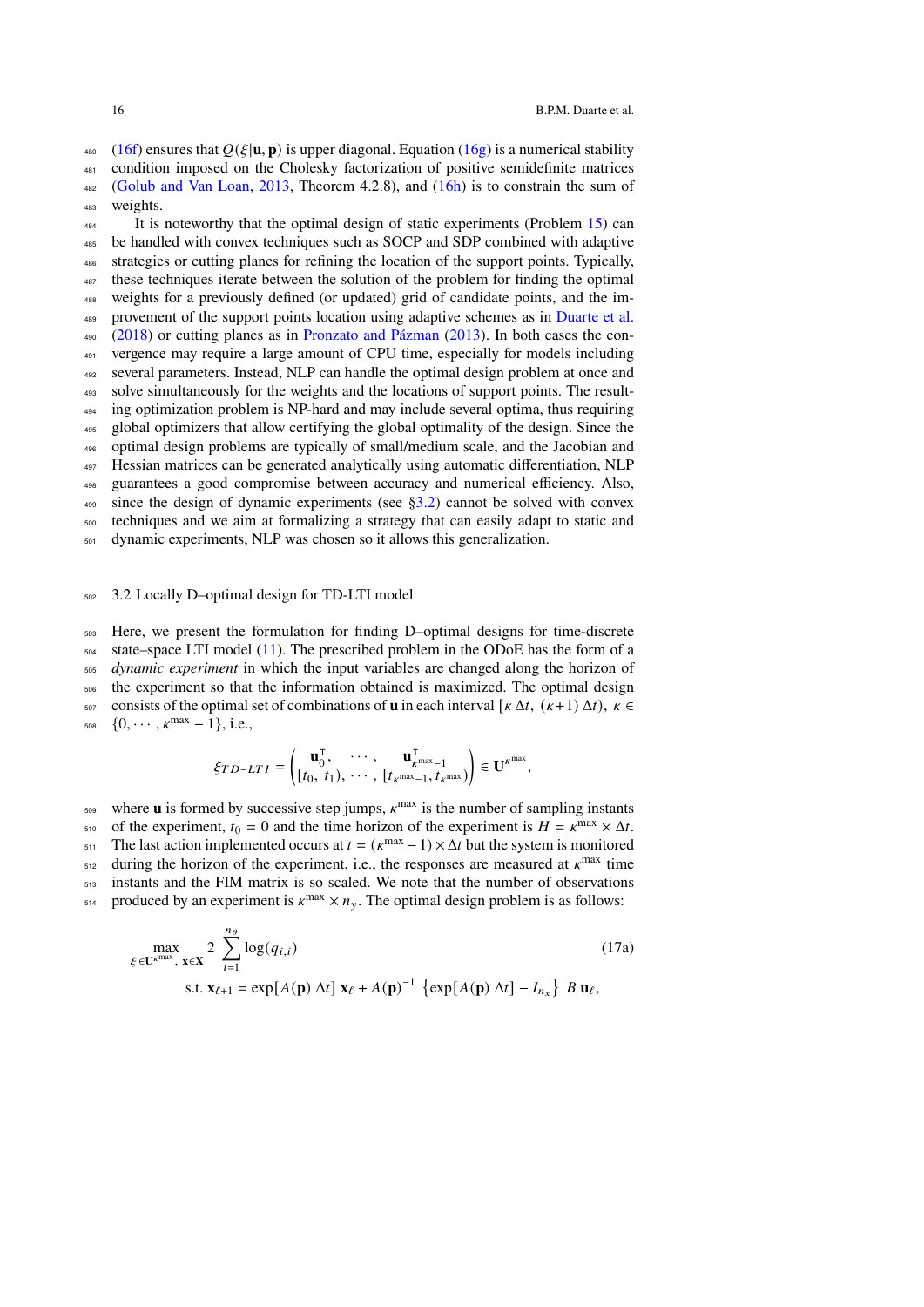<span id="page-16-3"></span><span id="page-16-2"></span><span id="page-16-1"></span>
$$
\mathbf{y}_{\ell} = C \mathbf{x}_{\ell}, \quad \ell \in [\![\ell^{\max} - 1]\!]
$$
 (17c)

$$
\mathbf{x}_0 = \mathbf{x}_{\text{in}} \tag{17d}
$$

$$
S_{\ell+1}^{\mathbf{x},\boldsymbol{\theta}} = \Delta t \, \exp[A(\mathbf{p}) \, \Delta t] \, \frac{\partial A(\mathbf{p})}{\partial \boldsymbol{\theta}} \, \mathbf{x}_{\ell} + \exp[A(\mathbf{p}) \, \Delta t] \, S_{\ell}^{\mathbf{x},\boldsymbol{\theta}} + \Delta t \, A(\mathbf{p})^{-1} \, \exp[A(\mathbf{p}) \, \Delta t] \, \frac{\partial A(\mathbf{p})}{\partial \boldsymbol{\theta}} \, B \, \mathbf{u}_{\ell} - \frac{2A(\mathbf{x})}{\Delta t} \, \mathbf{x}_{\ell} \, \mathbf{x}_{\ell} \, \mathbf{x}_{\ell} \, \mathbf{x}_{\ell} \, \mathbf{x}_{\ell} \, \mathbf{x}_{\ell} \, \mathbf{x}_{\ell} \, \mathbf{x}_{\ell} \, \mathbf{x}_{\ell} \, \mathbf{x}_{\ell} \, \mathbf{x}_{\ell} \, \mathbf{x}_{\ell} \, \mathbf{x}_{\ell} \, \mathbf{x}_{\ell} \, \mathbf{x}_{\ell} \, \mathbf{x}_{\ell} \, \mathbf{x}_{\ell} \, \mathbf{x}_{\ell} \, \mathbf{x}_{\ell} \, \mathbf{x}_{\ell} \, \mathbf{x}_{\ell} \, \mathbf{x}_{\ell} \, \mathbf{x}_{\ell} \, \mathbf{x}_{\ell} \, \mathbf{x}_{\ell} \, \mathbf{x}_{\ell} \, \mathbf{x}_{\ell} \, \mathbf{x}_{\ell} \, \mathbf{x}_{\ell} \, \mathbf{x}_{\ell} \, \mathbf{x}_{\ell} \, \mathbf{x}_{\ell} \, \mathbf{x}_{\ell} \, \mathbf{x}_{\ell} \, \mathbf{x}_{\ell} \, \mathbf{x}_{\ell} \, \mathbf{x}_{\ell} \, \mathbf{x}_{\ell} \, \mathbf{x}_{\ell} \, \mathbf{x}_{\ell} \, \mathbf{x}_{\ell} \, \mathbf{x}_{\ell} \, \mathbf{x}_{\ell} \, \mathbf{x}_{\ell} \, \mathbf{x}_{\ell} \, \mathbf{x}_{\ell} \, \mathbf{x}_{\ell} \, \mathbf{x}_{\ell} \, \mathbf{x}_{\ell} \, \mathbf{x}_{\ell} \, \mathbf{x}_{\ell} \, \mathbf{x}_{\ell} \, \mathbf{x}_{\ell} \, \mathbf{x}_{\ell} \, \mathbf{x}_{\ell} \, \mathbf{x}_{\ell} \, \mathbf{x}_{
$$

<span id="page-16-4"></span>
$$
-A(\mathbf{p})^{-1} \frac{\partial A(\mathbf{p})}{\partial \theta} A(\mathbf{p})^{-1} \{\exp[A(\mathbf{p}) \Delta t] - I_{n_x}\} B \mathbf{u}_{\ell},
$$
  

$$
\ell \in [\![\ell^{\max} - 1]\!]
$$
 (17e)

<span id="page-16-5"></span>
$$
F_{\ell} = C S_{\ell}^{\mathbf{x}, \boldsymbol{\theta}}, \quad \ell \in \{0, \cdots, \ell^{\max} - 1\}
$$
 (17f)

<span id="page-16-7"></span><span id="page-16-6"></span>
$$
S_0^{\mathbf{x},\boldsymbol{\theta}} = 0_{n_x \times n_\theta} \tag{17g}
$$

$$
\mathbf{u}_{\ell} = \mathbf{u}_{\kappa}, \quad \ell \in \{\ell : t_{\ell} \in [\tau_{\kappa}, \ \tau_{\kappa+1})\}, \ \kappa \in \{0, \cdots, \kappa^{\max} - 1\} \tag{17h}
$$

<span id="page-16-8"></span>
$$
m_{i,j} = \sum_{k=0}^{\kappa^{max}-1} F_{k,i,j}^{\mathsf{T}} V^{-1} F_{k,i,j}, \quad i, j \in [\![ n_\theta ]\!]
$$
 (17i)

Equations 
$$
(16d - 16g)
$$
 (17j)

 Equation [\(17b\)](#page-16-1) is for the prediction of state variables, [\(17c\)](#page-16-2) for measurement prediction and  $(17d)$  is the initialization of the state variables. Equation  $(17e)$  is for the computation of the sensitivities of the state variables,  $(17f)$  the sensitivities of <sup>518</sup> the measurements wrt  $\theta$ , and  $(17g)$  is the initialization of the sensitivities. Finally, [\(17h\)](#page-16-7) sets the control actions used for updating state variables and sensitivities at  $\epsilon$ <sub>520</sub> discretization time instants to the values prescribed for  $\kappa$ <sup>th</sup> interval of the sampling grid,  $(17i)$  is to construct the FIM.

#### <span id="page-16-0"></span><sup>522</sup> 3.3 Implementation aspects

<sup>523</sup> Here we detail the implementation aspects related to the numerical approach for <sup>524</sup> solving the optimal design problem.

 Formulations [\(16\)](#page-14-8) and [\(17\)](#page-15-1) are coded in The General Algebraic Modeling [S](#page-30-16)ystem environment, commonly known by the initials GAMS [\(GAMS Development](#page-30-16) [Corporation,](#page-30-16) [2013\)](#page-30-16). GAMS is a general modeling system that supports mathematical programming applications in several areas. Upon execution, the code describing the mathematical program is automatically compiled, symbolically transcribed into a set of numerical structures, and all information regarding the gradient and matrix Hessian is generated using the automatic differentiation tool and made available to the solver. We provide a sample of such a code in the Supplementary Material.

 The convexity properties of ODoE problems are rather challenging. The calcula- tions require matrix algebra operations embedded in the optimization problems which in turn produce problems with multinomial terms and variables of different scales, that may, in principle, lead to multiple local optima. We did not encounter such problems in our numerical examples.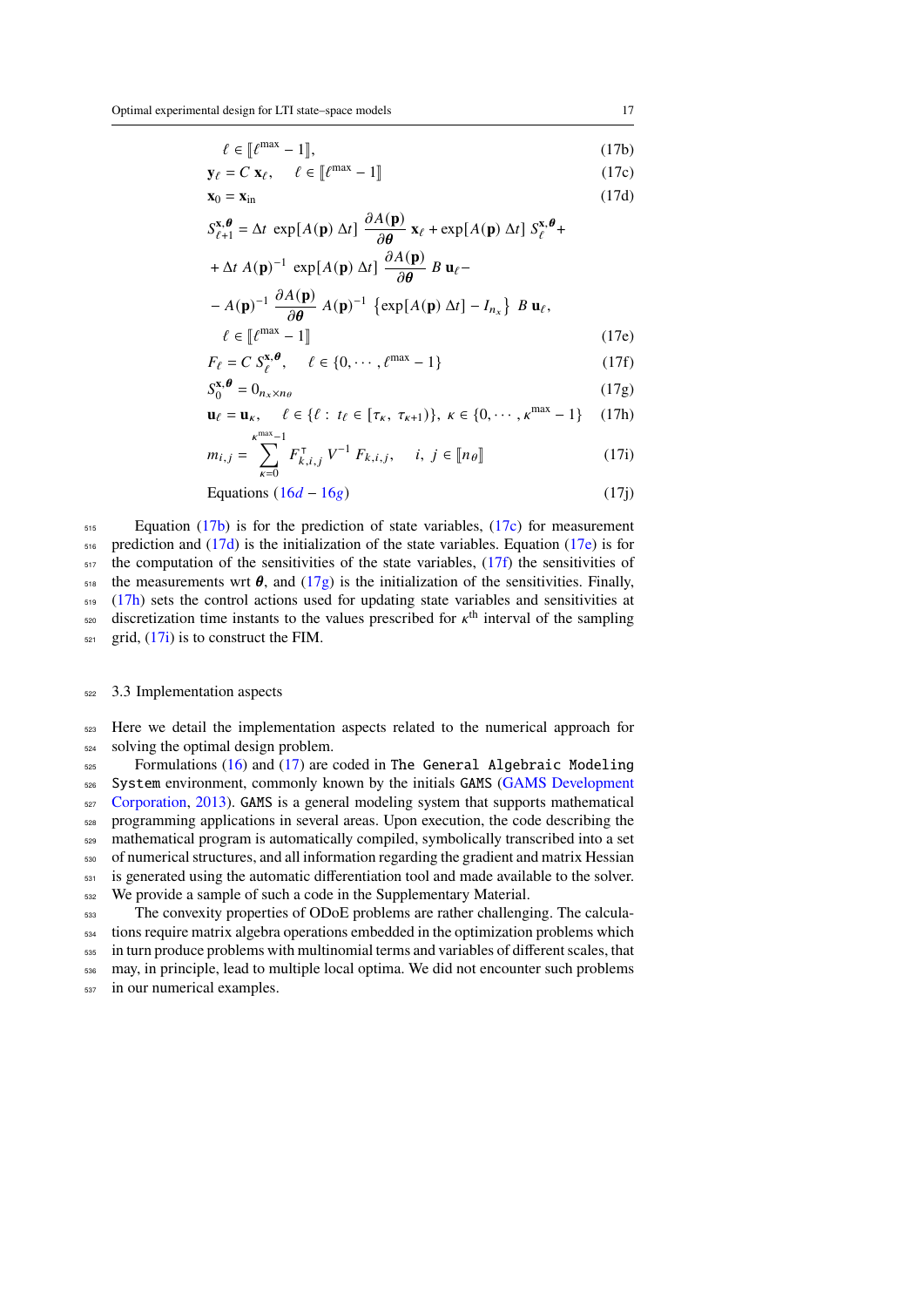To determine the optimal design (i.e., solve the ODoE problems) we used a multistart heuristic algorithm-based solver, OQNLP. The algorithm calls an NLP solver <sub>540</sub> from multiple starting points, keeps all the feasible solutions found, and picks the best as the optimal solution of the problem [\(Ugray et al.,](#page-32-17) [2005\)](#page-32-17). The starting points are computed with a random sampling driver that uses independent normal random variables for initializing each decision variable. Contrarily to deterministic global <sub>544</sub> optimization solvers, OQNLP does not certify that the final solution is a global optimum, but it has been successfully tested on a large set of global optimization problems. To build the initial sampling points the variables need to be bounded, which is what we have since the design space and the region of plausible values are all compact by assumption. The NLP solver called by OQNLP is CONOPT, which in turn uses the 549 Generalized Reduced Gradient (GRG) algorithm [\(Drud,](#page-29-13) [1985\)](#page-29-13).

The maximum number of starting points allowed is set to 5000 and the procedure 551 terminates when 100 consecutive NLP solver calls result in an improvement less than  $1 \times 10^{-4}$ . The absolute and relative tolerances of the solver were set equal to  $1 \times 10^{-5}$  <sup>553</sup> and  $1 \times 10^{-6}$ , respectively, with the absolute tolerance being equal to  $\zeta$  which is the minimum value allowed for the diagonal entries in the FIM so that it is positive definite. All computations in [§4](#page-17-0) used an Intel Core i7 machine running a 64 bits

Windows 10 operating system with a 2.80 GHz processor.

### <span id="page-17-0"></span>**4 Locally optimal designs**

This section presents the locally D–optimal designs calculated for steady-state and

 $\frac{1}{559}$  time-discrete LTI models employing the formulations derived in [§3.](#page-13-0) In Section [4.1](#page-17-1)

we consider the steady-state LTI model, and in  $§4.2$  the time-discrete LTI model is

solved and optimal designs for dynamic experiments are obtained. For demonstration

we consider the biochemical reaction network of Figure [1,](#page-6-0) and the corresponding

state–space representations which involve 10 kinetic rates to be estimated.

### <span id="page-17-1"></span>4.1 Locally optimal designs for SS-LTI model

 In this section we consider steady-state LTI models and analyze (i) the impact of **p** for which the design is to be obtained; (ii) the comparison of exact and continuous optimal designs for the same vectors of parameters; and (iii) the impact of constraining the individual elements in  $\mathbf{u}_k$  to smaller allowable maximum levels. We recall that this setup is adopted for static experiments, where the optimal vectors of actions (support <sub>570</sub> points) found give the conditions for running different trials. In each trial, the system 571 is observed after achieving the (new) steady-state. We take the vectors  $\mathbf{u}_k$ ,  $k \in [\![K]\!]$ , to be constrained to the unit simplex set, i.e.  $\{\mathbf{u}_k \in \mathbb{R}^3, k \in [\![K]\!] : \mathbf{1}^\top \mathbf{u}_k = 1\}$ . to be constrained to the unit simplex set, i.e.  $\{u_k \in \mathbb{R}^3, k \in [\![K]\!] : \mathbf{1}^\top u_k = 1\}$ , which represents the limitation of estivating no more than one entering flux in each which represents the limitation of activating no more than one entering flux in each trial; **1** is the unitary vector of size 3. The exception occurs when the number of support points is restricted to 2; the optimal design may require fractionally activating more than one flux at once to assure the FIM is non-singular. This constraint is

explicitly included in the design space, **U**, which may include additional bounds.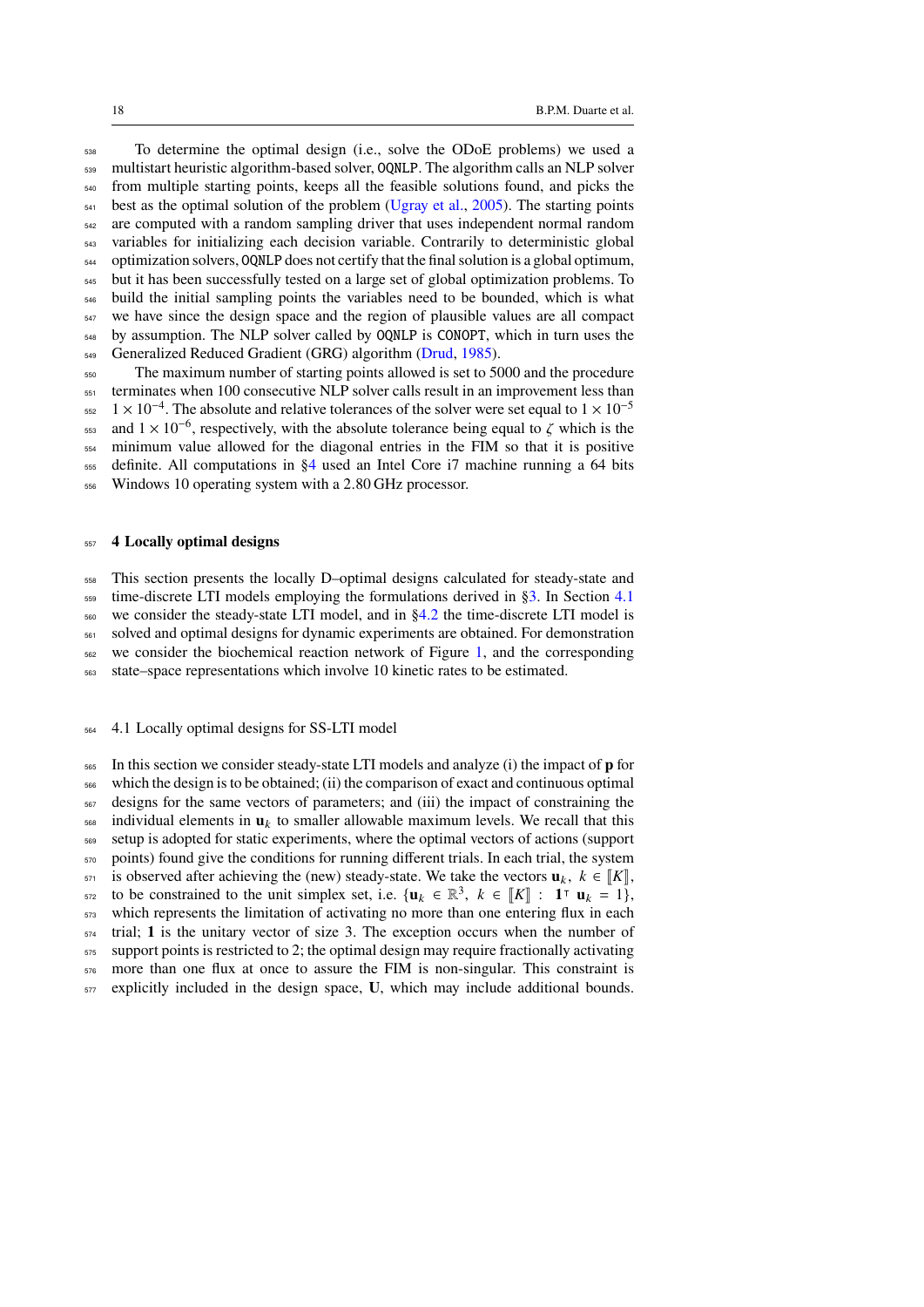<sup>578</sup> The first numerical cases reported in Tables [1-](#page-20-0)[4,](#page-21-0) were solved limiting the upper <sub>579</sub> bound of control actions to 1, corresponding to fully activating a single flux. This <sup>580</sup> constraint assures bounded optimization problems since the determinant of the FIM <sup>581</sup> depends on combinations of square vectors **u**, thus being naturally unbounded if  $\mathbf{u}$  → ∞. Here,  $\mathbf{U} = {\mathbf{u}_k \in \mathbb{R}^3}$ ,  $k \in [K] : \mathbf{1}^\top \mathbf{u}_k = 1, \mathbf{u}_k \le 1$ . The results in Tables 5.6 were obtained with an upper bound of 0.5 imposed to control estimate <sub>583</sub> Tables [5-](#page-21-1)[6](#page-22-1) were obtained with an upper bound of 0.5 imposed to control actions  $584$  which corresponds to fractionally activating the fluxes with upper limits of 50 %. Now, we have  $U = \{u_k \in \mathbb{R}^3, k \in [[K]] : 1^\top u_k = 1, u_k \le 0.5\}.$ 

<sup>586</sup> To study the impact of **p** on the optimal design and model identifiabilss<sub>p</sub> ity, we consider two distinct scenarios where (i) the parameters  $\theta_i$ ,  $i \in [\![n_\theta]\!]$ are all equal to 1, i.e.  $\mathbf{p}_1 = \mathbf{1}_{n_\theta}^T$ ; and (ii) the parameters  $\theta_i$ ,  $i \in [n_\theta]$ <br>see are chosen using a uniform random generator in interval [0.5, 1.5]; the <sup>589</sup> are chosen using a uniform random generator in interval [0.5, 1.5]; the <sup>590</sup> main purpose of this numerical test is generalizing the application to ev- $_{591}$  ery  $\theta \in \Theta$ . Specifically, the vector obtained for the later scenario is  $\mathbf{p}_2 =$ <sup>592</sup> [1.3147, 1.4057, 0.6269, 1.4133, 1.1323, 0.5975, 0.7784, 1.0468, 1.4575, 1.4648].

 $593$  We recall that the formulations developed in  $\S$ 3 are for continuous designs. To  $_{594}$  determine exact optimal designs we solve the optimal design problem [\(16\)](#page-14-8) after 595 setting  $w_k = 1/n_s$ ,  $k \in [n_s]$ , i.e. the optimization problem aims at finding the support points maximizing the optimality criterion given that each one of them have equal  $\frac{1}{597}$  weights  $1/n_s$ . Obviously, for some values of  $n_s$ , the exact optimal design may include  $\frac{1}{598}$  replicates corresponding to support points with weights integer multiples of  $1/n_s$ .  $599$  The corresponding continuous designs are determined relaxing the weights  $w_k$  and 600 solving the problem [\(16\)](#page-14-8) for both  $\mathbf{u}_k$ ,  $k \in [n_s]$ , and  $w_k$ . The continuous optimal designs will be at least as efficient as the equivalent exact optimal designs as they designs will be at least as efficient as the equivalent exact optimal designs as they 602 do not have to obey the constraint  $n_k \in \mathbb{N}$ . To evaluate the efficiency of the exact  $\frac{603}{100}$  designs obtained for different values of  $n_s$  (number of support points) we calculate the  $_{604}$  D–efficiency with [\(10\)](#page-9-1). Here, the continuous designs obtained for  $n_s = 3$  $n_s = 3$  in Tables 3 <sub>605</sub> and [4](#page-21-0) are used as reference for evaluating the efficiency of the exact designs in Tables <sup>606</sup> [1](#page-20-0) and [2](#page-20-1) as well as that of the continuous designs obtained from  $n_s = 2$ , also displayed <sup>607</sup> in [3](#page-21-2) and [4.](#page-21-0)

<sup>608</sup> To assess model identifiability we use the value of the minimum eigenvalue of the  $609$  FIM at convergence and compare it with the tolerance imposed on the NLP solver,  $\zeta$ . 610 If  $\lambda_{\min} [\mathcal{M}(\xi_D | \mathbf{u}, \boldsymbol{\theta})] < \zeta$  the model is assumed unidentifiable  $(Id = 0)$  otherwise it  $611$  is locally identifiable with the identifier  $Id = 1$ . The designs presented in Tables [1–](#page-20-0)[4](#page-21-0) were obtained for  $\mathbf{u}_k \in [0, 1]^3$ ,  $k \in [\![n_s]\!]$  where the minimum value (0) corresponds to inactive entering fluxes and (1) to active fluxes. For compactness we use  $\det[\![M]\!]_1^{1/n_\theta}$ inactive entering fluxes and (1) to active fluxes. For compactness we use  $\{\text{det}[\mathcal{M}]\}^{1/n_6}$ 613 <sup>614</sup> for representing  $\{\text{det}[\mathcal{M}(\xi | \mathbf{u}, \theta)]\}^{1/n_{\theta}}$  and  $\lambda_{\min}[\mathcal{M}]$  for  $\lambda_{\min}[\mathcal{M}(\xi_D | \mathbf{u}, \theta)]$ . The Ta-615 bles also report the CPU time required to solve the ODoE problem with OQNLP which <sup>616</sup> is relatively high because of the need of ensuring that global optimality is attained.  $F_{617}$  $F_{617}$  $F_{617}$  Table 1 presents the exact optimal designs obtained for  $\mathbf{p}_1$ . To help in the interpre-

618 tation of the results, each of columns 2 to 4 in the table is for one support point, with 619 the respective weights listed below for  $n_s \in \{3, \dots, 6\}$ . These extreme support points 620 correspond to activation of just one flux. In contrast, the optimal design for  $n_s = 2$  in  $621$  $621$  the last line of Table 1 contains one support point which is not extreme; the second  $\epsilon_{0.22}$  support point indicates activation of a linear combination of inputs  $u_2$  and  $u_3$ .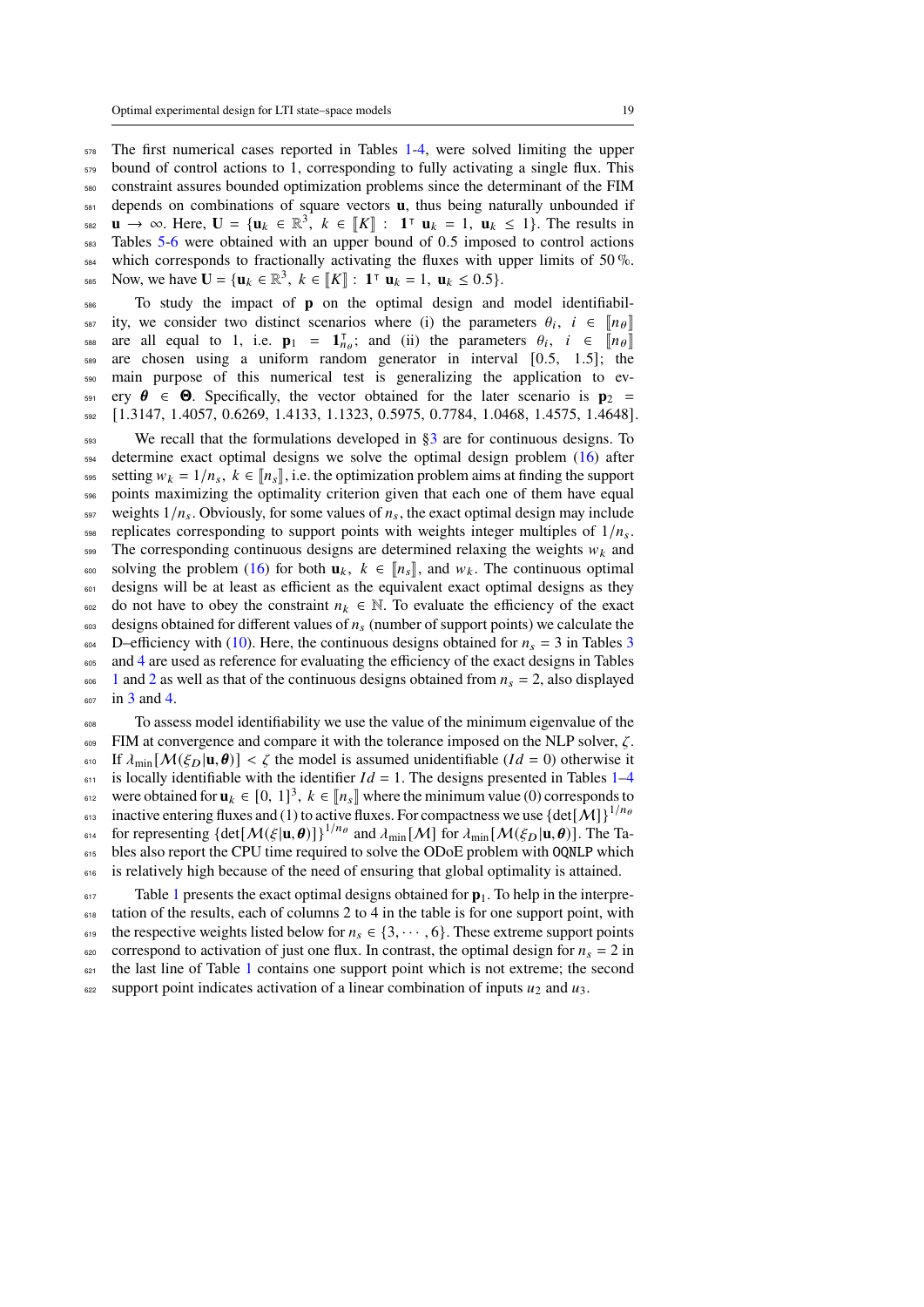<sup>623</sup> The efficiency of the exact designs in Table [1,](#page-20-0) computed using the continuous  $624$  design for  $n_s = 3$  $n_s = 3$  in Table 3 as reference, is close to 100%, and very similar for <sup>625</sup>  $n_s \in \{3, \dots, 6\}$ . However, two patterns are discernible. The design for  $n_s = 6$  twice ess replicates the design for  $n_s = 3$ , so the two designs have identical properties since the  $\zeta$ <sup>627</sup> are identical. The highest determinant is from  $n_s = 5$ , which is a close approximation <sup>628</sup> to the optimal continuous design in Table [3.](#page-21-2) The determinant of the FIM for  $n_s = 2$ 629 is one order of magnitude below the values obtained for other values of  $n_s$ , with the 630 efficiency being about 80 %. Considering the criterion  $\lambda_{\min} [\mathcal{M}(\xi_D | \mathbf{u}, \boldsymbol{\theta})]$ , we notice 631 the model is identifiable for  $n_s \in \{2, \dots, 6\}.$ 

 $\frac{632}{100}$  The exact optimal design obtained for  $n_s = 2$  includes a support point where 633 the levels of  $u_2$  and  $u_3$  are fractional; a linear combination of both allows exciting  $634$  the complete network as  $u_2$  and  $u_3$  excite different parts (i.e.,  $u_2$  excites the fluxes 635  $x_2 \rightarrow x_3$ ,  $x_3 \rightarrow$  output,  $x_2 \rightarrow x_5$ ,  $x_5 \rightarrow x_6$  and  $x_6 \rightarrow$  output while  $u_3$  excites 636  $x_4 \rightarrow x_5$ ,  $x_5 \rightarrow x_6$  and  $x_6 \rightarrow$  output). The activation of  $u_1$  excites the full network <sup>637</sup> but only provides 6 measurements, insufficient to identify the model.

 $\epsilon_{\text{ss}}$  Table [2](#page-20-1) contains the exact optimal designs for a different parameter vector  $\mathbf{p}_2$ . 639 Although the parameters are different, the designs are the same as those in Table [1.](#page-20-0) The 640 model is again identifiable for  $n_s \in \{2, \dots, 6\}$ , and the behavior of det $[\mathcal{M}(\xi | \mathbf{u}, \boldsymbol{\theta})]$ <sup>641</sup> and  $\lambda_{\min} [\mathcal{M}(\xi_D | \mathbf{u}, \theta)]$  with the number of support points is similar to that observed <sub>642</sub> for the previous paremeter vector. Although the model is identifiable for both of the <sup>643</sup> vectors **p** tested, model identifiability is pointwise in the space of parameters, and <sup>644</sup> no general conclusion can be extended to the global identifiability of the model. The <sup>6[4](#page-21-0)5</sup> efficiency of the exact designs computed using the continuous designs in Table 4 for <sup>646</sup> reference is again very close to 100 %, except for  $n_s = 2$ .

<sup>647</sup> The diagnosis of global identifiability of the state–space model describing the network in Figure [1](#page-6-0) is out of the scope of this paper as it requires symbolic algebra-649 based approaches, see [Saccomani et al.](#page-31-17) [\(1997\)](#page-31-17). The lower eigenvalue of the FIM <sup>650</sup> at convergence can only be used for checking local identifiability; there are many 651 [m](#page-30-17)odels that are locally identifiable despite being globally non-identifiable [\(Guillaume](#page-30-17) <sup>652</sup> [et al.,](#page-30-17) [2019\)](#page-30-17). However, to check the global identifiability of the space-state model <sup>653</sup> representing the network we ran the analysis in DAISY, a software tool developed for testing the global identifiability of state–space models [\(Bellu et al.,](#page-28-17) [2007\)](#page-28-17). Practically,  $655$  we tested the model [\(1\)](#page-2-2) representing the network in Figure [1,](#page-6-0) and the result is that it <sup>656</sup> is globally identifiable. Thus, we expect local identifiability holds for all parameter <sup>657</sup> vectors used for finding optimal experimental designs.

<sup>658</sup> Table [3](#page-21-2) presents the continuous optimal designs obtained for **p**1. Only the designs 659 obtained for  $n_s \in \{2, 3\}$  are listed' since the numerical experiments for  $K > 3$  $\epsilon_{660}$  produce designs identical to that for  $n_s = 3$  after collapsing some support points. The <sup>661</sup> D–optimal designs obtained for a single output ( $n<sub>y</sub> = 1$ ) and  $n<sub>s</sub> = n<sub>\theta</sub>$  allocate equal <sup>662</sup> weights  $w_i = 1/n_\theta$  to each support point. We note the designs in Table [3](#page-21-2) do not follow

this rule because  $n_v > 1$ .

<sup>664</sup> Practically, D–optimal designs based on two or more support points allow full <sub>665</sub> identification of the model; designs with more than 3 support points collapse into the <sup>666</sup> 3 support point design. As for the exact designs, the continuous optimal designs for  $\epsilon_{667}$   $n_s = 2$  include a support point formed by a fractional combination of  $u_2$  and  $u_3$ ; the 668 weights of the support are unequal but close to  $1/2$ . Table [4](#page-21-0) shows the optimal designs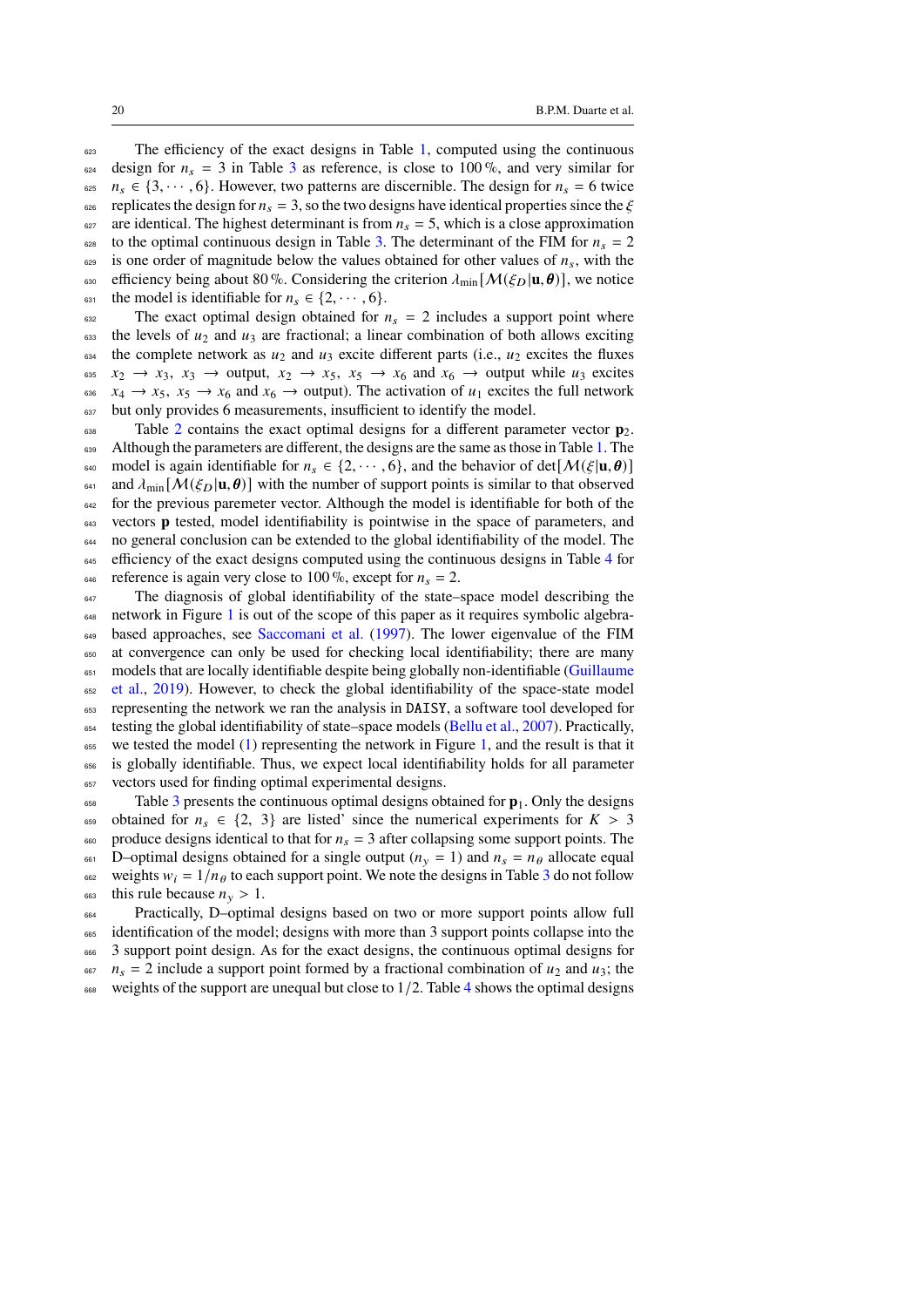<span id="page-20-0"></span>**Table 1** Steady state model: exact optimal experimental designs for  $\mathbf{p}_1$  ( $\mathbf{U} = {\mathbf{u}_k \in \mathbb{R}^3, k \in \mathbb{R}^3}$  $[K]$  : **1**<sup> $\tau$ </sup> **u**<sub>k</sub> = **1**, **u**<sub>k</sub> ≤ 1}).

|                | Support points                 |                                |                               |                                        |                               |     |               |        |
|----------------|--------------------------------|--------------------------------|-------------------------------|----------------------------------------|-------------------------------|-----|---------------|--------|
| $n_{s}$        | (1.0000)<br>0.0000<br>(0.0000) | (0.0000)<br>1.0000<br>(0.0000) | (0.0000)<br>0.0000<br>1.0000/ | $\{\det[\mathcal{M}]\}^{1/n_{\theta}}$ | $\lambda_{\min}[\mathcal{M}]$ | I d | $Eff_{D}$ (%) | CPU(s) |
| 3              | 1/3                            | 1/3                            | 1/3                           | 0.2176                                 | $4.9911 \times 10^{-3}$       |     | 99.10         | 28.31  |
| 4              | 2/4                            | 1/4                            | 1/4                           | 0.2157                                 | $3.7783 \times 10^{-3}$       |     | 98.25         | 30.69  |
| 5              | 2/5                            | 2/5                            | 1/5                           | 0.2192                                 | $5.0072 \times 10^{-3}$       |     | 99.80         | 35.15  |
| 6              | 2/6                            | 2/6                            | 2/6                           | 0.2176                                 | $4.9911 \times 10^{-3}$       |     | 99.10         | 31.65  |
|                | Support points                 |                                |                               |                                        |                               |     |               |        |
|                | (1.0000)<br>0.0000<br>(0.0000) | (0.0000)<br>0.8383<br>(0.1617) |                               |                                        |                               |     |               |        |
| $\overline{2}$ | 1/2                            | 1/2                            |                               | 0.1746                                 | $2.1388 \times 10^{-3}$       |     | 79.50         | 24.13  |

<span id="page-20-1"></span>**Table 2** Steady state model: exact optimal experimental designs for  $\mathbf{p}_2$  ( $\mathbf{U} = {\mathbf{u}_k \in \mathbb{R}^3, k \in \mathbb{R}^3}$  $[K]$  : **1**<sup> $\tau$ </sup> **u**<sub>k</sub> = **1**, **u**<sub>k</sub> ≤ 1}).

|             | Support points                 |                                |                                |                                        |                               |     |             |        |
|-------------|--------------------------------|--------------------------------|--------------------------------|----------------------------------------|-------------------------------|-----|-------------|--------|
| $n_{\rm s}$ | (1.0000)<br>0.0000<br>(0.0000) | (0.0000)<br>1.0000<br>(0.0000) | (0.0000)<br>0.0000<br>(1.0000) | $\{\det[\mathcal{M}]\}^{1/n_{\theta}}$ | $\lambda_{\min}[\mathcal{M}]$ | I d | $Eff_D (%)$ | CPU(s) |
| 3           | 1/3                            | 1/3                            | 1/3                            | 0.1853                                 | $3.4247 \times 10^{-3}$       |     | 99.34       | 34.88  |
| 4           | 2/4                            | 1/4                            | 1/4                            | 0.1837                                 | $2.5821 \times 10^{-3}$       |     | 98.50       | 40.57  |
| 5           | 2/5                            | 2/5                            | 1/5                            | 0.1859                                 | $3.3626 \times 10^{-3}$       |     | 99.67       | 39.20  |
| 6           | 2/6                            | 2/6                            | 2/6                            | 0.1853                                 | $3.4247 \times 10^{-3}$       | 1   | 99.34       | 33.85  |
|             | Support points                 |                                |                                |                                        |                               |     |             |        |
|             | (1.0000)<br>0.0000<br>0.0000/  | (0.0000)<br>0.8474<br>(0.1526) |                                |                                        |                               |     |             |        |
| 2           | 1/2                            | 1/2                            |                                | 0.1437                                 | $1.2233 \times 10^{-3}$       |     | 77.02       | 20.34  |

 for **p**2. Although the designs are not identical to those of Table [3,](#page-21-2) we observe similar trends to those found for  $p_1$ .

Now we consider a constrained design region with  $U = \{u \in \mathbb{R}^3 : 0 \le u \le 0.5\}$ . The exact optimal designs obtained for  $\mathbf{p}_1$  are in Table [5,](#page-21-1) and the corresponding 673 continuous optimal designs in Table [6.](#page-22-1) The efficiency of the exact designs relative to <sup>674</sup> the continuous design for  $n_s = 3$  is close to 100 %. The comparison of the determinant values with those for the designs in Tables [1](#page-20-0) and [2](#page-20-1) reveals that the constraint on input variables decreases the efficiency by about 30%. In Tables  $1-2$  $1-2$  the optimal designs take measurements when each input in turn equals one, with the other two zero. The  $678$  effect of the constraint on the values of the  $u_k$  in the designs of Tables [5–](#page-21-1)6 is to have two inputs at the maximum for each design point and one at zero. The weights for 80 the continuous optimal design in Table 6 are less equal than those for the continuous design in Table [3,](#page-21-2) with the effect in Table [5](#page-21-1) that 3 trials are at support point 1 when  $n_s = 6$ .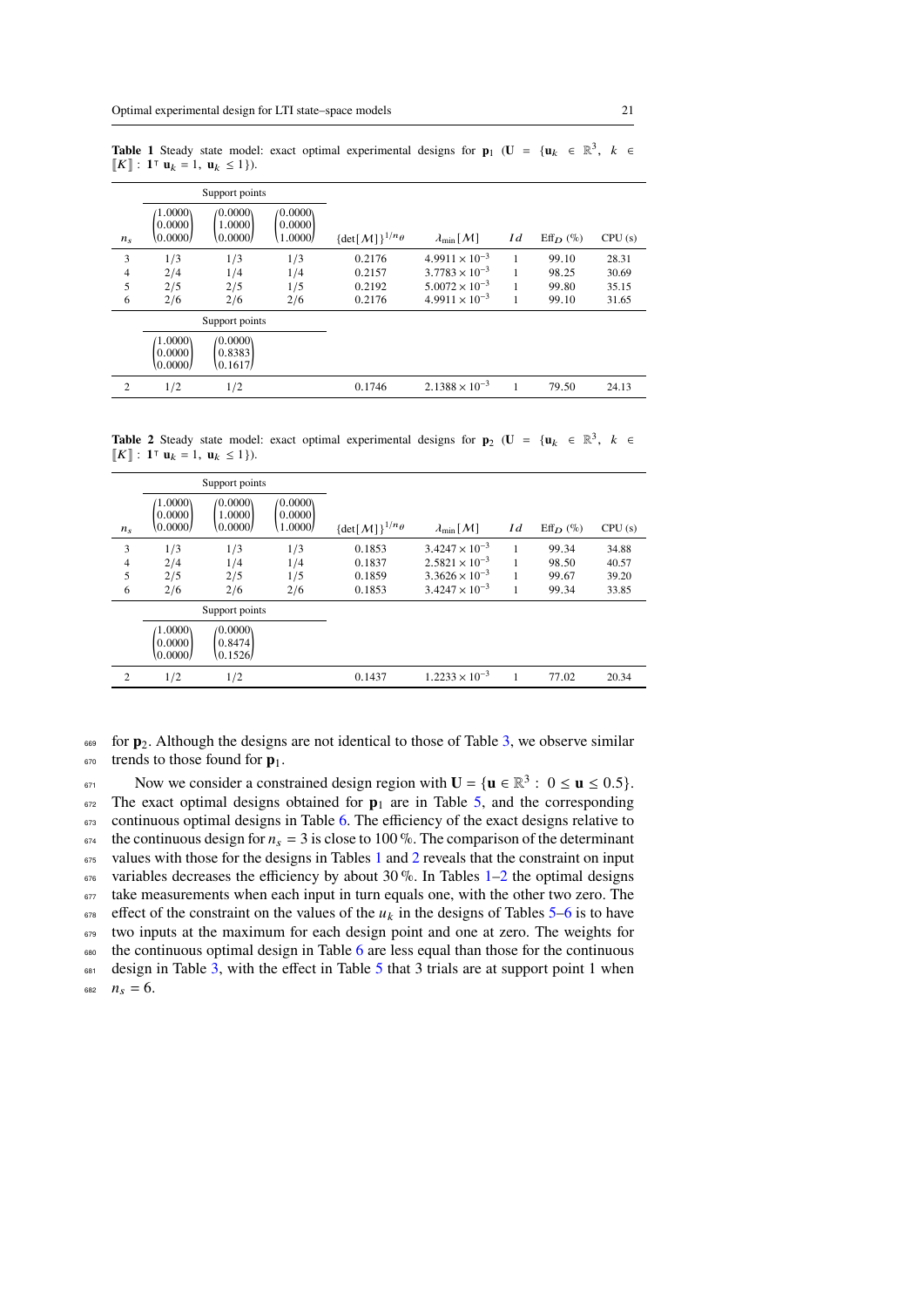<span id="page-21-2"></span>**Table 3** Steady state model: continuous optimal experimental designs for  $\mathbf{p}_1$  ( $\mathbf{U} = {\mathbf{u}_k \in \mathbb{R}^3, k \in \mathbb{R}^3}$  $[K]$  : **1**<sup> $\tau$ </sup> **u**<sub>k</sub> = **1**, **u**<sub>k</sub> ≤ 1}).

|             | Support points                 |                                |                               |                                        |                               |     |             |        |
|-------------|--------------------------------|--------------------------------|-------------------------------|----------------------------------------|-------------------------------|-----|-------------|--------|
| $n_{\rm s}$ | (1.0000)<br>0.0000<br>(0.0000) | (0.0000)<br>1.0000<br>(0.0000) | (0.0000)<br>0.0000<br>1.0000/ | $\{\det[\mathcal{M}]\}^{1/n_{\theta}}$ | $\lambda_{\min}[\mathcal{M}]$ | I d | $Eff_D (%)$ | CPU(s) |
| 3           | 0.3887                         | 0.3757                         | 0.2356                        | 0.2196                                 | $4.9949 \times 10^{-3}$       |     | 100.00      | 78.42  |
|             |                                | Support points                 |                               |                                        |                               |     |             |        |
|             | (1.0000)<br>0.0000<br>(0.0000) | /0.0000\<br>0.8381<br>(0.1619) |                               |                                        |                               |     |             |        |
| 2           | 0.5143                         | 0.4857                         |                               | 0.1746                                 | $2.1233 \times 10^{-3}$       |     | 79.51       | 44.18  |

<span id="page-21-0"></span>**Table 4** Steady state model: continuous optimal experimental designs for  $\mathbf{p}_2$  (**U** = { $\mathbf{u}_k \in \mathbb{R}^3$ ,  $k \in \mathbb{R}^3$  $[K]$  : **1**<sup>T</sup> **u**<sub>k</sub> = 1, **u**<sub>k</sub> ≤ 1}).

|             | Support points                   |                                |                               |                                 |                               |     |             |        |
|-------------|----------------------------------|--------------------------------|-------------------------------|---------------------------------|-------------------------------|-----|-------------|--------|
| $n_{\rm s}$ | (1.0000)<br>0.0000<br>(0.0000)   | (0.0000)<br>1.0000<br>(0.0000) | (0.0000)<br>0.0000<br>1.0000/ | $\{\det[\mathcal{M}]\}^{1/n}$ θ | $\lambda_{\min}[\mathcal{M}]$ | I d | $Eff_D (%)$ | CPU(s) |
| 3           | 0.3836                           | 0.3649                         | 0.2515                        | 0.1865                          | $3.3758 \times 10^{-3}$       |     | 100.00      | 93.21  |
|             |                                  | Support points                 |                               |                                 |                               |     |             |        |
|             | (1.0000)<br> 0.0000 <br>(0.0000) | (0.0000)<br>0.8471<br>(0.1529) |                               |                                 |                               |     |             |        |
| 2           | 0.5188                           | 0.4812                         |                               | 0.1437                          | $1.2128 \times 10^{-3}$       |     | 77.05       | 40.21  |

<span id="page-21-1"></span>**Table 5** Steady state model: exact optimal experimental designs for  $\mathbf{p}_1$  ( $\mathbf{U} = {\mathbf{u}_k \in \mathbb{R}^3, k \in \mathbb{R}^3}$  $[K]$  : **1**<sup>T</sup> **u**<sub>k</sub> = 1, **u**<sub>k</sub> ≤ 0.5}).

|             |                                | Support points                   |                                |                                        |                               |     |             |        |
|-------------|--------------------------------|----------------------------------|--------------------------------|----------------------------------------|-------------------------------|-----|-------------|--------|
| $n_{\rm s}$ | (0.5000)<br>0.5000<br>(0.0000) | /0.5000\<br> 0.0000 <br>(0.5000) | (0.0000)<br>0.5000<br>\0.5000/ | $\{\det[\mathcal{M}]\}^{1/n_{\theta}}$ | $\lambda_{\min}[\mathcal{M}]$ | I d | $Eff_D (%)$ | CPU(s) |
| 2           | 1/2                            | 1/2                              | $\Omega$                       | 0.1516                                 | $9.2594 \times 10^{-4}$       |     | 98.23       | 21.35  |
| 3           | 1/3                            | 1/3                              | 1/3                            | 0.1511                                 | $1.3115 \times 10^{-3}$       |     | 97.92       | 39.15  |
| 4           | 2/4                            | 1/4                              | 1/4                            | 0.1522                                 | $1.3212 \times 10^{-3}$       |     | 98.69       | 42.38  |
| 5           | 2/5                            | 2/5                              | 1/5                            | 0.1536                                 | $1.5323 \times 10^{-3}$       |     | 99.54       | 45.68  |
| 6           | 3/6                            | 2/6                              | 1/6                            | 0.1541                                 | $1.4961 \times 10^{-3}$       |     | 99.87       | 37.06  |

 The convergence of the global optimizer ensures the global optimality of all the designs obtained in subsequent sections. Nonetheless, the optimality of the static designs was checked graphically by plotting the dispersion function and validating the equivalence theorem. Here, for demonstration purposes we consider the continuous D–optimal design with three support points obtained for vector  $\mathbf{p}_2$  (in Table [4\)](#page-21-0), and 688 compute the directional derivative  $(9)$ . The display is shown in Figure [3;](#page-22-2) the dispersion function is bounded from above by zero and is maximized at the support points, so

690 the design is indeed locally D-optimal. We note the design problem has three decision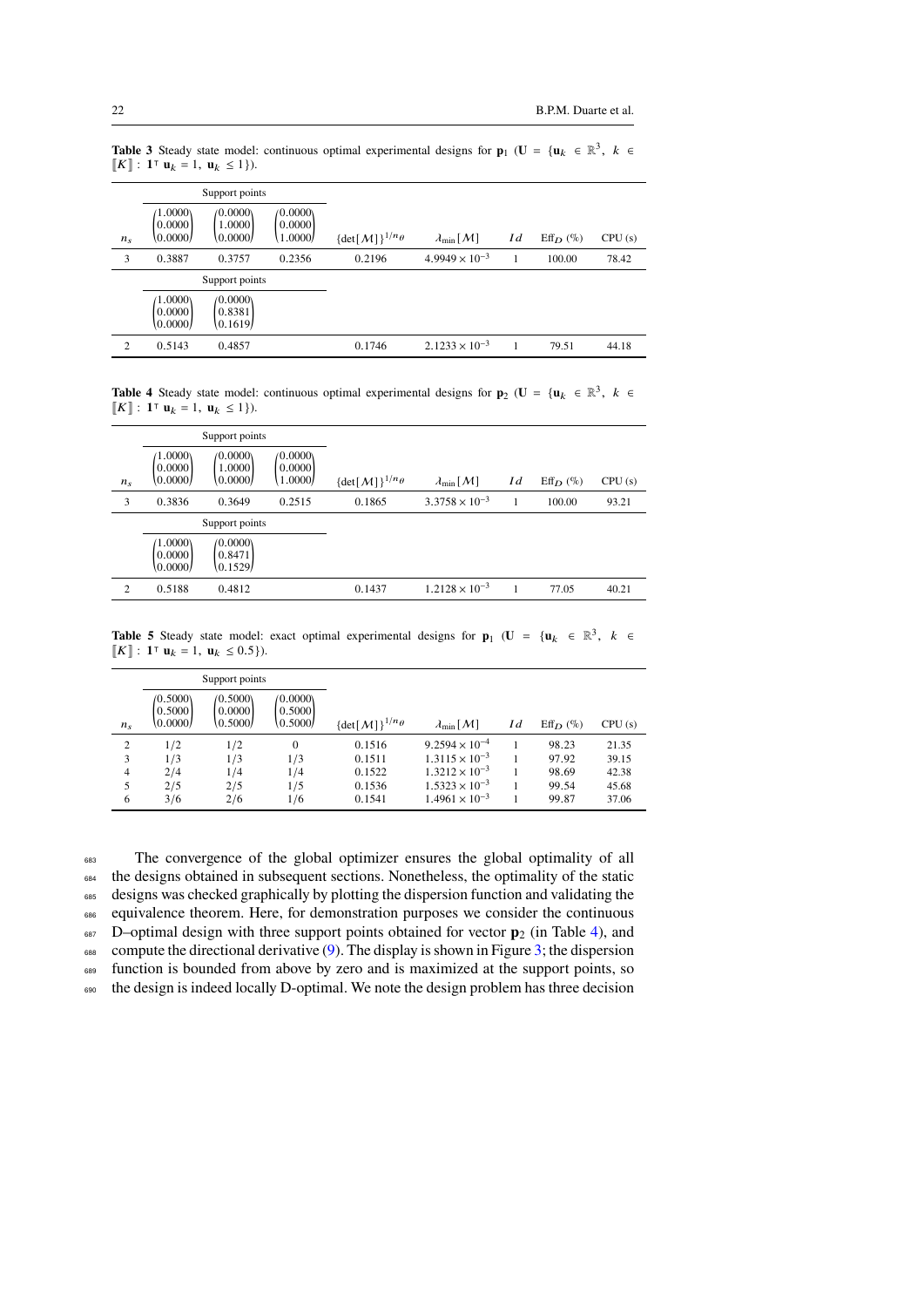<span id="page-22-1"></span>**Table 6** Steady state model: continuous optimal experimental designs for  $\mathbf{p}_1$  ( $\mathbf{U} = {\mathbf{u}_k \in \mathbb{R}^3, k \in \mathbb{R}^3}$  $[K]$  : **1**<sup>T</sup> **u**<sub>k</sub> = 1, **u**<sub>k</sub> ≤ 0.5}).

|             |                      | Support points      |                      |                             |                               |     |               |        |
|-------------|----------------------|---------------------|----------------------|-----------------------------|-------------------------------|-----|---------------|--------|
|             | (0.5000)<br>[0.5000] | (0.5000)<br> 0.0000 | (0.0000)<br>10.50001 |                             |                               |     |               |        |
| $n_{\rm s}$ | 0.0000/              | 10.5000/            | (0.5000)             | $\{det[M]\}^{1/n_{\theta}}$ | $\lambda_{\min}[\mathcal{M}]$ | I d | $Eff_{D}$ (%) | CPU(s) |
|             | 0.5502               | 0.4498              | 0.0000               | 0.1519                      | $8.6006 \times 10^{-4}$       |     | 98.47         | 32.18  |
|             | 0.4864               | 0.3757              | 0.1379               | 0.1543                      | $1.4393 \times 10^{-3}$       |     | 100.00        | 46.40  |

<sup>691</sup> variables but because of the constraint  $\sum_{k=1}^{3} u_k = 1$  it reduces to variables  $u_1$  and  $u_2$ ,

<sup>692</sup> and the directional derivate can be represented in a three-dimensional plot. Similar <sup>693</sup> plots were constructed for all designs obtained for static experiments and all satisfy the optimality conditions.



<span id="page-22-2"></span>**Figure 3** Directional derivative [\(9\)](#page-9-2) of the continuous D–optimal design for **p**<sub>2</sub> assuming 3 support points (see Table [4\)](#page-21-0).

694

# <span id="page-22-0"></span><sup>695</sup> 4.2 Locally optimal designs for TD-LTI model

696 We now consider optimal design for time-discrete LTI models and solve the optimiza-

 $697$  tion problem [\(17\)](#page-15-1). This setup is adopted for dynamic experiments, where the optimal <sup>698</sup> sequence of actions found serve to run a single experiment. The sequence of actuations

<sup>699</sup> prescribed as well as the process sampling are implemented at a previously defined

 $_{700}$  grid of discrete time instants of the experimental horizon. We set  $\kappa^{\text{max}}$  to 6 and varied

 $701$  the interval  $\Delta \tau$  between sampling (and control) instants. In all dynamic experiments

- considered in this section, the factor domain is  $\mathbf{U} = {\mathbf{u} \in \mathbb{R}^{\kappa^{max}} : \sum_{k=1}^{3} u_k = 1, \mathbf{u} \ge 0}.$
- <sup>703</sup> The impact of **p** on local model identifiability is also assessed. For testing the formu-
- $704$  lation we used the parameter vectors considered in [§4.1,](#page-17-1) i.e.  $\mathbf{p}_1$  and  $\mathbf{p}_2$ . The optimal
- $\tau$ <sub>705</sub> designs are presented as the set of values of the control factors  $u_i$ ,  $i \in [\![ n_y ]\!]$ , at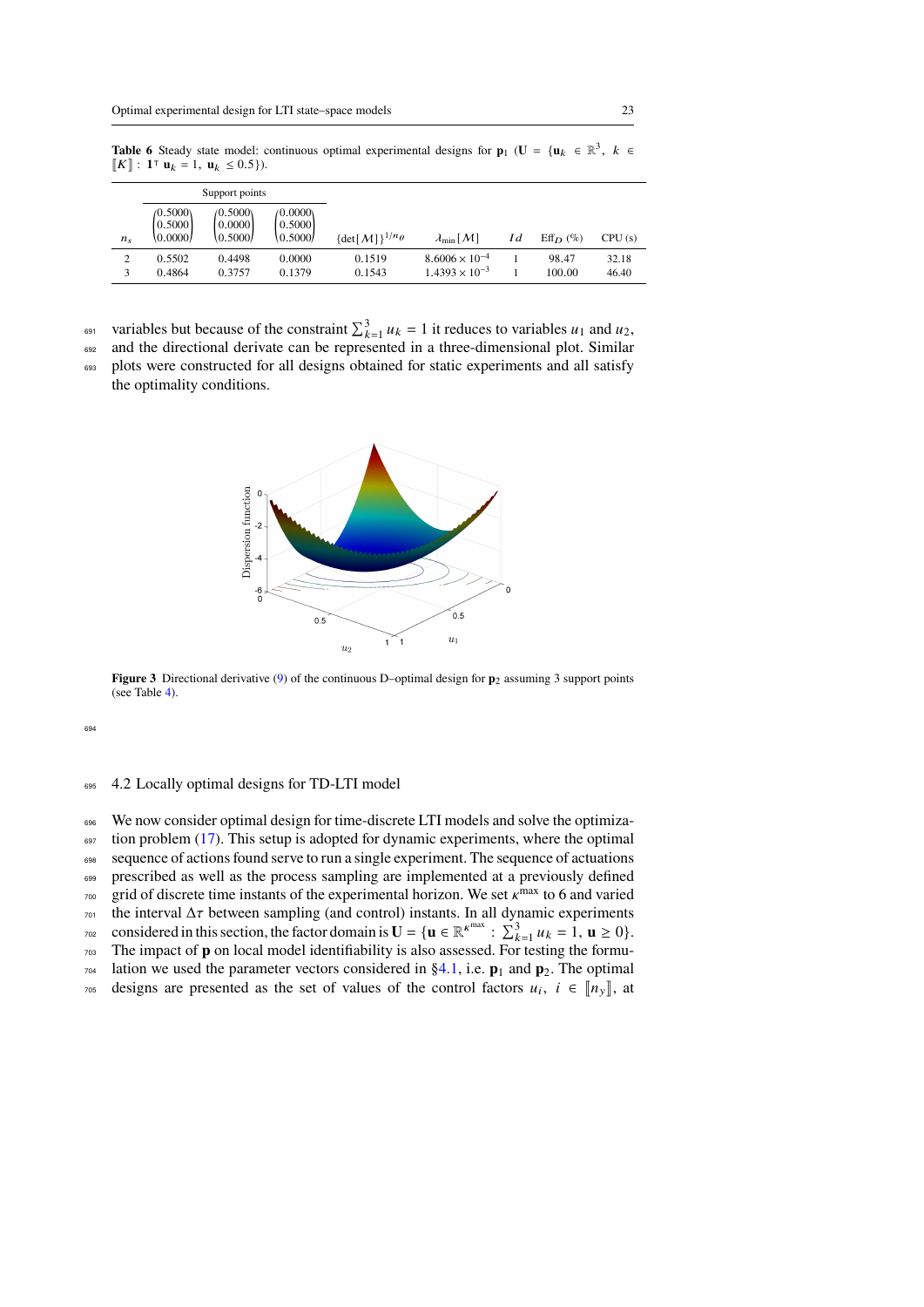$\tau$ <sub>06</sub> each discrete time instant  $\kappa \in \{0, \cdots, \kappa^{\max} - 1\}$ . The state and measurement (alge- $707$  braic) equations [\(11\)](#page-11-1) and the respective sensitivity equations [\(12a-](#page-12-1)[12b\)](#page-12-2) are solved for  $\ell \in \{0, \dots, \ell^{\max} - 1\}$  at once. Initially, at time  $t = 0$  (corresponding to discrete time  $\tau_{09}$  t<sub>0</sub>) the network is considered deactivated, consequently  $\mathbf{x}_{in} = \mathbf{0}$ .

 The sampling interval  $\Delta \tau$  should be lower than the Shannon period for the input signal [\(Franklin et al.,](#page-29-17) [1990\)](#page-29-17). That is,  $\Delta \tau$  should be smaller than  $1/2$  of the time constant associated with the slowest system dynamics. For vector **p**1, this is governed <sup>713</sup> by the eigenvalue  $\lambda = -1$ . Thus, we consider  $\Delta \tau = 1/3$  and subsequently reduce it to  $714 \frac{1}{6}$  to analyze the impact of the sampling interval reduction on the optimal design. The time interval  $\Delta t$  at which the model predictions and sensitivities are updated is  $\Delta t = 1/6$  in all the numerical experiments, which is the minimum value of  $\Delta \tau$  tested. The Consequently, in these experiments we set  $\ell^{\max} = 12$  which allows comparing optimal designs independently of the grid at which the variables are recalculated. We thus disaggregate the influence on the amount of information gathered of the integration interval from that of the sampling interval and the horizon of the experiment.

 $7<sub>721</sub>$  Table 7 presents the optimal designs for  $\Delta \tau = 1/3$ ; we observe the inputs take extreme values corresponding to activation/deactivation of inflow fluxes. It is well known that D–optimal designs for linear models choose experimental points at the extremes of the design region. The same is found by [Zarrop](#page-32-2) [\(1979\)](#page-32-2) for D-optimal designs for linear control systems, resulting in persistent excitation in which at least one control is non-zero. Here, the optimal profiles of actions likewise require extreme variations of the input, going suddenly from lower to upper bounds or vice-versa. The two optimal designs are identical, having one input at its maximum and the others at the zero, the input at the maximum changing over the horizon of the experiment.

<sup>730</sup> We found that the matrix of eigenvectors,  $V(\theta)$ , for the first vector of parameters  $\mathbf{p}_1$  (**p**<sub>1</sub>) is non-invertible, so  $V^{-1}(\boldsymbol{\theta})$  cannot be computed. To overcome this issue the matrix exponential  $\exp[A(\mathbf{p}) \Delta t]$  is computed using the power series method with 30 terms, i.e.  $\exp[A(\mathbf{p}) \Delta t] = \sum_{i=0}^{29} [A(\mathbf{p}) \Delta t]^i / i!$ .

The optimum design for  $\Delta \tau = 1/3$  and  $\mathbf{p}_2$  is plotted in Figure [4](#page-24-0) where [4\(a\)](#page-24-1) is for the  $735$  sequence of control actions and  $4(b)$  for measurement predictions. Figure  $4(a)$  high-

<sup>736</sup> lights the "bang-bang" form of actions when the goal is to maximize the information

<sup>737</sup> content gathered from dynamic experiments.

**Table 7** Discrete-time dynamic model: D–optimal experimental designs ( $\Delta \tau = 1/3$ ,  $H = 2$ ).

<span id="page-23-0"></span>

|                                        |                         |        |        | Values of <b>u</b>      |        |        |  |
|----------------------------------------|-------------------------|--------|--------|-------------------------|--------|--------|--|
|                                        | $\mathbf{p}_1$          |        |        | $\mathbf{p}_2$          |        |        |  |
| К                                      | $u_1$                   | $u_2$  | $u_3$  | $u_1$                   | $u_2$  | $u_3$  |  |
| $\theta$                               | 0.0000                  | 0.0000 | 1.0000 | 0.0000                  | 0.0000 | 1.0000 |  |
|                                        | 1.0000                  | 0.0000 | 0.0000 | 0.0000                  | 1.0000 | 0.0000 |  |
| $\overline{2}$                         | 1.0000                  | 0.0000 | 0.0000 | 0.0000                  | 1.0000 | 0.0000 |  |
| 3                                      | 0.0000                  | 1.0000 | 0.0000 | 1.0000                  | 0.0000 | 0.0000 |  |
| $\overline{4}$                         | 0.0000                  | 1.0000 | 0.0000 | 1.0000                  | 0.0000 | 0.0000 |  |
| 5                                      | 0.0000                  | 1.0000 | 0.0000 | 1.0000                  | 0.0000 | 0.0000 |  |
| $\{\det[\mathcal{M}]\}^{1/n_{\theta}}$ | 0.2002                  |        |        | 0.1779                  |        |        |  |
| $\lambda_{\min}[M]$                    | $2.8527 \times 10^{-4}$ |        |        | $1.5119 \times 10^{-4}$ |        |        |  |
| CPU(s)                                 |                         | 167.86 |        |                         | 221.51 |        |  |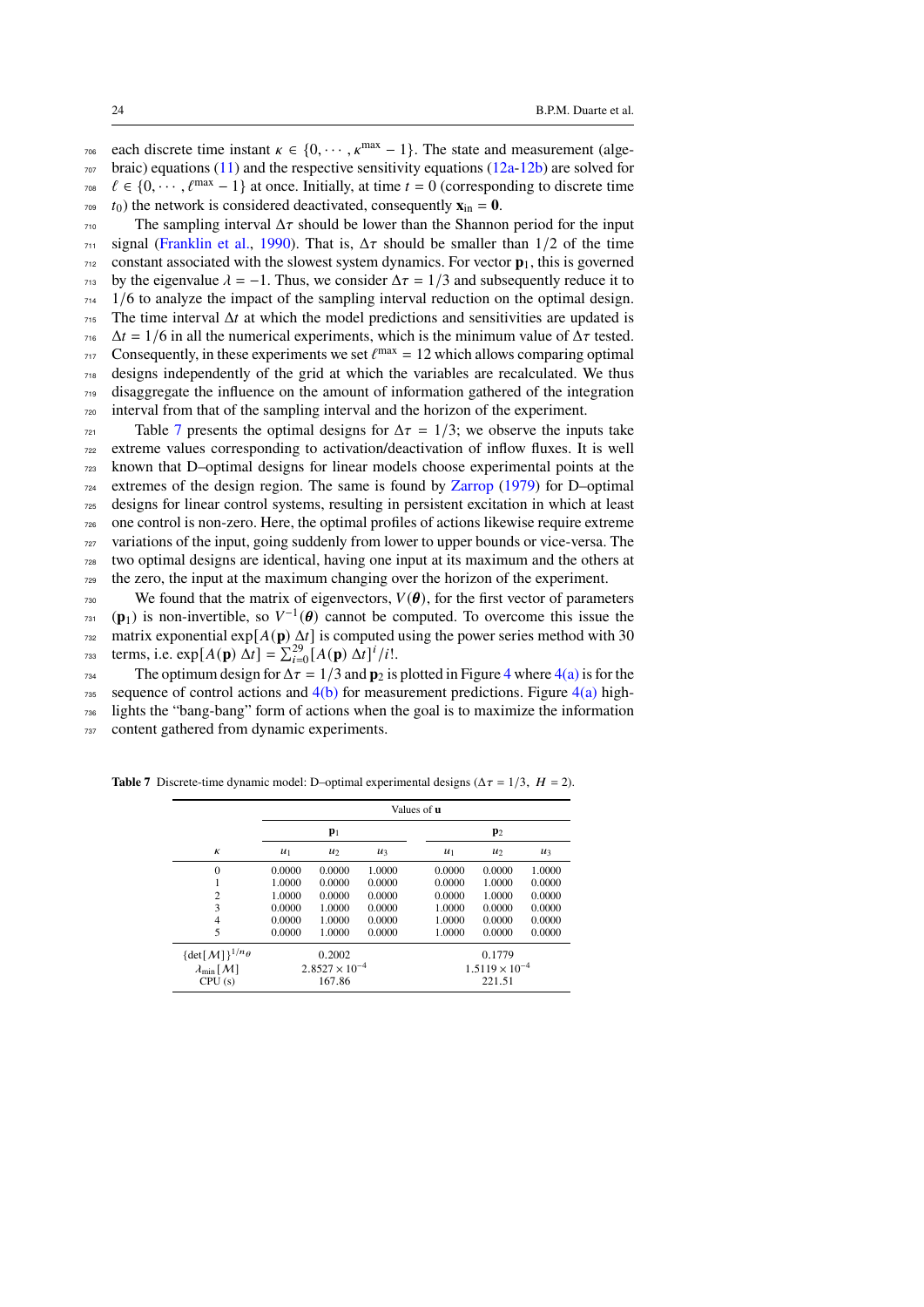<span id="page-24-1"></span>

<span id="page-24-2"></span><span id="page-24-0"></span>**Figure 4** Optimal experimental design for TD-LTI model;  $\Delta \tau = 1/3$  and **p**<sub>2</sub>: [\(a\)](#page-24-1) control factors; [\(b\)](#page-24-2) measurements.

 Table [8](#page-24-3) shows the optimal designs obtained for the same parameter vectors by reducing the horizon and considering a smaller sampling interval,  $Δτ = 1/6$  such that the number of observations obtained is equal to that of the previous setup. Here,  $\Delta \tau = \Delta t$ ; consequently,  $\ell^{\text{max}} = 6$ . Practically, we analyze the effect of reducing the sampling interval keeping the number of observations produced from the experimental plan fixed as well as the interval at which variables are updated. The model is still identifiable for both parameter vectors since the minimum eigenvalue of the FIM at <sup>[7](#page-23-0)45</sup> convergence is larger than  $1 \times 10^{-5}$ . The efficiencies of the designs in Table 7 (*H* = 2 <sup>746</sup> and  $\Delta \tau = 1/3$ ) relative to those of Table [8](#page-24-3) ( $H = 1$  and  $\Delta \tau = 1/6$ ) are 94.57 % and 97.97 % for vectors  $\mathbf{p}_1$  and  $\mathbf{p}_2$ , respectively. We note that the experiments with smaller sampling interval are slightly more efficient when the number of sampling points is fixed, although the difference is small. This finding is due to appreciable information at the beginning of the experiment, as the responses change relatively rapidly, which is partially lost if  $\Delta \tau$  is too large. A further advantage is the economic one that a shorter experiment is cheaper to run. Nevertheless, these findings are dependent on the model and sampling interval, and cannot be generalized.

**Table 8** Discrete-time dynamic model: D–optimal experimental design  $(\Delta \tau = 1/6, H = 1)$ .

<span id="page-24-3"></span>

|                                        |                         |        |        | Values of <b>u</b>      |        |        |  |
|----------------------------------------|-------------------------|--------|--------|-------------------------|--------|--------|--|
|                                        | $\mathbf{p}_1$          |        |        | $\mathbf{p}_2$          |        |        |  |
| К                                      | $u_1$                   | $u_2$  | $u_3$  | $u_1$                   | $u_2$  | $u_3$  |  |
| $\mathbf{0}$                           | 1.0000                  | 0.0000 | 0.0000 | 1.0000                  | 0.0000 | 0.0000 |  |
|                                        | 1.0000                  | 0.0000 | 0.0000 | 1.0000                  | 0.0000 | 0.0000 |  |
| $\overline{2}$                         | 0.0000                  | 0.0000 | 1.0000 | 0.0000                  | 0.0000 | 1.0000 |  |
| 3                                      | 0.0000                  | 1.0000 | 0.0000 | 0.0000                  | 1.0000 | 0.0000 |  |
| $\overline{4}$                         | 0.0000                  | 1.0000 | 0.0000 | 0.0000                  | 1.0000 | 0.0000 |  |
| 5                                      | 0.0000                  | 1.0000 | 0.0000 | 0.0000                  | 1.0000 | 0.0000 |  |
| $\{\det[\mathcal{M}]\}^{1/n_{\theta}}$ | 0.2117                  |        |        | 0.1816                  |        |        |  |
| $\lambda_{\min}[M]$                    | $1.8816 \times 10^{-4}$ |        |        | $3.6568 \times 10^{-5}$ |        |        |  |
| CPU(s)                                 | 191.31                  |        |        | 280.64                  |        |        |  |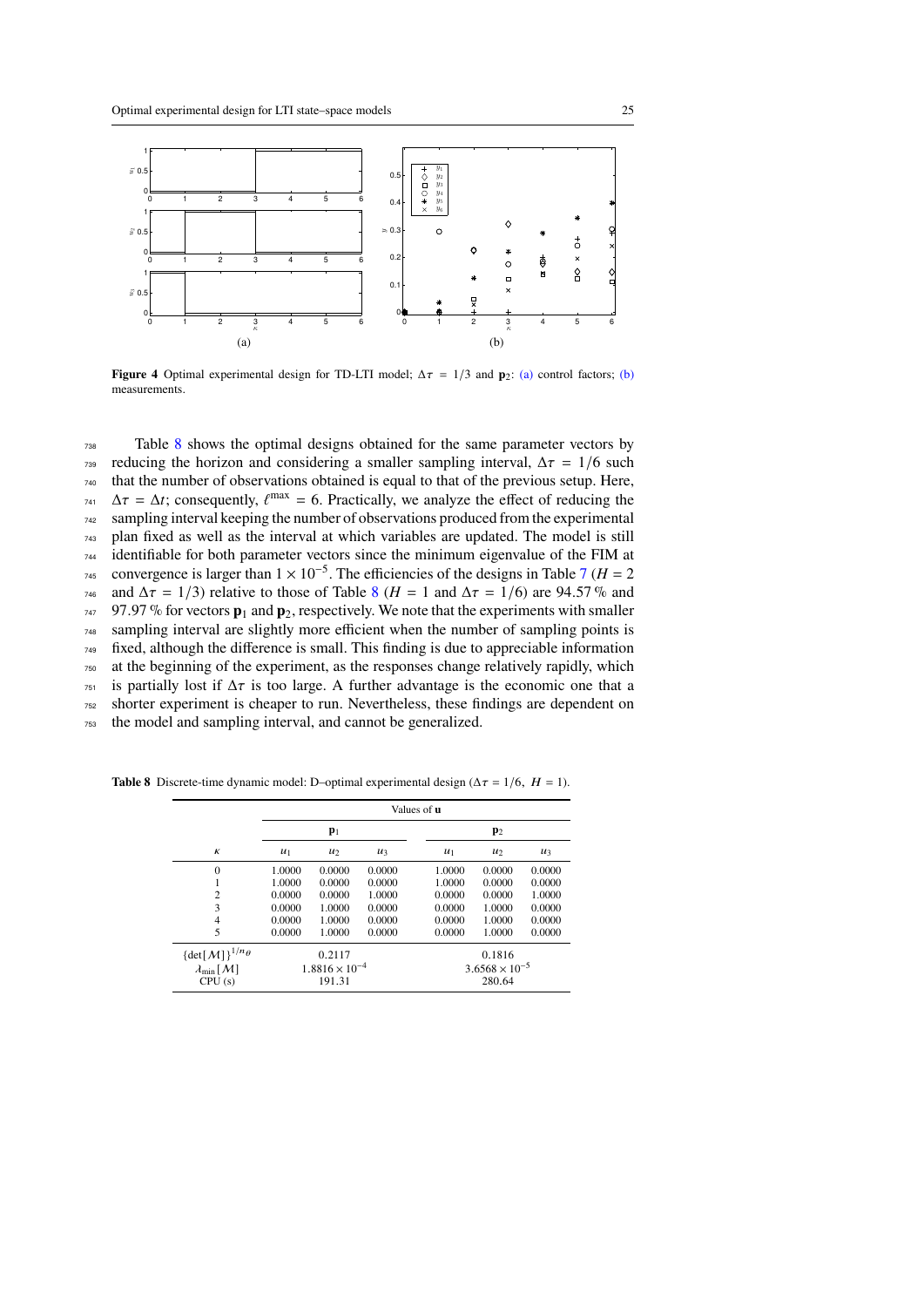To analyze the impact of varying  $\Delta \tau$  but conserving the horizon we solved the <sup>755</sup> problem for  $\Delta \tau = \Delta t = 1/6$  and  $H = 2$  with the two sets of parameter values of Table [7.](#page-23-0) Here, we analyze the effect of doubling the number of observations. Now  $m_{\text{757}}$   $\kappa^{\text{max}} = \ell^{\text{max}} = 12$  and the optimal designs obtained are in Table [9.](#page-25-0) The comparison of the results of Table [9](#page-25-0) with those of Table [7](#page-23-0) shows an increase in information when the horizon is maintained and the sampling interval is reduced to one half. This effect is stronger for the parameter value in the right-hand half of the table.

<span id="page-25-0"></span>

|                                        | Values of <b>u</b> |                         |        |        |                         |        |  |  |
|----------------------------------------|--------------------|-------------------------|--------|--------|-------------------------|--------|--|--|
|                                        | $\mathbf{p}_1$     |                         |        |        | $\mathbf{p}_2$          |        |  |  |
| К                                      | $u_1$              | $u_2$                   | $u_3$  | $u_1$  | $u_2$                   | $u_3$  |  |  |
| $\mathbf{0}$                           | 0.0000             | 0.0000                  | 1.0000 | 0.0000 | 0.0000                  | 1.0000 |  |  |
| 1                                      | 0.0000             | 0.0000                  | 1.0000 | 0.0000 | 0.0000                  | 1.0000 |  |  |
| $\overline{2}$                         | 1.0000             | 0.0000                  | 0.0000 | 0.0000 | 0.0000                  | 1.0000 |  |  |
| 3                                      | 1.0000             | 0.0000                  | 0.0000 | 0.0000 | 1.0000                  | 0.0000 |  |  |
| $\overline{4}$                         | 1.0000             | 0.0000                  | 0.0000 | 0.0000 | 1.0000                  | 0.0000 |  |  |
| 5                                      | 1.0000             | 0.0000                  | 0.0000 | 0.0000 | 1.0000                  | 0.0000 |  |  |
| 6                                      | 0.0000             | 1.0000                  | 0.0000 | 0.0000 | 1.0000                  | 0.0000 |  |  |
| 7                                      | 0.0000             | 1.0000                  | 0.0000 | 1.0000 | 0.0000                  | 0.0000 |  |  |
| 8                                      | 0.0000             | 1.0000                  | 0.0000 | 1.0000 | 0.0000                  | 0.0000 |  |  |
| 9                                      | 0.0000             | 1.0000                  | 0.0000 | 1.0000 | 0.0000                  | 0.0000 |  |  |
| 10                                     | 0.0000             | 1.0000                  | 0.0000 | 1.0000 | 0.0000                  | 0.0000 |  |  |
| 11                                     | 0.0000             | 1.0000                  | 0.0000 | 1.0000 | 0.0000                  | 0.0000 |  |  |
| $\{\det[\mathcal{M}]\}^{1/n_{\theta}}$ |                    | 0.3040                  |        |        | 0.2754                  |        |  |  |
| $\lambda_{\min}[\mathcal{M}]$          |                    | $6.7658 \times 10^{-4}$ |        |        | $4.2541 \times 10^{-4}$ |        |  |  |
| CPU(s)                                 |                    | 558.28                  |        |        | 740.26                  |        |  |  |

**Table 9** Discrete-time dynamic model: D–optimal experimental designs ( $\Delta \tau = 1/6$ ,  $H = 2$ ).

 $761$  To compare the amount of information gathered from the experimental plans

 $762$  obtained for (i)  $\Delta \tau = 1/3$ ,  $H = 2$ ; (ii)  $\Delta \tau = 1/6$ ,  $H = 1$ ; and (iii)  $\Delta \tau = 1/6$ ,  $H = 2$ ,

 $763$  we compute the D–optimal efficiency of the two former designs using Eq. [\(10\)](#page-9-1) with

<sup>764</sup> the reference design used for computation being that obtained for setup (iii). The

 $765$  efficiency of the reference design is omitted from Table [10](#page-25-1) since it is 100% by  $766$  assumption. The D–optimal efficiencies are in Table [10,](#page-25-1) and is noteworthy that the

<sup>767</sup> number of observations of the plan increases the amount of information. The reference

<sup>768</sup> design involves 12 observations and the other two only 6. We note the D–efficiency  $769$  of the latter two is around 65 %. The consequence is that it is more efficient to repeat independent observations with multiple sensors in setups (i) and (ii) than to use (iii).

<span id="page-25-1"></span>**Table 10** Discrete-time dynamic model: D–optimal efficiency obtained for parameter vectors  $\mathbf{p}_1$  and  $\mathbf{p}_2$ (expressed in percentage). The reference design is that obtained for  $\Delta \tau = 1/6$ ,  $H = 2$  (see Table [9\)](#page-25-0).

| Setup                         | $\mathbf{p}_1$ | $\mathbf{p}_2$ |
|-------------------------------|----------------|----------------|
| $\Delta \tau = 1/3$ , $H = 2$ | 65.86          | 64.62          |
| $\Delta \tau = 1/6$ , $H = 1$ | 69.64          | 65.96          |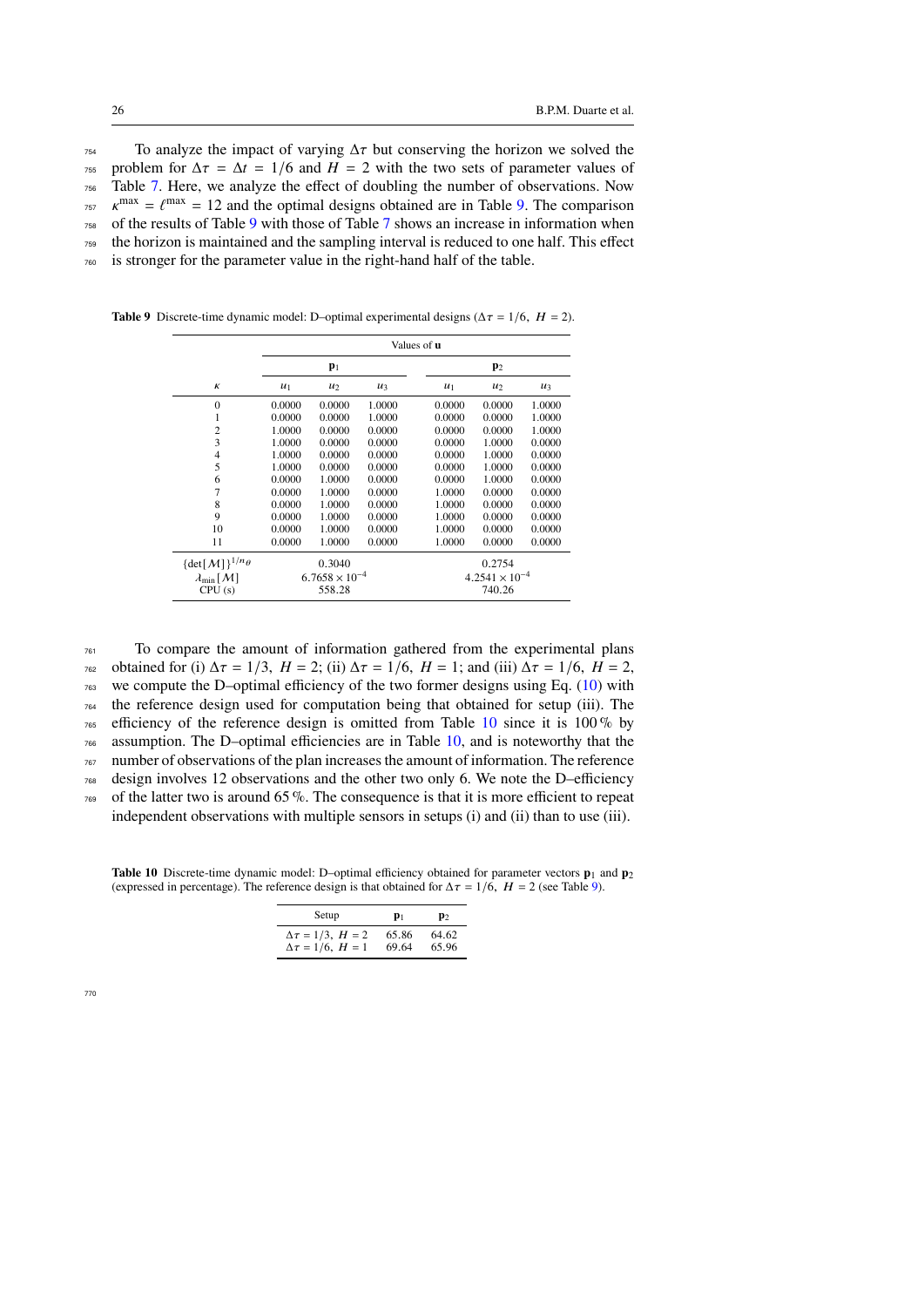Now, we compare the volume of the parametric confidence regions estimated from static experimental setup with  $\mathbf{U} = {\mathbf{u}_k \in \mathbb{R}^3, k \in [\![K]\!] : \mathbf{1}^T \mathbf{u}_k = 1, \mathbf{u}_k \le 1}$  (see Tables [1-](#page-20-0)[4\)](#page-21-0) and dynamic setup with  $\Delta \tau = 1/6$ ,  $H = 1$  (see Table 8) for plans producing the same number of measurements using the metric  $\{\det[\mathcal{M}(\xi|\mathbf{u}, \boldsymbol{\theta})]\}^{1/n_{\theta}}$ . The aim is to determine if any of the approaches have clear advantages. Specifically, we compared static plans obtained for  $n_s = 6$  with the dynamic plan in Table [8.](#page-24-3) The dynamic experiment allows obtaining 97.29% and 98.00% of the information gathered from the exact static design for  $p_1$  and  $p_2$ , respectively, and 96.40% and 97.37 % of the information produced by equivalent continuous designs. Consequently, the confidence region obtained from static experimental design is slightly smaller but it requires 6 trials while the dynamic experimental plan requires only one setting of the control factors, although the system is, of course, sampled at 6 time instants. We conclude with a simulation to illustrate the effect of the proposed approach in accurately estimating the parameters  $\theta$ . We could, as in the preceding paragraph, compare the values of determinants of information matrices for two designs, but we instead provide simulated confidence intervals for the values of the individual

parameters. We take  $H = 2$ ,  $\Delta \tau = 1/3$  with  $\theta = \mathbf{p}_2$ . The precision of the estimated  $\hat{\theta}$  is <sup>788</sup> computed by simulation for the profile of actions resulting from the optimal dynamic <sup>789</sup> design and for an alternative (non-optimal) design. To construct the reference scenario we used the design obtained from solving the ODoE problem. Then, the response <sup>791</sup> variables were simulated and corrupted with observational error normally distributed  $\tau$ <sup>92</sup> where each component  $\epsilon_i$  is described by an i.i.d. Gaussian probability distribution  $N(0, \sigma_i)$ . Here, we set  $\sigma_i = 2 \times 10^{-3}$  for all the components.

 $_{794}$  Each simulated sample provides a total of  $6 \times n_v$  measurements used to estimate the <sup>796</sup> model parameters with a multiresponse least squares (MLS) method. This problem is formulated as a NLP problem that minimizes  $\sum_{i=1}^{n_y} \sum_{j=1}^{\kappa^{max}} (\eta_{i,j}^{\text{obs}} - \eta_{i,j}) V^{-1} (\eta_{i,j}^{\text{obs}} - \eta_{i,j})^{\intercal}$ , <sup>797</sup> and is solved for each simulated sample.

<sup>798</sup> To construct non-optimal profiles of actions we randomly sample a 6-element  $799$  vector from the set of integers  $\{1, 2, 3\}$ . Then, a  $6 \times 3$  matrix of zeros is constructed <sup>800</sup> and the elements with row indices equal to the vector of integers previously generated 801 are set to 1. Next, this profile allows estimating the response variables, which are then <sup>802</sup> corrupted with noise with the same characteristics applied to reference scenario, and 803 used to estimate the model parameters with MLS. This procedure is also repeated <sup>804</sup> 500 times. The complete set of parameter estimates allows computing the average and 805 95 % confidence intervals. The results are displayed in Table [11.](#page-27-1) Column 2 shows <sup>806</sup> the true values used for generating the data, column 3 the estimates obtained with 807 the profile of actions prescribed by the optimal design, and in the last column are the <sup>808</sup> estimates obtained with the non-optimal sequence of actions. The estimates resulting <sup>809</sup> from the optimal design are closer to the true values and, more importantly, for most 810 of the parameters the confidence intervals are tighter. Consequently, the size of the 811 parametric confidence regions for the individual parameters found from data obtained with the optimal profile of actions is smaller, which is the primary objective of ODoE. 813

<sup>814</sup> The convergence of the global optimizer indicates the global optimality of all the 815 designs obtained in this section. A full certification requires using a spatial branch 816 and bound algorithm.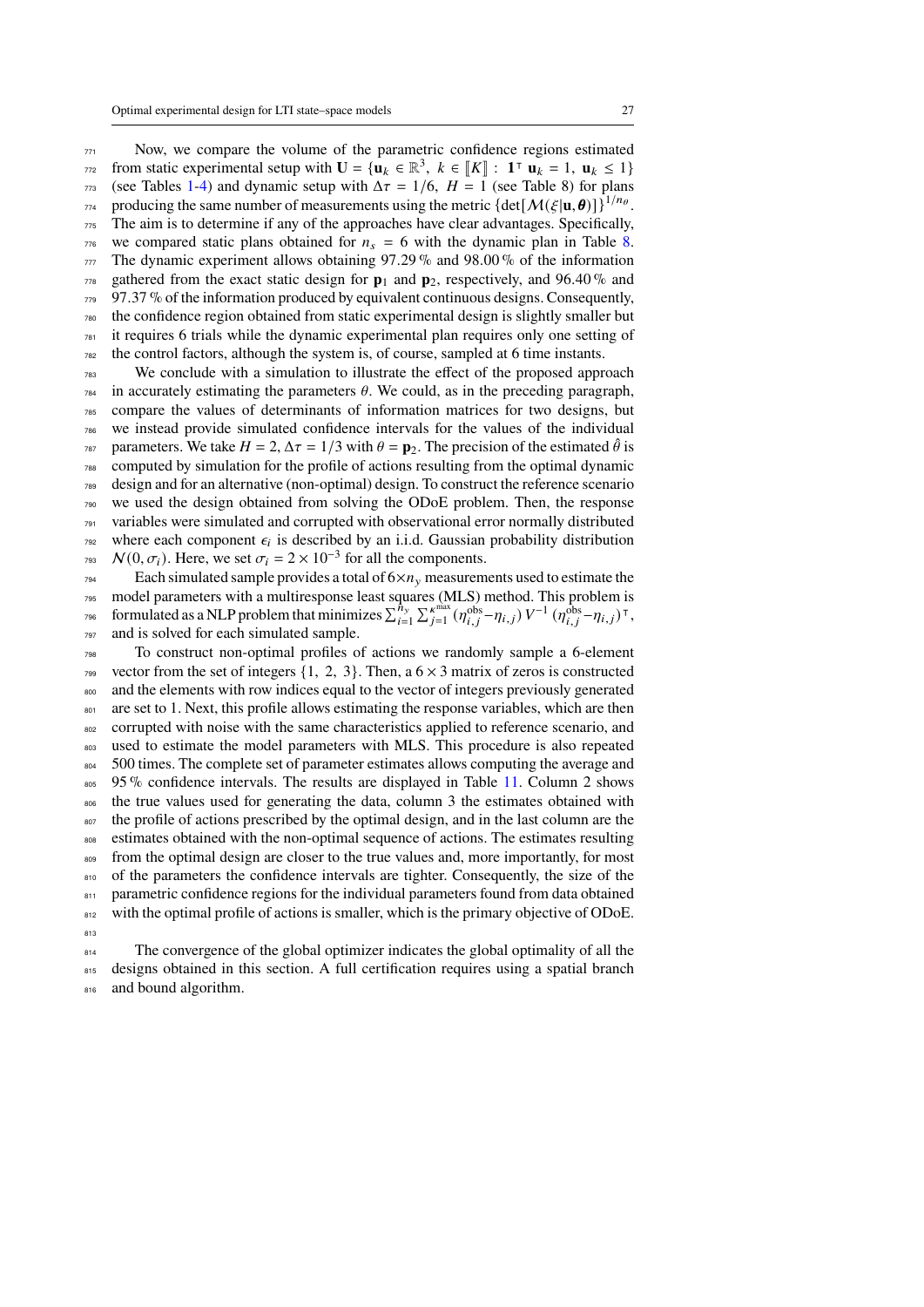<span id="page-27-1"></span>

| Parameter     | True value | Value obtained from<br>reference simulated samples | Value obtained from<br>non-optimal simulated samples |
|---------------|------------|----------------------------------------------------|------------------------------------------------------|
| $\theta_1$    | 1.3147     | $1.3165 \pm 0.0699$                                | $1.3610 + 0.0748$                                    |
| $\theta_2$    | 1.4057     | $1.4058 \pm 0.0410$                                | $1.3963 \pm 0.1054$                                  |
| $\theta_3$    | 0.6269     | $0.6231 \pm 0.0682$                                | $0.6116 + 0.1241$                                    |
| $\theta_4$    | 1.4133     | $1.4141 \pm 0.0485$                                | $1.3918 \pm 0.1290$                                  |
| $\theta_5$    | 1.1323     | $1.1331 \pm 0.0653$                                | $1.2744 \pm 0.1118$                                  |
| $\theta_6$    | 0.5975     | $0.6045 + 0.1163$                                  | $0.6285 \pm 0.1835$                                  |
| $\theta_7$    | 0.7784     | $0.7777 \pm 0.0169$                                | $0.7897 \pm 0.0419$                                  |
| $\theta_8$    | 1.0468     | $1.0456 + 0.0382$                                  | $1.0658 \pm 0.0674$                                  |
| $\theta_9$    | 1.4575     | $1.4557 \pm 0.0660$                                | $1.4382 \pm 0.0396$                                  |
| $\theta_{10}$ | 1.4648     | $1.4667 \pm 0.0551$                                | $1.4535 \pm 0.0555$                                  |

# <span id="page-27-0"></span><sup>817</sup> **5 Conclusions**

818 We have considered the optimal design of experiments for Linear Time Invariant State-

819 Space models, and have proposed general formulations for finding locally optimal

820 designs for steady-state and time-discrete representations. Here, the formulations

821 were applied to the identification of biochemical reaction networks; the analysis of the

<sup>822</sup> Fisher Information Matrix at convergence provides a check on the local identifiability

 $823$  of the model through comparison of the minimum eigenvalue of the FIM with a

824 previously set threshold value.

<sup>825</sup> The static experimental designs for the SS-LTI model demonstrate only a very  $826$  slight loss in D–efficiency from small exact designs compared with the optimal con-827 tinuous designs. The actual number of experiments should be chosen to reflect the <sup>828</sup> required level of accuracy in the estimates of the parameters, or derived confidence <sup>829</sup> intervals. The dynamic optimal experimental designs for the TD-LTI model show that 830 the sampling interval is a crucial factor in design efficiency; however, the optimal 831 sampling interval depends on the specific system under analysis.

832 Our formulation addresses the D-optimality criterion and includes: (i) the gen-<sup>833</sup> eration of the sensitivity coefficients; and (ii) the computation of the determinant of <sup>834</sup> the FIM. This approach can be applied to any criterion formulated as the maximiza- $\frac{835}{100}$  tion/minimization of a convex function of the FIM such as those of the [Kiefer](#page-30-10) [\(1974\)](#page-30-10) 836 class. The first step requires solving/expanding the sensitivity equations derived from <sup>837</sup> the chain rule of differentiation, and the second allows optimizing concave/convex <sup>838</sup> functions of the FIM, such as the determinant. The resulting optimization problem for 839 approximate and exact designs can have multiple local optima, so a global optimizer

840 is required to ensure that a global optimum is attained.

<sup>841</sup> **Acknowledgements** We wish to thank to the Associate Editor and two anonymous reviewers for their 842 many comments and suggestions that helped to improve the quality of the paper.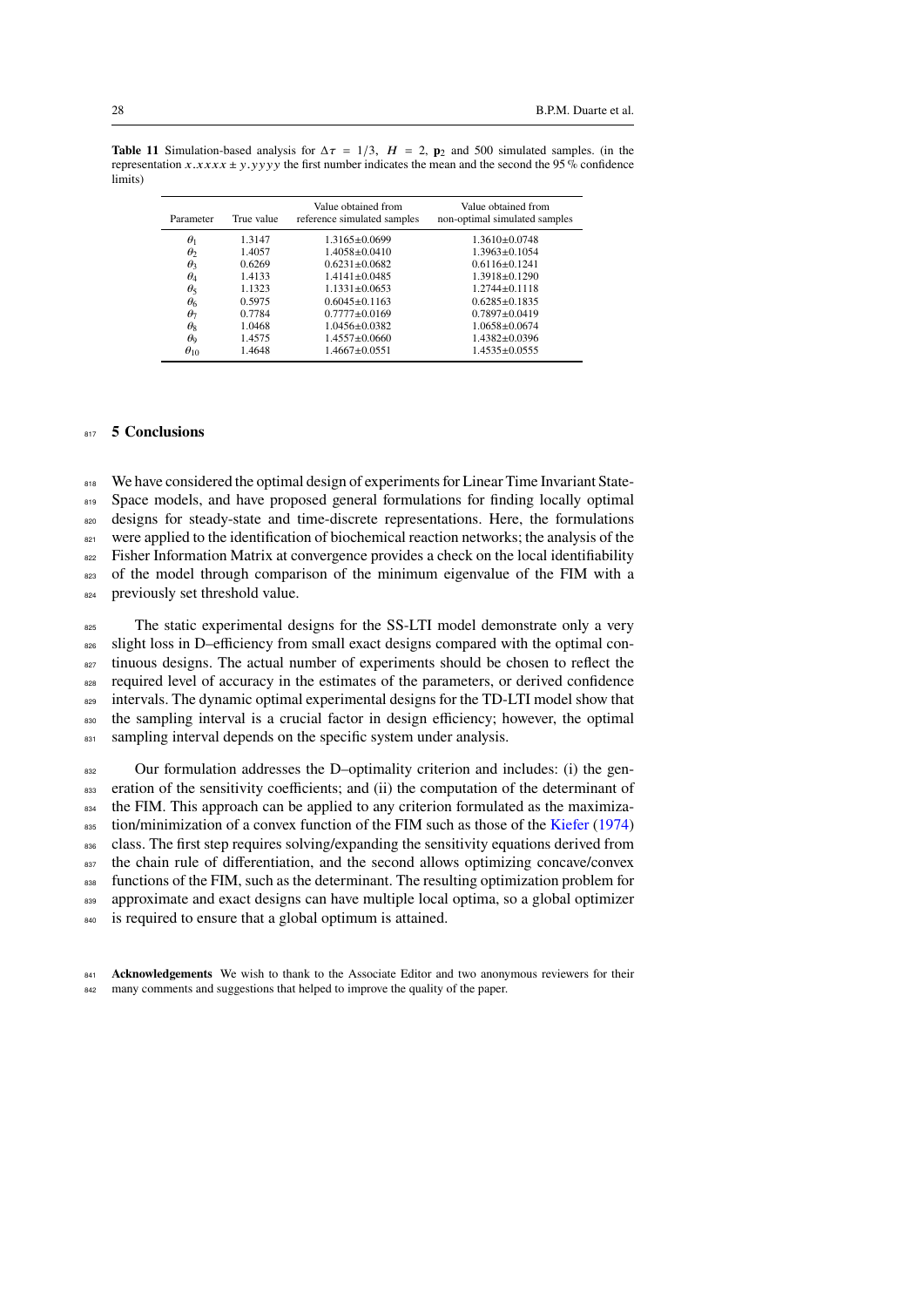#### **References**

- <span id="page-28-4"></span>Anderson, J., Chang, Y.C., Papachristodoulou, A.: Model decomposition and reduc-tion tools for large-scale networks in systems biology. Automatica **47**(6), 1165–1174
- (2011). DOI https://doi.org/10.1016/j.automatica.2011.03.010
- <span id="page-28-2"></span>847 Asprey, S., Macchietto, S.: Statistical tools for optimal dynamic model building. Computers & Chemical Engineering **24**(2), 1261 – 1267 (2000)
- <span id="page-28-9"></span>849 Atkinson, A.C., Doney, A.N., Tobias, R.D.: Optimum Experimental Designs, with 850 SAS. Oxford University Press, Oxford (2007)
- <span id="page-28-14"></span>Banga, J.R., Versyck, K.J., Van Impe, J.F.: Computation of optimal identification
- experiments for nonlinear dynamic process models: a stochastic global optimization approach. Industrial Engineering Chemistry Research **41**, 2425–2430 (2002)
- <span id="page-28-6"></span>Barz, T., López Cárdenas, D.C., Arellano-Garcia, H., Wozny, G.: Experimental evalu-
- ation of an approach to online redesign of experiments for parameter determination. AIChE Journal **59**(6), 1981–1995 (2013)
- <span id="page-28-13"></span>Bay, J.: Fundamentals of Linear State Space Systems. WCB/McGraw-Hill (1999)
- <span id="page-28-17"></span>858 Bellu, G., Saccomani, M.P., Audoly, S., D'Angiò, L.: DAISY: A new software tool to
- test global identifiability of biological and physiological systems. Comput. Methods Programs Biomed. **88**(1), 52–61 (2007)
- <span id="page-28-11"></span>861 Boer, E., Hendrix, E.: Global optimization problems in optimal design of experiments in regression models. Journal Global Optimization **18**, 385–398 (2000)
- <span id="page-28-1"></span>Bouvin, J., Cajot, S., D'Huys, P.J., Ampofo-Asiama, J., Anné, J., Van Impe, J.,
- Geeraerd, A., Bernaerts, K.: Multi-objective experimental design for 13C-based metabolic flux analysis. Mathematical Biosciences **268**, 22 – 30 (2015)
- <span id="page-28-7"></span>866 Brown, M., He, F., Yeung, L.F.: Robust measurement selection for biochemical path-way experimental design. Int J Bioinform Res Appl. **4**(4), 400–416 (2008)
- <span id="page-28-3"></span> Bryson, A.: Dynamic Optimization. Bibliyografya Ve Indeks. Addison Wesley Long-man (1999)
- <span id="page-28-16"></span>870 Byrd, R.H., Hribar, M.E., Nocedal, J.: An interior point algorithm for large-scale nonlinear programming. SIAM J. on Optimization **9**(4), 877–900 (1999)
- <span id="page-28-10"></span> Chaloner, K., Larntz, K.: Optimal Bayesian design applied to logistic regression experiments. Journal of Statistical Planning and Inference **59**, 191–208 (1989)
- <span id="page-28-12"></span>Chen, R.B., Chang, S.P., Wang, W., Tung, H.C., Wong, W.K.: Minimax optimal
- designs via particle swarm optimization methods. Statistics and Computing **25**(5), 876 975–988 (2015)
- <span id="page-28-8"></span>877 Chis, O.T., Villaverde, A.F., Banga, J.R., Balsa-Canto, E.: On the relationship between sloppiness and identifiability. Mathematical Biosciences **282**, 147 – 161 (2016)
- <span id="page-28-5"></span>879 Cobelli, C., Thomaseth, K.: Optimal input design for identification of compartmental
- 880 models. Theory and application to a model of glucose kinetics. Mathematical Biosciences **77**(1), 267 – 286 (1985)
- scale nonlinear minimization subject to bounds. Mathematical Programming **67**(2),
- 884 189–224 (1994)
- Crampin, E.J., Schnell, S., McSharry, P.E.: Mathematical and computational tech-
- 
- <span id="page-28-15"></span>882 Coleman, T.F., Li, Y.: On the convergence of reflective Newton methods for large-

- <span id="page-28-0"></span>niques to deduce complex biochemical reaction mechanisms. Progress in Bio-
- $\frac{887}{285}$  physics and Molecular Biology **86**(1), 77 112 (2004)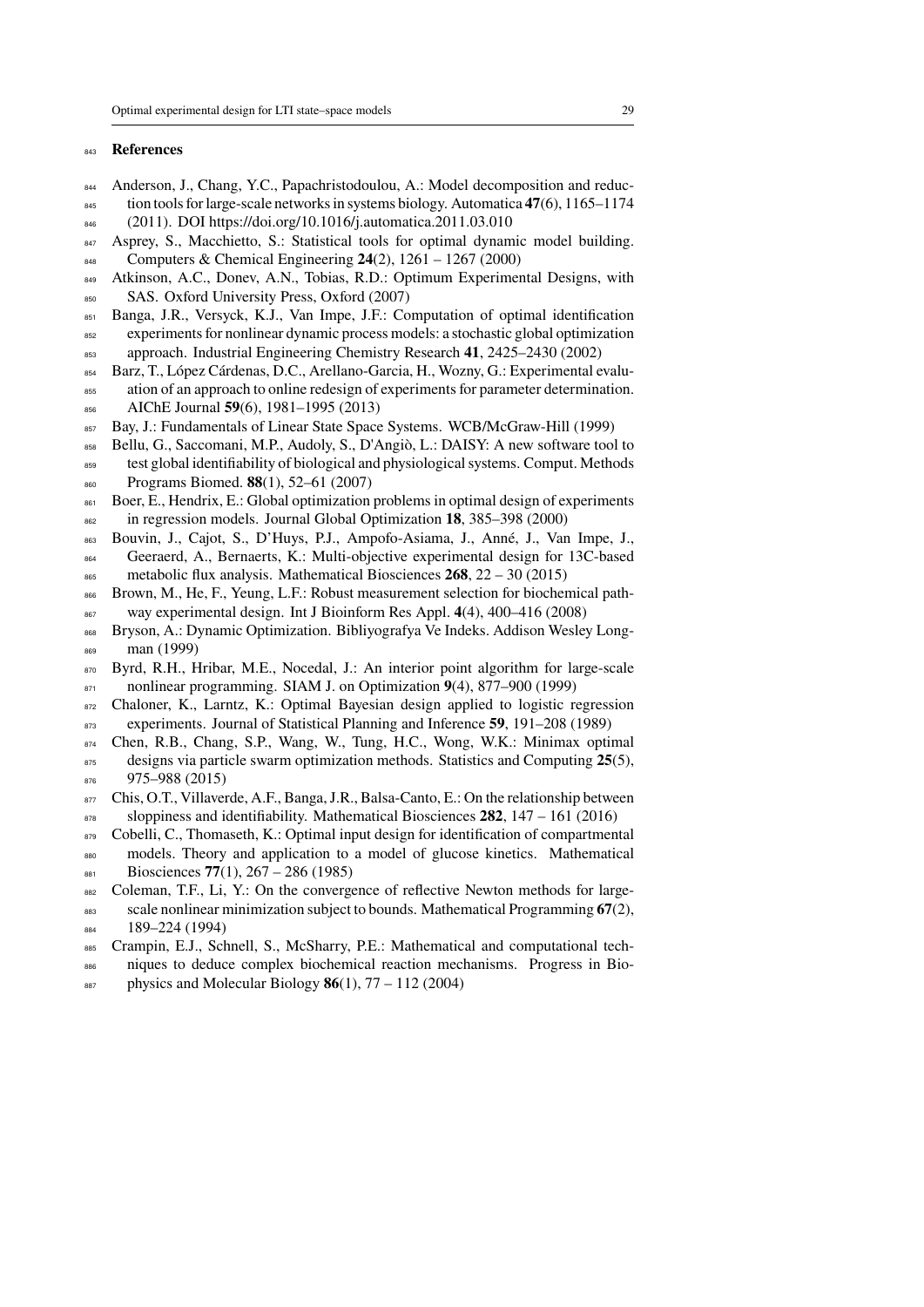- <span id="page-29-6"></span>888 Draper, N.R., Hunter, W.G.: Design of experiments for parameter estimation in mul-tiresponse situations. Biometrika **53**(3/4), 525–533 (1966)
- <span id="page-29-13"></span>890 Drud, A.: CONOPT: A GRG code for large sparse dynamic nonlinear optimization
- problems. Mathematical Programming **31**, 153–191 (1985)
- <span id="page-29-14"></span> Drud, A.: CONOPT - A large–scale GRG code. ORSA Journal on Computing **6**(2), 207–216 (1994)
- <span id="page-29-4"></span>Duarte, B.P.M., Granjo, J.F.O., Wong, W.K.: Optimal exact designs of experiments
- via Mixed Integer Nonlinear Programming. Statistics and Computing **30**, 93–112 (2020)
- <span id="page-29-10"></span>897 Duarte, B.P.M., Wong, W.K.: A semi-infinite programming based algorithm for find-
- ing minimax optimal designs for nonlinear models. Statistics and Computing **24**(6), 899 1063-1080 (2014)
- <span id="page-29-9"></span>Duarte, B.P.M., Wong, W.K.: Finding Bayesian optimal designs for nonlinear mod-
- els: A semidefinite programming-based approach. International Statistical Review **83**(2), 239–262 (2015)
- <span id="page-29-11"></span> Duarte, B.P.M., Wong, W.K., Atkinson, A.C.: A semi-infinite programming based  $_{904}$  algorithm for determining T-optimum designs for model discrimination. Journal
- of Multivariate Analysis **135**, 11 24 (2015)
- <span id="page-29-16"></span> Duarte, B.P.M., Wong, W.K., Dette, H.: Adaptive grid semidefinite programming for finding optimal designs. Statistics and Computing  $28(2)$ ,  $441-460$  (2018)
- <span id="page-29-12"></span> Duarte, B.P.M., Wong, W.K., Oliveira, N.M.C.: Model-based optimal design of ex-periments - Semidefinite and nonlinear programming formulations. Chemometrics
- and Intelligent Laboratory Systems **151**, 153 163 (2016)
- <span id="page-29-2"></span>Eisenberg, M.C., Hayashi, M.A.: Determining identifiable parameter combinations
- using subset profiling. Mathematical Biosciences **256**, 116 126 (2014)
- <span id="page-29-0"></span> Espie, D., Macchietto, S.: The optimal design of dynamic experiments. AIChE Journal **35**(2), 223–229 (1989)
- <span id="page-29-15"></span>915 Fedorov, V.V.: The design of experiments in the multiresponse case. Theory of Probability and its Applications **16**, 323 – 332 (1971)
- <span id="page-29-7"></span>917 Fedorov, V.V.: Theory of Optimal Experiments. Academic Press (1972)
- <span id="page-29-5"></span>Fedorov, V.V., Leonov, S.L.: Optimal Design for Nonlinear Response Models. Chap-
- 919 man and Hall/CRC Press, Boca Raton (2014)
- <span id="page-29-17"></span> Franklin, G.F., Powell, J.D., Workman, M.L.: Digital Control of Dynamic Systems. 921 3rd edn. Addison-Wesley, Reading, MA (1990)
- <span id="page-29-3"></span> Frøysa, H.G., Skaug, H.J., Alendal, G.: Experimental design for parameter estimation in steady-state linear models of metabolic networks. Mathematical Biosciences
- **319**, 108,291 (2020)
- <span id="page-29-8"></span>925 Gaivoronski, A.: Linearization methods for optimization of functionals which depend
- on probability measures. In: Prékopa, A., Wets, R.J.B. (eds.) Stochastic Program-ming 84 Part II, *Mathematical Programming Studies*, vol. 28, pp. 157–181. Springer
- 928 Berlin Heidelberg (1986)
- <span id="page-29-1"></span>Galvanin, F., Barolo, M., Pannocchia, G., Bezzo, F.: Online model-based redesign of
- 930 experiments with erratic models: A disturbance estimation approach. Computers  $\&$
- Chemical Engineering **42**, 138 151 (2012). European Symposium of Computer
- Aided Process Engineering 21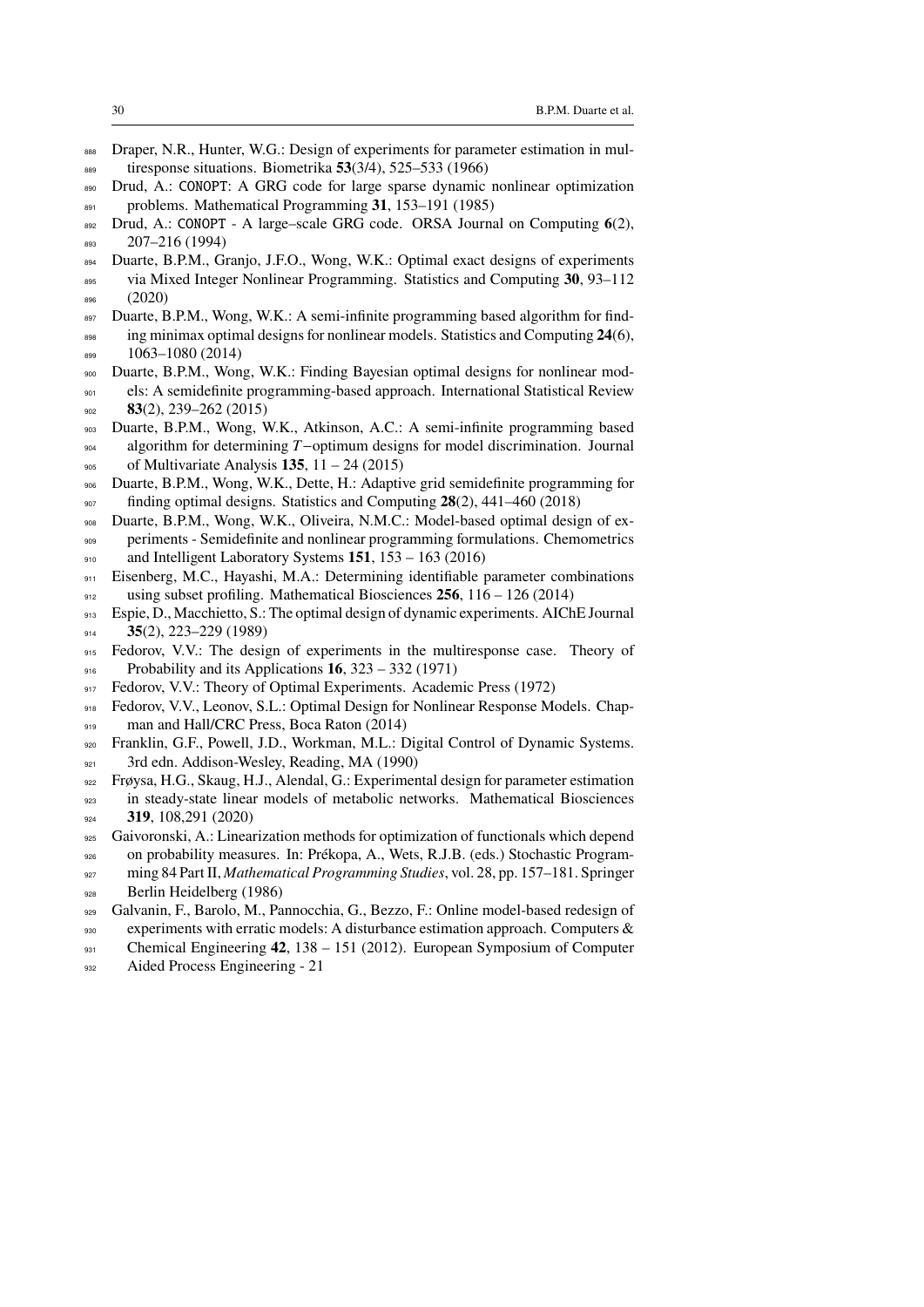- <span id="page-30-8"></span>Galvanin, F., Boschiero, A., Barolo, M., Bezzo, F.: Model-based design of experiments
- <sup>934</sup> in the presence of continuous measurement systems. Industrial & Engineering Chemistry Research **50**(4), 2167–2175 (2011)
- <span id="page-30-16"></span>936 GAMS Development Corporation: GAMS - A User's Guide, GAMS Release 24.2.1.
- 937 GAMS Development Corporation, Washington, DC, USA (2013)
- <span id="page-30-14"></span> Gill, P.E., Murray, W., Saunders, M.A.: SNOPT: An SQP algorithm for large-scale constrained optimization. SIAM Rev. **47**(1), 99–131 (2005)
- <span id="page-30-15"></span> Golub, G., Van Loan, C.: Matrix Computations. Johns Hopkins Studies in the Math-941 ematical Sciences. Johns Hopkins University Press (2013)
- <span id="page-30-2"></span> Goodwin, G.C., Payne, R.L.: Dynamic System Identification, Experiment Design and Data Analysis. Academic Press, New York (1977)
- <span id="page-30-17"></span>Guillaume, J.H., Jakeman, J.D., Marsili-Libelli, S., Asher, M., Brunner, P., Croke, B.,
- Hill, M.C., Jakeman, A.J., Keesman, K.J., Razavi, S., Stigter, J.D.: Introductory
- overview of identifiability analysis: A guide to evaluating whether you have the right
- type of data for your modeling purpose. Environmental Modelling & Software **119**, 418 – 432 (2019)
- <span id="page-30-1"></span> Hangos, K.M., Szederkényi, G., Alonso, A.A.: Reaction kinetic form for lumped process system models. IFAC Proceedings Volumes **46**(14), 48 – 53 (2013). 1st
- IFAC Workshop on Thermodynamic Foundations of Mathematical Systems Theory
- <span id="page-30-12"></span>952 Harman, R., Jurík, T.: Computing  $c$ -optimal experimental designs using the Simplex method of linear programming. Comput. Stat. Data Anal. **53**(2), 247–254 (2008)
- <span id="page-30-13"></span>Heredia-Langner, A., Montgomery, D.C., Carlyle, W.M., Borror, C.M.: Model-robust
- optimal designs: A Genetic Algorithm approach. Journal of Quality Technology **36**, 263–279 (2004)
- <span id="page-30-7"></span> Hoang, M.D., Barz, T., Merchan, V.A., Biegler, L.T., Arellano-Garcia, H.: Simultane- ous solution approach to model-based experimental design. AIChE Journal **59**(11), 4169–4183 (2013)
- <span id="page-30-3"></span> Kalaba, R., Spingarn, K.: Control, Identification, and Input Optimization. Springer US (1982)
- <span id="page-30-5"></span>Kalaba, R.E., Spingarn, K.: Optimal inputs and sensitivities for parameter estimation.
- Journal of Optimization Theory and Applications **11**, 56–67 (1973). DOI https: 964 //doi.org/10.1007/BF00934291
- <span id="page-30-10"></span> Kiefer, J.: General equivalence theory for optimum design (approximate theory). Annals of Statistics **2**, 849–879 (1974)
- <span id="page-30-11"></span> Kiefer, J., Wolfowitz, J.: The equivalence of two extremum problem. Canadian Journal of Mathematics **12**, 363–366 (1960)
- <span id="page-30-6"></span> Körkel, S., Kostina, E., Bock, H.G., Schlöder, J.P.: Numerical methods for optimal control problems in design of robust optimal experiments for nonlinear dynamic
- processes. Optimization Methods and Software **19**(3-4), 327–338 (2004)
- <span id="page-30-4"></span>972 Ljung, L.: System Identification: Theory for the User. 2nd. edn. Prentice-Hall, Inc., 973 USA (1999)
- <span id="page-30-0"></span>Loskot, P., Atitey, K., Mihaylova, L.: Comprehensive review of models and methods
- for inferences in bio-chemical reaction networks. Frontiers in Genetics **10**, 549 (2019). DOI 10.3389/fgene.2019.00549
- <span id="page-30-9"></span>977 Maidens, J., Arcak, M.: Semidefinite relaxations in optimal experiment design with
- 978 application to substrate injection for hyperpolarized MRI. In: 2016 American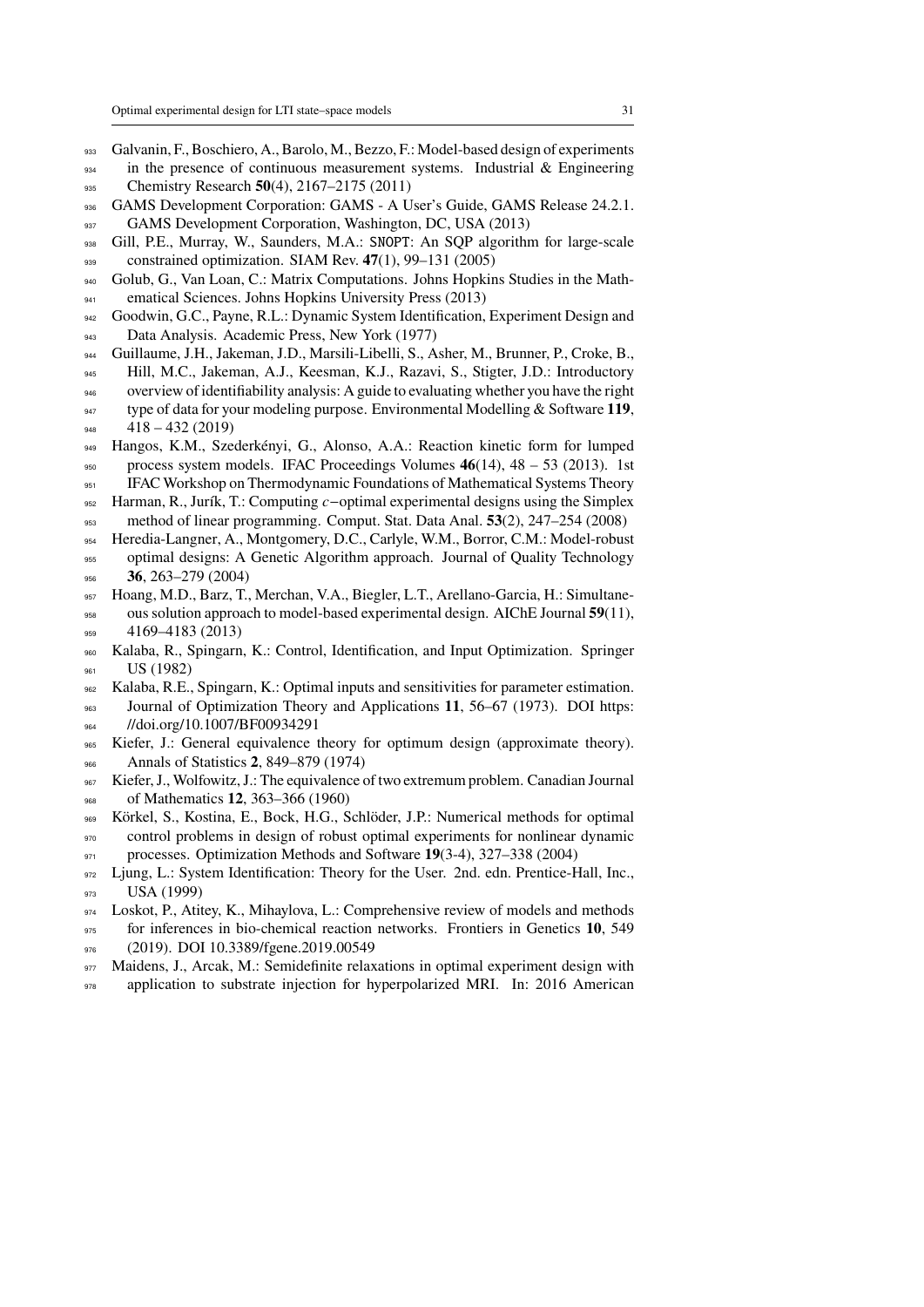- 979 Control Conference (ACC), pp. 2023–2028 (2016)
- <span id="page-31-14"></span> Masoudi, E., Holling, H., Duarte, B.P.M., Wong, W.K.: A metaheuristic adaptive cubature based algorithm to find Bayesian optimal designs for nonlinear models. Journal of Computational and Graphical Statistics **0**(0), 1–16 (2019)
- <span id="page-31-0"></span>Mehra, R.: Optimal input signals for parameter estimation in dynamic systems–Survey
- and new results. IEEE Transactions on Automatic Control **19**(6), 753–768 (1974)
- <span id="page-31-12"></span>Molchanov, I., Zuyev, S.: Steepest descent algorithm in a space of measures. Statistics
- and Computing **12**, 115–123 (2002)
- <span id="page-31-2"></span>987 Ng, T.S., Goodwin, G.C.: On optimal choice of sampling strategies for linear system identification. International Journal of Control **23**(4), 459–475 (1976)
- <span id="page-31-11"></span> Papp, D.: Optimal designs for rational function regression. Journal of the American Statistical Association **107**, 400–411 (2012)
- <span id="page-31-7"></span>Perry, M., Wynn, H., Bates, R.: Principal components analysis in sensitivity studies
- <span id="page-31-3"></span> of dynamic systems. Probabilistic Engineering Mechanics **21**(4), 454 – 460 (2006) Pronzato, L.: Optimal experimental design and some related control problems. Auto-
- matica **44**, 303–325 (2008)
- <span id="page-31-16"></span>Pronzato, L., Pázman, A.: Algorithms: A survey. In: Design of Experiments in
- Nonlinear Models: Asymptotic Normality, Optimality Criteria and Small-Sample
- 997 Properties, pp. 277–333. Springer New York, New York, NY (2013). DOI 10.1007/ 978-1-4614-6363-4\_9
- <span id="page-31-13"></span> Pronzato, L., Zhigljavsky, A.A.: Algorithmic construction of optimal designs on compact sets for concave and differentiable criteria. Journal of Statistical Planning and Inference **154**, 141 – 155 (2014)
- <span id="page-31-8"></span>Pukelsheim, F.: Optimal Design of Experiments. SIAM, Philadelphia (1993)
- <span id="page-31-6"></span> Pukelsheim, F., Rieder, S.: Efficient rounding of approximate designs. Biometrika **79**, 763–770 (1992)
- <span id="page-31-1"></span>Rudolph, P.E., Herrendörfer, G.: Optimal experimental design and accuracy of pa-
- rameter estimation for nonlinear regression models used in long-term selection. Biometrical Journal **37**(2), 183–190 (1995). DOI https://doi.org/10.1002/bimj. 1008 4710370209
- <span id="page-31-15"></span> Ruszczyński, A.: Nonlinear Optimization. Princeton University Press, New Jersey, USA (2006)
- <span id="page-31-17"></span>Saccomani, M.P., Audoly, S., Bellu, G., D'Angiò, L., Cobelli, C.: Global identifia-
- bility of nonlinear model parameters. IFAC Proceedings Volumes **30**(11), 233 –
- 238 (1997). IFAC Symposium on System Identification (SYSID'97), Kitakyushu, Fukuoka, Japan, 8-11 July 1997
- <span id="page-31-4"></span> Sagnol, G.: Plans d'expériences optimaux et application à l'estimation des matrices de trafic dans les grands réseaux. Ph.D. thesis, L'École Nationale Supérieure des Mines de Paris (2010)
- <span id="page-31-9"></span> Sagnol, G.: Computing optimal designs of multiresponse experiments reduces to second-order cone programming. Journal of Statistical Planning and Inference **141**(5), 1684–1708 (2011)
- <span id="page-31-10"></span> Sagnol, G., Harman, R.: Computing exact D-optimal designs by mixed integer second order cone programming. Annals of Statistics **43**(5), 2198–2224 (2015a)
- <span id="page-31-5"></span>Sagnol, G., Harman, R.: Optimal designs for steady-state Kalman filters. In: Steland,
- A., Rafajłowicz, E., Szajowski, K. (eds.) Stochastic Models, Statistics and Their